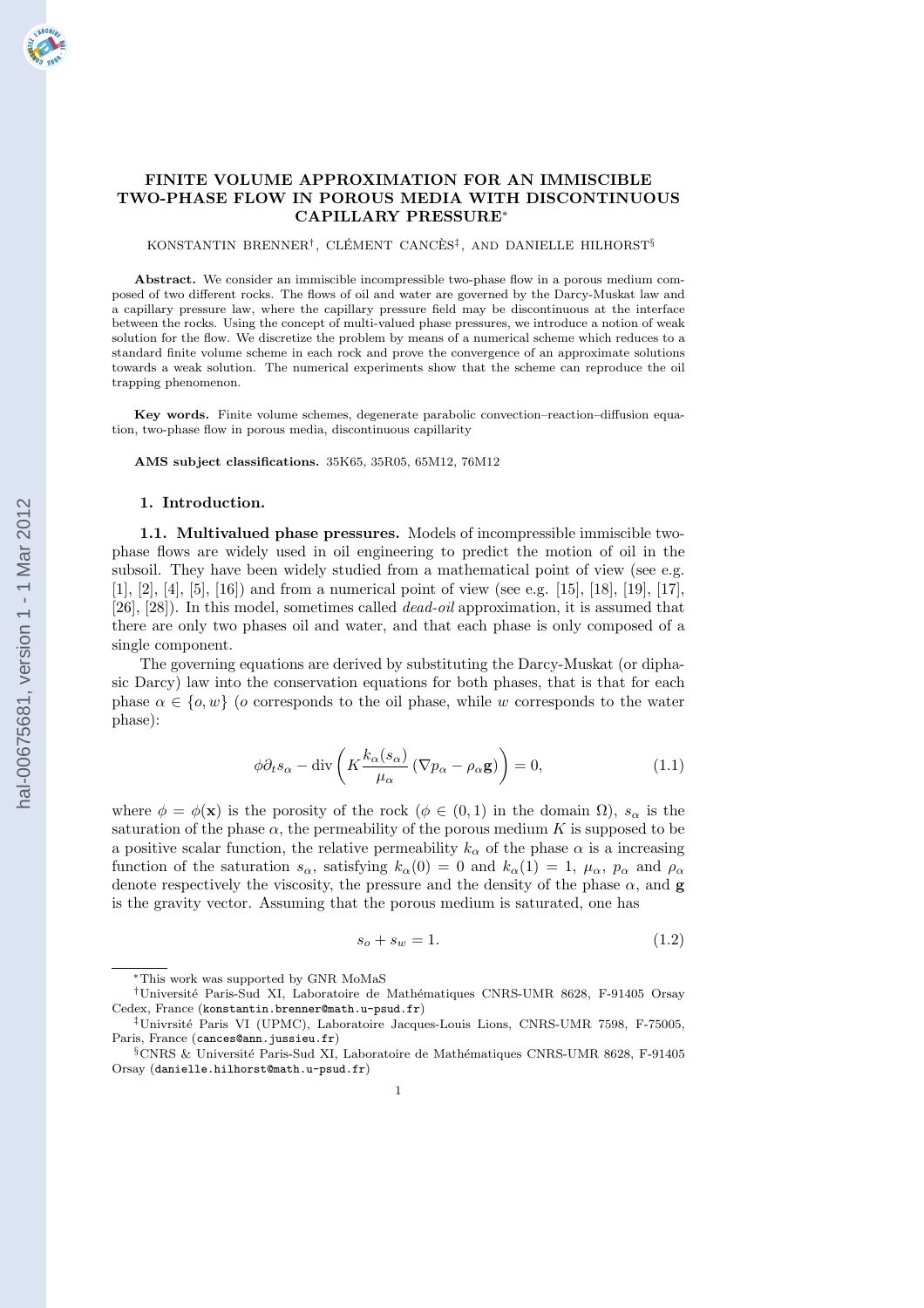This relation allows to eliminate the water saturation. We note  $s := s_o$ , so that  $s_w = 1 - s.$ 

Classically, it is assumed that the phase pressures are connected by the equality

$$
p_o - p_w = \pi(s_o),\tag{1.3}
$$

where  $\pi$  is the capillary pressure function, which is supposed to be strictly increasing on (0, 1).

As it has been stressed in [1], the natural topology for the phase pressures in such a flow is prescribed by the quantity

$$
\sum_{\alpha \in \{\sigma, w\}} \int_0^T \int_{\Omega} K \frac{k_{\alpha}(s_{\alpha})}{\mu_{\alpha}} (\nabla p_{\alpha})^2 \, \mathrm{d} \mathbf{x} \mathrm{d} t. \tag{1.4}
$$

Note that when the phase  $\alpha$  vanishes, i.e.  $s_{\alpha} = 0$ , then (1.4) provides no control on the pressure  $p_{\alpha}$  —it is indeed difficult to define the pressure of a missing phase—. As a consequence, if  $s_{\alpha} = 0$  and  $p_{\beta}$  is known  $(\beta \neq \alpha)$ , then  $p_{\alpha}$  is not defined in a unique way, but it is multivalued, i.e. it can take any value lower than a threshold value, for which the phase  $\alpha$  would appear. This point of view, developed in [14], leads to

$$
p_o \in [-\infty, p_w + \pi(0)] \quad \text{if } s_o = 0 \tag{1.5}
$$

and

$$
p_w \in [-\infty, p_o - \pi(1)] \quad \text{if } s_o = 1. \tag{1.6}
$$

We will take advantage of the multivalued formalism in order to deal with the case where the porous medium is composed of several rock types, and where the functions describing the porous medium depend in a discontinuous way of space. As it was stressed in [29], [6], [10], [11] and [3], the discontinuities of the capillary pressure function  $(1.3)$  have a large influence on the behavior of the flow, leading to *oil-trapping*. Several numerical methods ([23], [21], [9], [22]) have been proposed to approximate this problem, but, to our knowledge, no convergence proof has been provided for the full problem in several space dimensions. Indeed, the convergence result stated in [9] holds in the one-dimensional case, where the problem  $(1.1)-(1.3)$  becomes a single degenerate parabolic equation. In [21], simplifying assumptions are made so that the problem also reduces to a single degenerate parabolic equation. The scope of this paper is to deal with the two balance equations (1.1). In the case where the porous medium has smooth variations, it is possible to show the continuity of  $p_{\alpha}$ , in the sense that on each Lipschitz continuous hypersurface of  $\Omega$ ,  $p_{\alpha}$  admits strong traces on both sides  $p_{\alpha,1}, p_{\alpha,2}$ , and that these traces coincide:

$$
p_{\alpha,1} = p_{\alpha,2}, \quad \text{for } \alpha \in \{o, w\}. \tag{1.7}
$$

If at the level of such a hypersurface  $\Gamma$ , the characteristic of the medium change in a discontinuous way, then, unless we have a compatibility condition on the capillary pressure functions (see [14]), the continuity of the pressure can not be prescribed by  $(1.7)$ , but, taking advantage of the multivalued definitions  $(1.5)$ , $(1.6)$  of the phase pressures, one should use the graph formalism:

$$
p_{\alpha,1} \cap p_{\alpha,2} \neq \emptyset, \quad \text{for } \alpha \in \{o,w\}. \tag{1.8}
$$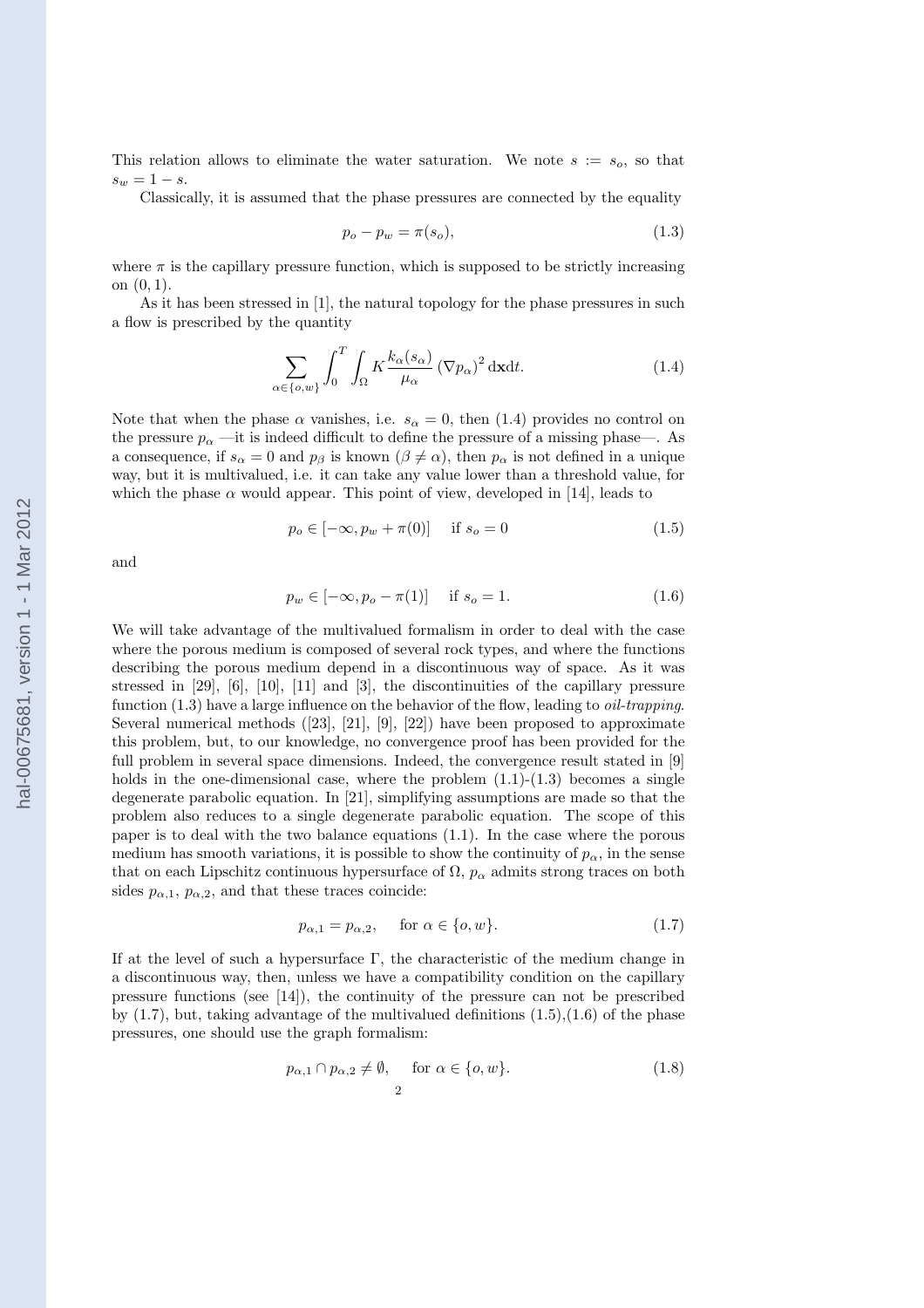Note that if the phase pressures are single-valued, then the conditions (1.7) and (1.8) are equivalent. Moreover, because of the conservation of mass, one has

$$
\sum_{i \in \{1,2\}} K_i \frac{k_{\alpha,i}(s_i)}{\mu_\alpha} \left( \nabla p_{\alpha,i} - \rho_\alpha \mathbf{g} \right) \cdot \mathbf{n}_i = 0, \tag{1.9}
$$

where  $K_i$  and  $k_{\alpha,i}(s_i)$  denote the traces of K and  $k_{\alpha}(s)$  on each side of the interface, and  $n_i$  denotes the outward normal to Γ with respect to the side i of the interface.

The fact that the phase pressures  $p_{\alpha}$  are multivalued when  $s_{\alpha} = 0$  implies that the capillary pressure functions  $s \mapsto \pi_i(s)$  must also be multivalued for  $s = 0$  and s = 1. Thus we introduce the monotonous graphs  $\tilde{\pi}_i$  defined by

$$
\tilde{\pi}_i(s) = \begin{cases}\n[-\infty, \pi_i(0)] & \text{if } s = 0, \\
\pi_i(s) & \text{if } s \in (0, 1), \\
[\pi_i(1), +\infty] & \text{if } s = 1,\n\end{cases}
$$

for  $i = 1, 2$ . The capillary pressure graphs admit a continuous inverse functions, denoted by  $\tilde{\pi}_i^{-1}$ , which is defined on  $\mathbb R$  by

$$
\tilde{\pi}_i^{-1}(p) := \begin{cases}\n0 & \text{if } p \leq \pi_i(0), \\
\pi_i^{-1}(p) & \text{if } p \in (\pi_i(0), \pi_i(1)), \\
1 & \text{if } p \geq \pi_i(1).\n\end{cases}
$$

Requiring (1.8) implies that, at an interface where the porous medium is discontinuous, one has

$$
\tilde{\pi}_1(s_1) \cap \tilde{\pi}_2(s_2) \neq \emptyset, \tag{1.10}
$$

where  $\pi_1(s_1)$  and  $\pi_2(s_2)$  denote the traces of  $\pi(s)$  on both sides of the interface. It has been shown in [13] and [8] that this interface condition is natural, at least in the one-dimensional case. But this single relation is not sufficient to deal with the case of two equations such as in  $(1.1)$ , and further information has to be given along the discontinuity lines.

1.2. The model problem and assumptions on the data. We assume that the porous medium  $\Omega$  is a connex open bounded polygonal subset of  $\mathbb{R}^d$ , and is made of two disjoint homogeneous rocks  $\Omega_i$ ,  $i \in \{1, 2\}$ , which are both open polygonal subsets of  $\mathbb{R}^d$ . We denote by  $\Gamma$  the interface between  $\Omega_1$  and  $\Omega_2$ , i.e.

$$
\overline{\Gamma} = \partial \Omega_1 \cap \partial \Omega_2.
$$

For all functions a depending on the physical characteristics of the rock, we use the notation  $a_i = a(\cdot, x)$  if  $x \in \Omega_i$ .

Also remark that as it has been stressed in [?], the gravity plays a crucial role in the so called oil-trapping phenomenon.

We assume that at the initial time  $t = 0$ , the composition of the fluid is known

$$
s_{|_{t=0}} = s_0 \in L^{\infty}(\Omega; [0, 1]).
$$
\n(1.11)

We also assume that both phase fluxes are equal to 0 through the boundary  $\partial\Omega\times[0,T]$ where  $T > 0$  is a positive fixed (but arbitrary) final time:

$$
K_i \frac{k_{\alpha,i}(s_i)}{\mu_\alpha} \left( \nabla p_{\alpha,i} - \rho_\alpha \mathbf{g} \right) \cdot \mathbf{n}_i = 0, \quad \text{on } (\partial \Omega \cap \partial \Omega_i) \times (0,T). \tag{1.12}
$$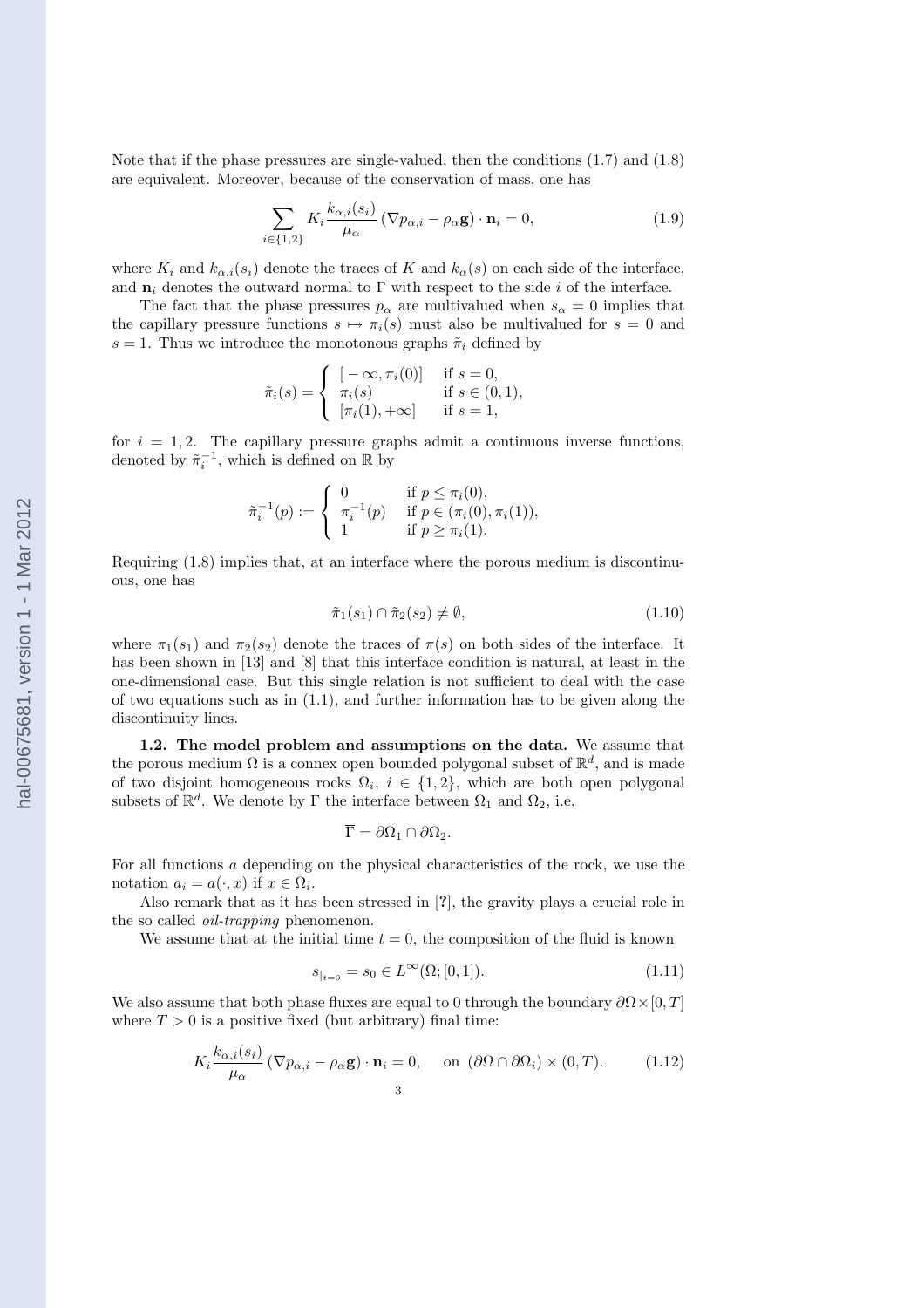Nevertheless, it should be possible to deal with other types of boundary conditions, such as Dirichlet conditions on a part of the boundary and Neumann conditions on the remaining part.

We denote by  $Q_T$  and  $Q_{i,T}$  the cylinders

$$
Q_T := \Omega \times (0, T), \qquad Q_{i,T} := \Omega_i \times (0, T).
$$

In order to control the energy of the flow, we have to make the following natural assumption on the capillary pressure functions.

ASSUMPTION 1. The functions  $\pi_i$  belong to  $\mathcal{C}^1((0,1)) \cap L^1((0,1))$ . REMARK 1.1. As a direct consequence of Assumption 1,

$$
\tilde{\pi}_i^{-1} \in L^1(\mathbb{R}_-)
$$
 and  $(1 - \tilde{\pi}_i^{-1}) \in L^1(\mathbb{R}_+), \quad i \in \{1, 2\}.$ 

1.3. Global pressure formulation of the problem. The lack of control on the phase pressures, described in Section 1.1 and in [14], leads to important mathematical difficulties. A classical mathematical tool consists in introducing the so-called global pressure P to circumvent some of them. We define, for  $\mathbf{x} \in \Omega_i$ 

$$
P = p_w + \int_0^{\pi_i(s)} \frac{k_{o,i}(\tilde{\pi}_i^{-1}(a))}{k_{o,i}(\tilde{\pi}_i^{-1}(a)) + \frac{\mu_o}{\mu_w} k_{w,i}(\tilde{\pi}_i^{-1}(a))} da,
$$
\n(1.13)

$$
= p_o - \int_0^{\pi_i(s)} \frac{k_{w,i}(\tilde{\pi}_i^{-1}(a))}{k_{w,i}(\tilde{\pi}_i^{-1}(a)) + \frac{\mu_w}{\mu_o}k_o(\tilde{\pi}_i^{-1}(a))} da.
$$
 (1.14)

While the phase pressures  $p_{\alpha}$  shall be defined as multivalued, it has been pointed out in  $[14]$  that the global pressure P is always single valued, and is therefore much easier to work with. It is well known that in the case where the domain  $\Omega$  is homogeneous ([15]), or if  $\Omega$  varies smoothly ([5], [16]), then the global pressure belongs to the space  $\tilde{L}^{\infty}(0,T;H^1(\Omega))$ . This regularity result does not remain true, as it will be shown in the sequel, in the case of a discontinuous capillary pressure.

We define the fractional function  $f_i(s) = \frac{k_{o,i}(s)}{k_{o,i}(s) + \frac{\mu_o}{\mu_w} k_{w,i}(s)}$  and we introduce

the Kirchhoff transform

$$
\varphi_i(s) = \int_0^s K_i \frac{k_{o,i}(a) k_{w,i}(a)}{\mu_w k_{o,i}(a) + \mu_o k_{w,i}(a)} \pi'_i(a) da, \qquad \forall s \in (0,1), \tag{1.15}
$$

that we extend in a continuous way by constants outside of  $(0, 1)$ . We make moreover the following assumption on the functions  $\varphi_i$ .

ASSUMPTION 2. For  $i \in \{1,2\}$ , the functions  $\varphi_i$  are Lipschitz continuous and increasing on [0, 1].

It is well known that the system  $(1.1)$ – $(1.3)$  can be rewritten in  $Q_{i,T}$  under the form

$$
\begin{cases}\n\phi_i \partial_t s + \text{div} (f_i(s) \mathbf{q}_i + \gamma_i(s) \mathbf{g} - \nabla \varphi_i(s)) = 0, \\
\text{div} \mathbf{q}_i = 0, \\
\mathbf{q}_i = -M_i(s) \nabla P + \zeta_i(s) \mathbf{g},\n\end{cases}
$$
\n(1.16)

where

$$
\gamma_i(s) = K_i(\rho_o - \rho_w) \frac{k_{o,i}(s)k_{w,i}(s)}{\mu_w k_{o,i}(s) + \mu_o k_{w,i}(s)}
$$
(1.17)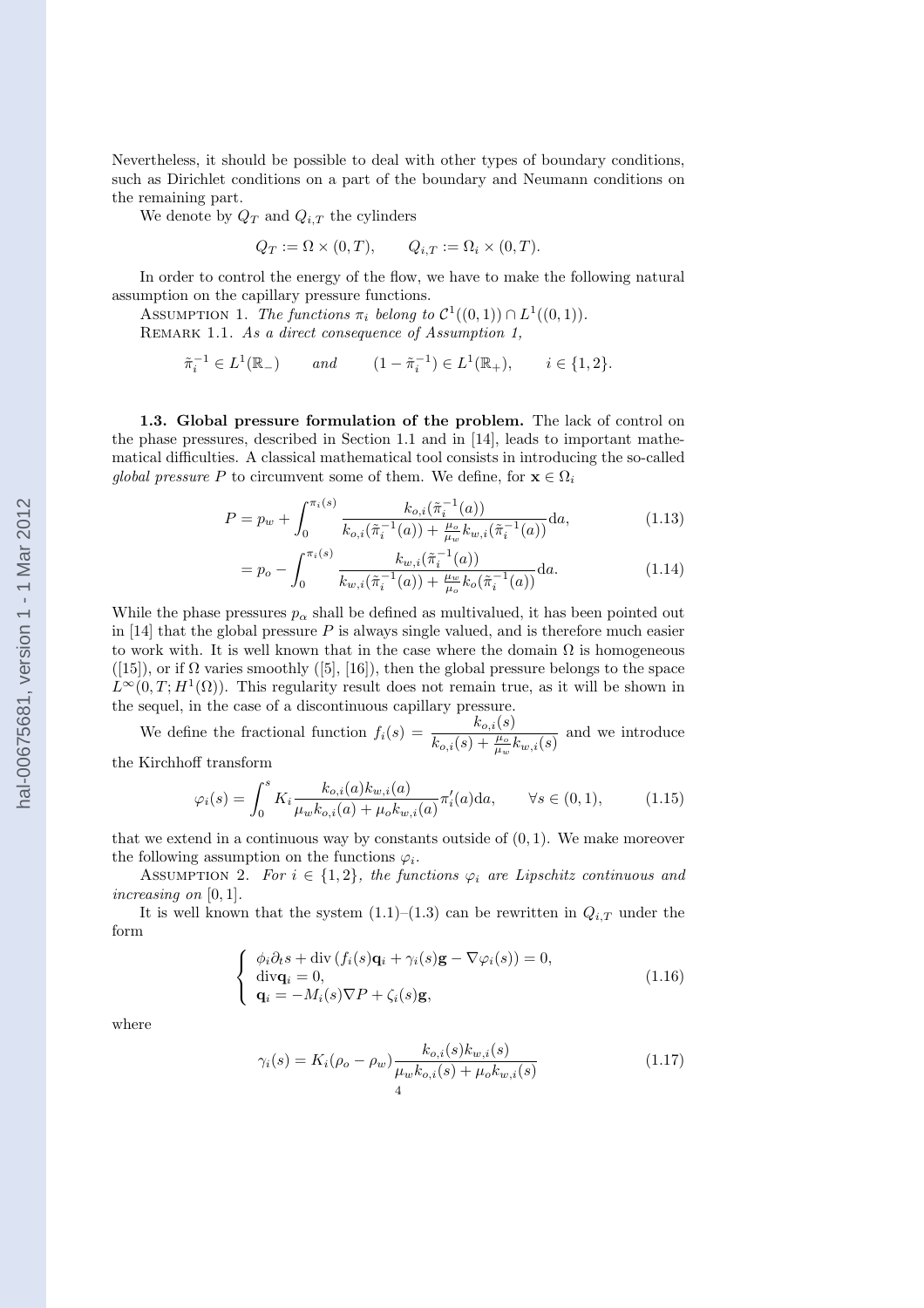and

$$
\zeta_i(s) = K_i \left( \frac{k_{o,i}(s)}{\mu_o} \rho_o + \frac{k_{w,i}(s)}{\mu_w} \rho_w \right).
$$

The total mobility is defined by  $M_i(s) = K_i$  $\int k_{o,i}(s)$  $\frac{h_{v,i}(s)}{\mu_o}+\frac{k_{w,i}(s)}{\mu_w}$  $\mu_w$  $\mathbf{r}$ . Since the relative permeabilities  $k_{\alpha,i}$  are supposed to be strictly monotone, one has  $k_{\alpha,i}(s) > 0$  if  $s \in$  $(0, 1)$ . As a consequence,

there exists  $\alpha_M > 0$  such that, for  $i \in \{1, 2\}$ , and for all  $s \in [0, 1]$ , one has  $M_i(s) \geq \alpha_M$ . (1.18)

The boundary conditions on the phase fluxes (1.12) are given by

$$
\mathbf{q}_i \cdot \mathbf{n}_i = 0, \qquad (f_i(s)\mathbf{q}_i + \gamma_i(s)\mathbf{g} - \nabla \varphi_i(s)) \cdot \mathbf{n}_i = 0, \qquad \text{on } (\partial \Omega \cap \partial \Omega_i) \times (0, T). \tag{1.19}
$$

Concerning the transmission conditions on the interface Γ, prescribing the relation (1.10) is not sufficient. It has to be replaced by: there exists  $\pi$  such that

$$
\pi \in \tilde{\pi}_1(s_1) \cap \tilde{\pi}_2(s_2),\tag{1.20}
$$

$$
P_1 - W_1(\pi) = P_2 - W_2(\pi),\tag{1.21}
$$

where  $W_i(p) = \int_0^p f_i \circ \tilde{\pi}_i^{-1}(u) du$ . Note that (1.20) ensures that (1.10) holds. Equation (1.21) consists in requiring the continuity of the water pressure in some weak sense implying (1.8) for  $\alpha = w$ . On the other hand, adding  $\pi$  on both side of (1.21) leads to the continuity in the same weak sense of the oil pressure (see [14]).

The conservation of the total mass and of the oil mass give

$$
\sum_{i \in \{1,2\}} \mathbf{q}_i \cdot \mathbf{n}_i = 0 \quad \text{on } \Gamma,
$$
\n(1.22)

$$
\sum_{i \in \{1,2\}} (f_i(s)\mathbf{q}_i + \gamma_i(s)\mathbf{g} - \nabla \varphi_i(s)) \cdot \mathbf{n}_i = 0 \quad \text{on } \Gamma,
$$
\n(1.23)

where  $n_i$  denotes the outward normal to  $\Gamma$  with respect to  $\Omega_i$ .

Since the global pressure  $P$  is defined up to a constant, we have to impose a condition to select a solution. More precisely we impose that

$$
m_{\Omega_1}(P)(t) = 0, \text{ where } m_{\Omega_i}(P)(t) := \frac{1}{m(\Omega_i)} \int_{\Omega_i} P(\mathbf{x}, t) d\mathbf{x} \text{ for } i \in \{1, 2\}. \tag{1.24}
$$

We now define a weak solution of Problem (1.16)-(1.24).

DEFINITION 1.1. We say that a function pair  $(s, P)$  is a weak solution of Problem  $(1.16)$ - $(1.24)$  if:

1.  $s \in L^{\infty}(Q_T;[0,1])$ ;

- 2.  $\varphi_i(s), P \in L^2(0,T;H^1(\Omega_i))$ , with  $m_{\Omega_1}(P)(t) = 0$  for almost every  $t \in (0,T)$ ;
- 3. there exists a measurable function  $\pi$  on  $\Gamma \times (0,T)$  such that, for a.e.  $(\mathbf{x},t) \in$  $\Gamma \times (0, T), (1.20)$  (1.21) hold;

4. for all  $\psi \in \mathcal{C}_c^\infty(\overline{\Omega} \times [0,T)),$  the following integral equalities hold:

$$
\int_0^T \sum_{i \in \{1,2\}} \int_{\Omega_i} \mathbf{q}_i \cdot \nabla \psi \, \mathrm{d} \mathbf{x} \, \mathrm{d} t = 0,\tag{1.25}
$$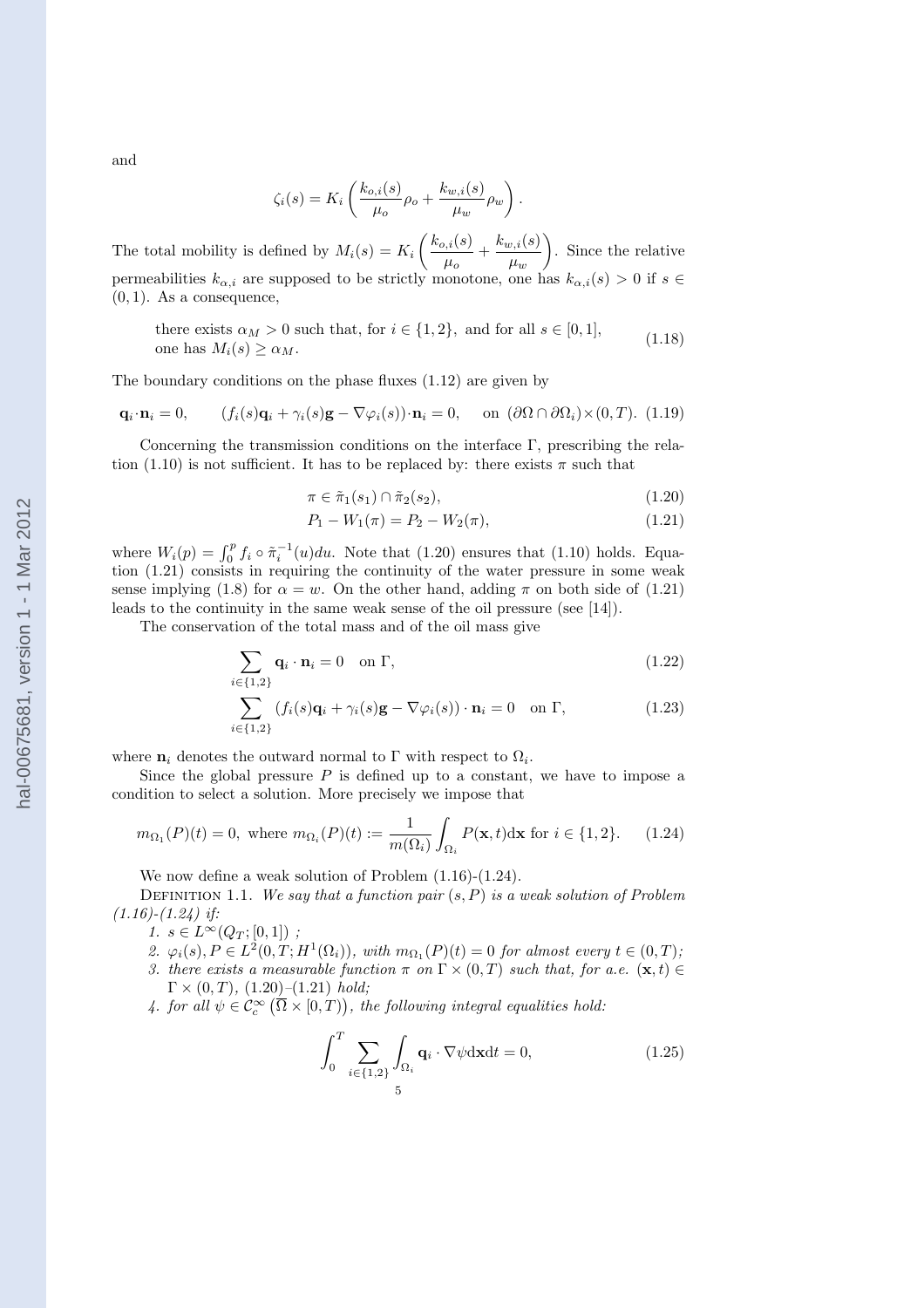$$
\int_0^T \int_{\Omega} \phi s \partial_t \psi \, \mathrm{d} \mathbf{x} \, \mathrm{d}t + \int_{\Omega} \phi s_0 \psi(\cdot, 0) \, \mathrm{d} \mathbf{x}
$$
\n
$$
= \int_0^T \sum_{i \in \{1, 2\}} \int_{\Omega_i} \left( f_i(s) \mathbf{q}_i + \gamma_i(s) \mathbf{g} + \nabla \varphi_i(s) \right) \cdot \nabla \psi \, \mathrm{d} \mathbf{x} \, \mathrm{d}t, \tag{1.26}
$$

where

$$
\mathbf{q}_i = -M_i(s)\nabla P + \zeta_i(s)\mathbf{g}.
$$

We will use several time the following lemma, which ensures that the global pressure jump  $P_1 - P_2$  at the interface belongs to  $L^{\infty}(\Gamma \times (0,T)).$ 

LEMMA 1.1. The function  $p \mapsto W_1(p) - W_2(p)$  belongs to  $\mathcal{C}^1(\mathbb{R}; \mathbb{R})$ , is uniformly bounded on R and admits finite limits as  $p \to \pm \infty$ .

Proof. Define

$$
\Upsilon_i(p) = \begin{cases} \n\int_0^p (f_i \circ \tilde{\pi}_i^{-1}(p) - 1) \, \mathrm{d}p & \text{if } p \ge 0, \\ \n\int_0^p f_i \circ \tilde{\pi}_i^{-1}(p) \, \mathrm{d}p & \text{if } p < 0, \n\end{cases}
$$

then  $W_1(p) - W_2(p) = \Upsilon_1(p) - \Upsilon_2(p)$ . Hence, we deduce that if  $\Upsilon_1(p), \Upsilon_2(p)$  have finite limits for  $p \to \pm \infty$ , then  $W_1 - W_2$  also does, since  $f_i(1) = 1$ . Since  $\Upsilon_1, \Upsilon_2$  are nonincreasing functions, it only remains to check that they are bounded. Let  $p \geq 0$ , then

$$
0 \geq \Upsilon_i(p) \geq -\int_0^p |f_i \circ \tilde{\pi}_i^{-1}(p) - f_i(1)| dp
$$
  
 
$$
\geq -L_{f_i} \int_0^p |\tilde{\pi}_i^{-1}(p) - 1| dp \geq -L_{f_i} ||\tilde{\pi}_i^{-1} - 1||_{L^1(\mathbb{R}_+)}.
$$

Similarly, for  $p < 0$ , one has

$$
0 \leq \Upsilon_i(p) \leq L_{f_i} \|\tilde{\pi}_i^{-1}\|_{L^1(\mathbb{R}_-)}.
$$

We conclude the proof of Lemma 1.1 by applying Remark 1.1.  $\square$ 

### 2. The Finite Volume approximation.

#### 2.1. Discretization of  $Q_T$ .

DEFINITION 2.1. An admissible mesh of  $\Omega$  is given by a set  $\mathcal T$  of open bounded convex subsets of  $\Omega$  called control volumes, a family  $\mathcal E$  of subsets of  $\overline{\Omega}$  contained in hyperplanes of  $\mathbb{R}^d$  with strictly positive measure, and a family of points  $(x_K)_{K\in\mathcal{T}}$  (the "centers" of control volumes) satisfying the following properties:

- 1. there exists  $i \in \{1,2\}$  such that  $K \subset \Omega_i$ . We note  $\mathcal{T}_i = \{K \in \mathcal{T}, K \subset \Omega_i\}$ ;
- 1. *Intere exists*  $i \in \{1, 2\}$  *such that*  $K \subseteq$ <br>2.  $\overline{\bigcup_{K \in \mathcal{T}_i} K} = \overline{\Omega_i}$ . *Thus*,  $\overline{\bigcup_{K \in \mathcal{T}} K} = \overline{\Omega_i}$ .
- 2.  $\bigcup_{K \in \mathcal{T}_i} K = \Omega_i$ . Thus,  $\bigcup_{K \in \mathcal{T}} K = \Omega_i$ ;<br>3. for any  $K \in \mathcal{T}$ , there exists a subset  $\mathcal{E}_K$  of  $\mathcal{E}$  such that  $\partial K = \bigcup$ there exists a subset  $\mathcal{E}_K$  of  $\mathcal E$  such that  $\partial K = \bigcup_{\sigma \in \mathcal{E}_K} \overline{\sigma}$ . Furthermore,  $\mathcal{E} = \bigcup_{K \in \mathcal{T}} \mathcal{E}_K$ ;
- 4. for any  $(K, L) \in \mathcal{T}^2$  with  $K \neq L$ , either the "length"(i.e. the  $(d-1)$  Lebesgue measure) of  $\overline{K} \cap \overline{L}$  is 0 or  $\overline{K} \cap \overline{L} = \overline{\sigma}$  for some  $\sigma \in \mathcal{E}$ . In the latter case, we write  $\sigma = K|L$ , and
	- $\mathcal{E}_i = \{ \sigma \in \mathcal{E}, \ \exists (K, L) \in \mathcal{T}_i^2, \ \sigma = K | L \}, \ \mathcal{E}_{\text{int}} = \mathcal{E}_1 \cup \mathcal{E}_2, \ \mathcal{E}_{K, \text{int}} = \mathcal{E}_K \cap \mathcal{E}_{\text{int}},$
	- $\mathcal{E}_{ext} = {\sigma \in \mathcal{E}, \ \sigma \subset \partial \Omega}, \ \mathcal{E}_{K,ext} = \mathcal{E}_K \cap \mathcal{E}_{ext},$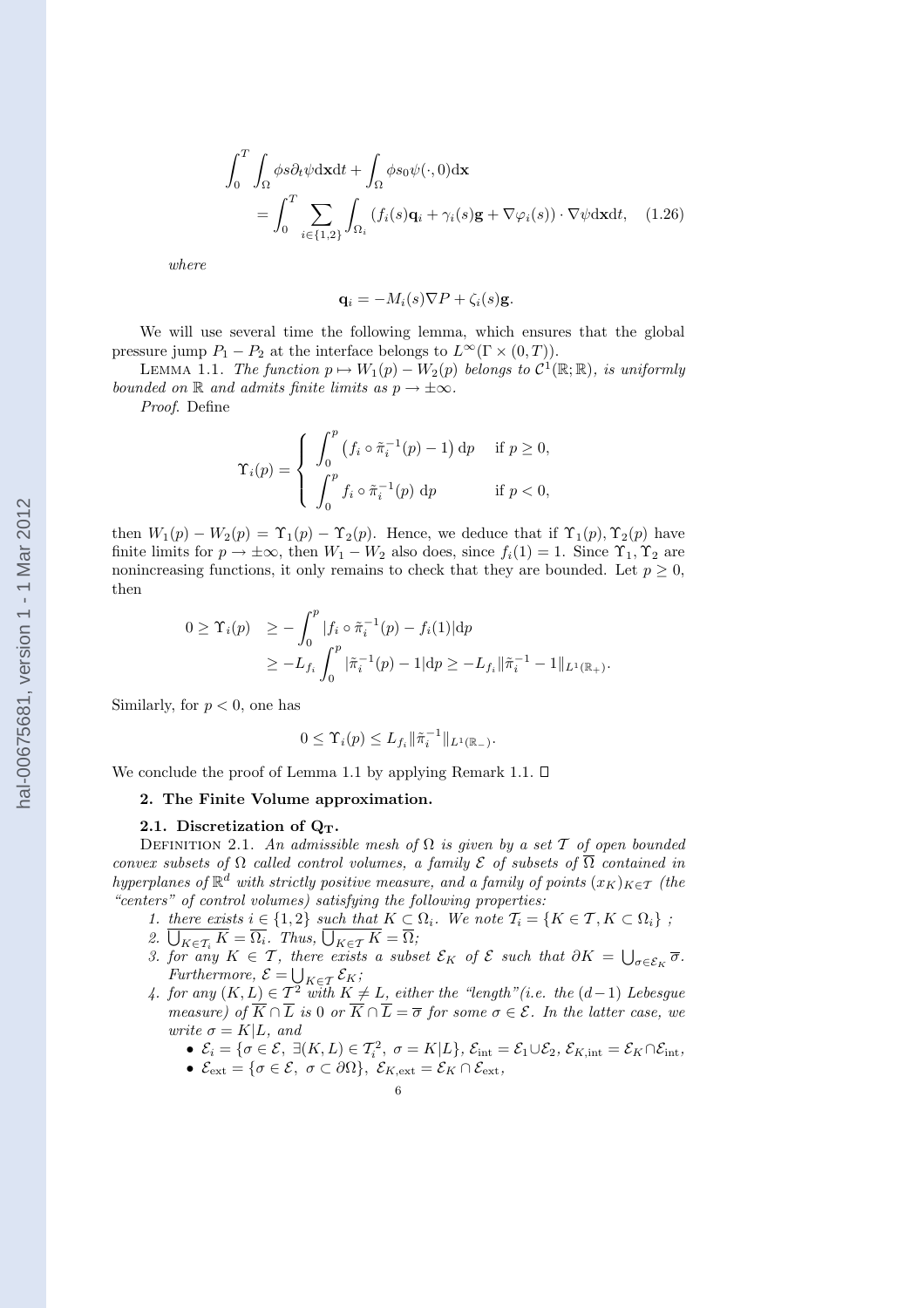•  $\mathcal{E}_{\Gamma} = \{ \sigma \in \mathcal{E}, \ \exists (K, L) \in \mathcal{T}_1 \times \mathcal{T}_2, \ \sigma = K | L \}, \ \mathcal{E}_{K, \Gamma} = \mathcal{E}_K \cap \mathcal{E}_{\Gamma};$ 

5. The family of points  $(x_K)_{K\in\mathcal{T}}$  is such that  $x_K \in K$  (for all  $K \in \mathcal{T}$ ) and, if  $\sigma = K|L$ , it is assumed that the straight line  $(x_K, x_L)$  is orthogonal to  $\sigma$ .

For a control volume  $K \in \mathcal{T}_i$ , we denote by  $\mathcal{N}_K = \{L \in \mathcal{T}_i, \sigma = K | L \in \mathcal{E}_{K,i}\}\$  the set of the neighbors and by  $m(K)$  its measure. For all  $\sigma \in \mathcal{E}$ , we denote by  $m(\sigma)$  the  $(d-1)$ -Lebesgue measure of  $\sigma$ . If  $\sigma \in \mathcal{E}_K$ , we note  $d_{K,\sigma} = d(x_K, \sigma)$ , and we denote by  $\tau_{K,\sigma}$  the transmissibility of K through  $\sigma$ , defined by  $\tau_{K,\sigma} = \frac{m(\sigma)}{dx}$ .  $\frac{m(\sigma)}{d_{K,\sigma}}$ . If  $\sigma = K|L$ , we note  $d_{K,L} = d(x_K, x_L)$  and  $\tau_{KL} = \frac{m(\sigma)}{dx_L}$  $\frac{m(\sigma)}{d_{K,L}}$ . The size of the mesh is defined by:

$$
size(\mathcal{T}) = \max_{K \in \mathcal{T}} diam(K),
$$

and a geometrical factor, connected with the regularity of the mesh, is defined by

$$
reg(\mathcal{T}) = \max_{K \in \mathcal{T}} \left( \sum_{\sigma = K \mid L \in \mathcal{E}_{K, \text{int}}} \frac{m(\sigma) d_{K, L}}{m(K)} \right).
$$

DEFINITION 2.2. A uniform time discretization of  $(0, T)$  is given by an integer value N and a sequence of real values  $(t^n)_{n \in \{0,\ldots,N+1\}}$ . We define  $\delta t = \frac{T}{N+1}$  and,  $\forall n \in \{0, \ldots, N\}, t^n = n\delta t$ . Thus we have  $t^0 = 0$  and  $t^{N+1} = T$ .

REMARK 2.1. We can easily prove all the results of this paper for a general time discretization, but for the sake of simplicity, we choose to only consider uniform time discretizations.

DEFINITION 2.3. A finite volume discretization  $\mathcal D$  of  $Q_T$  is a family

$$
\mathcal{D} = (\mathcal{T}, \mathcal{E}, (\mathbf{x}_K)_{K \in \mathcal{T}}, N, (t^n)_{n \in \{0, \dots, N\}}),
$$

where  $(\mathcal{T}, \mathcal{E}, (\mathbf{x}_K)_{K \in \mathcal{T}})$  is an admissible mesh of  $\Omega$  in the sense of definition 2.1 and  $(N,(t^n)_{n\in\{0,\ldots,N\}})$  is a discretization of  $(0,T)$  in the sense of definition 2.2. For a given mesh D, one defines:

$$
size(\mathcal{D}) = max(size(\mathcal{T}), \delta t), \qquad and \ reg(\mathcal{D}) = reg(\mathcal{T}).
$$

**2.2.** Definition of the scheme and main result. For  $K \in \mathcal{T}_i$ , we denote by  $g_K(s) = g_i(s)$  for all function g whose definition depends on the subdomain  $\Omega_i$ , as for example  $\phi_i, \varphi_i, M_i, f_i, W_i, \ldots$  For a function  $f : \mathbb{R} \subset \mathbb{R} \to \mathbb{R}$  and for  $(a, b) \in \mathbb{R}^2$  we denote by  $\mathcal{R}(f; a, b)$  the Riemann solver

$$
\mathcal{R}(f; a, b) = \begin{cases} \min_{c \in [a, b]} f(c) & \text{if } a \le b, \\ \max_{c \in [b, a]} f(c) & \text{if } b \le a. \end{cases}
$$
 (2.1)

The total flux balance equation is discretized by

$$
\sum_{\sigma \in \mathcal{E}_K} m(\sigma) Q_{K,\sigma}^{n+1} = 0, \qquad \forall n \in \{0, \dots, N\}, \forall K \in \mathcal{T},
$$
\n(2.2)

with

$$
Q_{K,\sigma}^{n} = \begin{cases} \frac{M_{K,L}(s_{K}^{n},s_{L}^{n})}{d_{K,L}}\left(P_{K}^{n}-P_{L}^{n}\right)+\mathcal{R}\left(Z_{K,\sigma};s_{K}^{n},s_{L}^{n}\right) & \text{if } \sigma = K|L \in \mathcal{E}_{K,i},\\ \frac{M_{K}(s_{K}^{n})}{d_{K,\sigma}}\left(P_{K}^{n}-P_{K,\sigma}^{n}\right)+\mathcal{R}\left(Z_{K,\sigma};s_{K}^{n},s_{K,\sigma}^{n}\right) & \text{if } \sigma \in \mathcal{E}_{K,\Gamma},\\ 0 & \text{if } \sigma \in \mathcal{E}_{K,\text{ext}}, \end{cases}
$$
(2.3)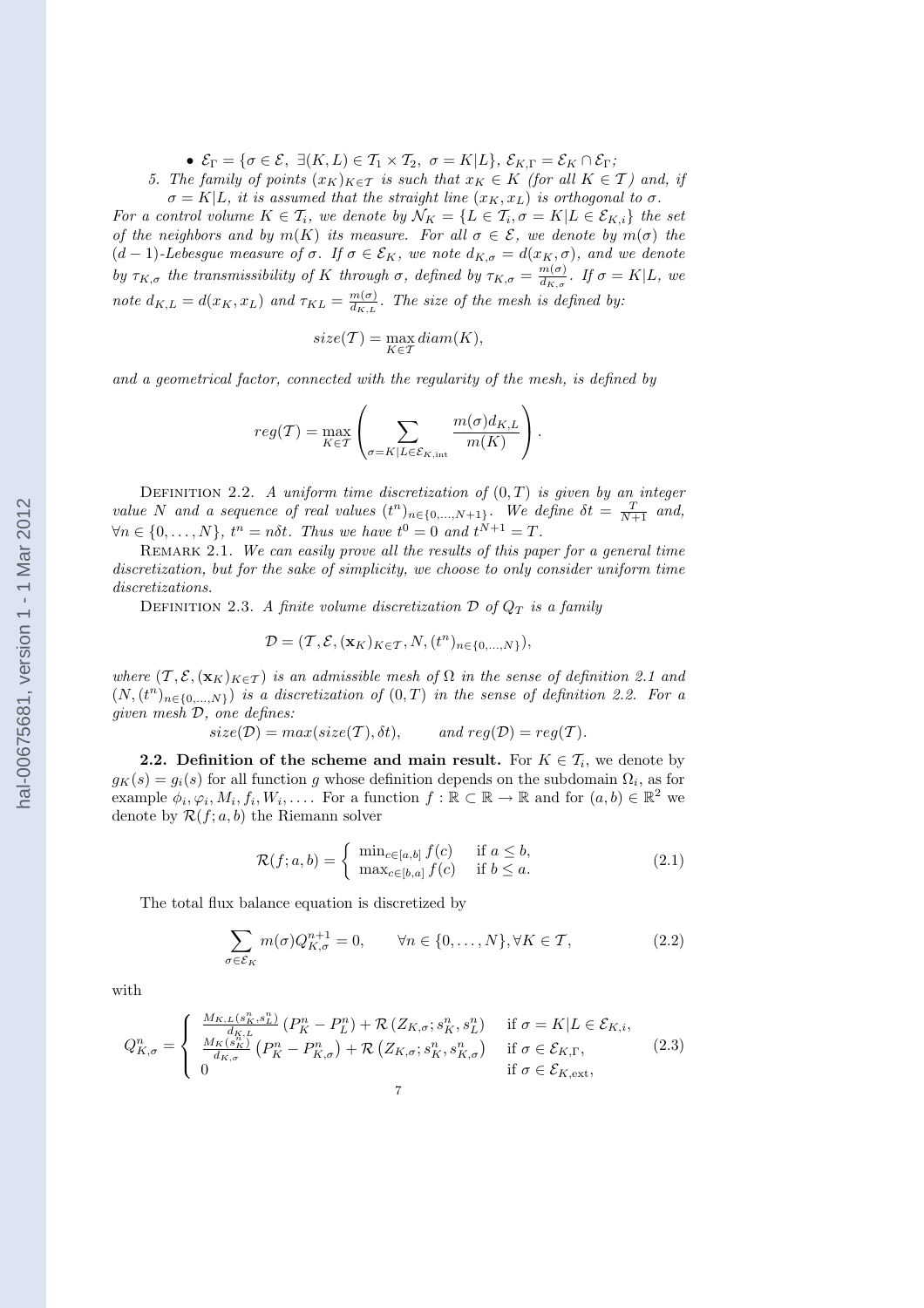where  $M_{K,L}(s_K^{n+1}, s_L^{n+1}) = M_{L,K}(s_L^{n+1}, s_K^{n+1})$  is a mean value between  $M_K(s_K^{n+1})$  and  $M_L(s_L^{n+1})$ . For example, we can consider, as in [28], the harmonic mean

$$
M_{K,L}(s_{K}^{n+1},s_{L}^{n+1})=\frac{M_{K}(s_{K}^{n+1})M_{K}(s_{L}^{n+1})d_{K,L}}{d_{L,\sigma}M_{K}(s_{K}^{n+1})+d_{K,\sigma}M_{K}(s_{L}^{n+1})}
$$

The function  $Z_{K,\sigma}$  is defined by  $Z_{K,\sigma}(s) = \zeta_K(s) \mathbf{g} \cdot \mathbf{n}_{K,\sigma}$ , where  $\mathbf{n}_{K,\sigma}$  denotes the outward normal to  $\sigma$  with respect to K.

The oil-flux balance equation is discretized as follows:

$$
\phi_K \frac{s_K^{n+1} - s_K^n}{\delta t} m(K) + \sum_{\sigma \in \mathcal{E}_K} m(\sigma) F_{K,\sigma}^{n+1} = 0,
$$
\n(2.4)

.

with

$$
F_{K,\sigma}^{n} = \begin{cases} Q_{K,\sigma}^{n} f_{K}(\bar{s}_{K,\sigma}^{n}) + \mathcal{R}(G_{K,\sigma};s_{K}^{n},s_{L}^{n}) + \frac{\varphi_{K}(s_{K}^{n}) - \varphi_{K}(s_{L}^{n})}{d_{K,L}} \text{ if } \sigma = K | L \in \mathcal{E}_{K,i}, \\ Q_{K,\sigma}^{n} f_{K}(\bar{s}_{K,\sigma}^{n}) + \mathcal{R}(G_{K,\sigma};s_{K}^{n},s_{K,\sigma}^{n}) + \frac{\varphi_{K}(s_{K}^{n}) - \varphi_{K}(s_{K,\sigma}^{n})}{d_{K,\sigma}} \text{ if } \sigma \in \mathcal{E}_{K,\Gamma}, \\ 0 \text{ if } \sigma \in \mathcal{E}_{K,\text{ext}}, \end{cases}
$$
(2.5)

where  $G_{K,\sigma}(s) = \gamma_K(s) \mathbf{g} \cdot \mathbf{n}_{K,\sigma}$  and  $\overline{s}_{K,\sigma}^{n+1}$  is the upwind value defined by

$$
\overline{s}_{K,\sigma}^{n+1} = \begin{cases}\n s_K^{n+1} & \text{if } Q_{K,\sigma}^{n+1} \ge 0, \\
 s_L^{n+1} & \text{if } Q_{K,\sigma}^{n+1} < 0 \text{ and } \sigma = K | L \in \mathcal{E}_{K,i}, \\
 s_{K,\sigma}^{n+1} & \text{if } Q_{K,\sigma}^{n+1} < 0 \text{ and } \sigma \in \mathcal{E}_{K,\Gamma}.\n\end{cases} \tag{2.6}
$$

The interface values  $\left(s_{K,\sigma}^{n+1}, s_{L,\sigma}^{n+1}, P_{K,\sigma}^{n+1}, P_{L,\sigma}^{n+1}\right)$  for  $\sigma = K | L \in \mathcal{E}_{\Gamma}$  are defined by the following nonlinear system. For all  $\sigma = K | L \in \mathcal{E}_{\Gamma}$ , for all  $n \in \{0, \ldots, N\}$ , there exists  $\pi_{\sigma}^{n+1} \in \mathbb{R}$  such that

$$
\pi_{\sigma}^{n+1} \in \tilde{\pi}_K(s_{K,\sigma}^{n+1}) \cap \tilde{\pi}_L(s_{L,\sigma}^{n+1}),\tag{2.7}
$$

$$
P_{K,\sigma}^{n+1} - W_K \left( \pi_{\sigma}^{n+1} \right) = P_{L,\sigma}^{n+1} - W_L \left( \pi_{\sigma}^{n+1} \right), \tag{2.8}
$$

$$
Q_{K,\sigma}^{n+1} + Q_{L,\sigma}^{n+1} = 0,\t\t(2.9)
$$

$$
F_{K,\sigma}^{n+1} + F_{L,\sigma}^{n+1} = 0.
$$
\n(2.10)

Moreover, we impose the discrete counterpart of the equation (1.24), that is, for all  $n \in \{0, \ldots, N\},\$ 

$$
\sum_{K \in \mathcal{T}_1} m(K) P_K^{n+1} = 0.
$$
\n(2.11)

We will show below in Section 2.3 that the system  $(2.7)-(2.10)$  possesses a solution. We denote by  $\mathcal{X}(D, i)$  the finite dimensional space of piecewise constant functions  $u_{\mathcal{D}}$ defined almost everywhere in  $Q_{i,T}$  having a trace on the interface  $\Gamma$ , i.e.

$$
\mathcal{X}(\mathcal{D},i) := \{ u_{\mathcal{D},i} \in L^{\infty}(Q_{i,T}) \text{ and for all } (K,\sigma,n) \in \mathcal{T} \times \mathcal{E}_{\Gamma} \times \{0,\ldots,N\},
$$
  

$$
u_{\mathcal{D},i} \text{ is constant on } K \times (t^n,t^{n+1}], u_{\mathcal{D},i} \text{ is constant on } \sigma \times (t^n,t^{n+1})\},
$$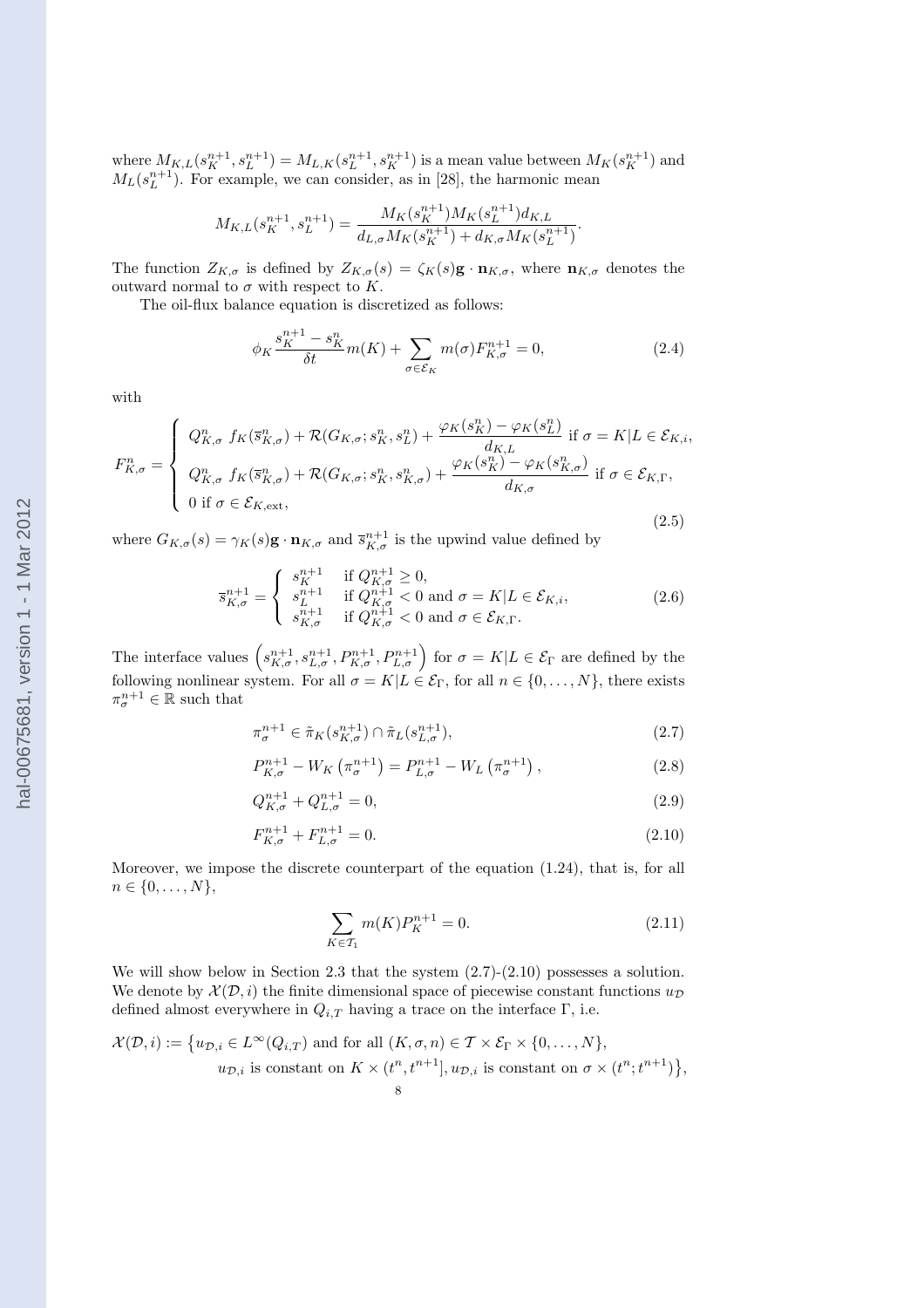and by  $\mathcal{X}(D)$  the space of the functions  $u_D$  whose restriction  $(u_D)_{\vert_{\overline{Q}_{i,T}}}$  belongs to  $\mathcal{X}(\mathcal{D}, i)$ . We define the solution  $(s_{\mathcal{D}}, P_{\mathcal{D}}) \in \mathcal{X}(\mathcal{D})^2$  of the scheme by

$$
s_{\mathcal{D}}(\mathbf{x},t) = s_K^{n+1}, \quad P_{\mathcal{D}}(\mathbf{x},t) = P_K^{n+1} \quad \text{if } (\mathbf{x},t) \in K \times (t^n, t^{n+1}],
$$

and, for  $\mathbf{x} \in \sigma = K | L \subset \Gamma$  for some  $K \in \mathcal{T}_1, L \in \mathcal{T}_2$ , for  $t \in (t^n, t^{n+1})$ , the traces

$$
s_{\mathcal{D}_{|\Gamma,1}}(\mathbf{x},t) = s_{K,\sigma}^{n+1}, \qquad s_{\mathcal{D}_{|\Gamma,2}}(\mathbf{x},t) = s_{L,\sigma}^{n+1}.
$$

In this paper we prove the following convergence result.

THEOREM 1. Assume that Assumptions 1 and 2 hold. Let  $(\mathcal{D}_m)_{m}$  be a sequence of admissible discretizations of  $Q_T$  in the sense of Definition 2.3, then for all  $m \in \mathbb{N}$ , there exists a discrete solution  $(s_{\mathcal{D}_m}, P_{\mathcal{D}_m}) \in \mathcal{X}(\mathcal{D}_m)^2$  to the scheme. Moreover, if  $\lim_{m\to\infty} size(\mathcal{D}_m) = 0$ , and if there exists  $\zeta > 0$  such that, for all  $m$ ,  $reg(\mathcal{D}_m) \leq \zeta$ , then up to a subsequence,  $s_{\mathcal{D}_m}$  converges, towards  $s \in L^{\infty}(Q_T;[0,1])$  in the  $L^p(Q_T)$ topology for all  $p \in [1,\infty)$ ,  $P_{\mathcal{D}_m}$  converges to P weakly in  $L^2(Q_T)$ , where  $(s, P)$  is a weak solution of Problem (1.16)-(1.24) in the sense of Definition 1.1.

**2.3. The interface conditions system.** Define, for all  $\sigma = K|L \in \mathcal{E}_{\Gamma}$ , for all  $n \in \{0, \ldots, N\},\$ 

$$
P_{\sigma}^{n+1} := P_{K,\sigma}^{n+1} - W_K \left( \pi_{\sigma}^{n+1} \right) = P_{L,\sigma}^{n+1} - W_L(\pi_{\sigma}^{n+1}), \tag{2.12}
$$

and

$$
Q_{K,\sigma}^{n+1}(\pi_{\sigma}^{n+1}) := \alpha_K^{n+1} \left( P_K^{n+1} - P_{\sigma}^{n+1} - W_K(\pi_{\sigma}^{n+1}) \right) + \mathcal{R}(Z_{K,\sigma}; s_K^{n+1}, \tilde{\pi}_K^{-1}(\pi_{\sigma}^{n+1})),
$$
\n(2.13)

where  $\alpha_K^{n+1} = \frac{M_K(s_K^{n+1})}{d_{K,\sigma}}$ . Then, the balance of the fluxes on the interface  $(2.9)$ – $(2.10)$ can be rewritten as

$$
Q_{K,\sigma}^{n+1}(\pi_{\sigma}^{n+1}) + Q_{L,\sigma}^{n+1}(\pi_{\sigma}^{n+1}) = 0
$$
\n(2.14)

$$
Q_{K,\sigma}^{n+1}(\pi_{\sigma}^{n+1})f_K\left(\bar{s}_{K,\sigma}^{n+1}(\pi_{\sigma}^{n+1})\right) + Q_{L,\sigma}^{n+1}(\pi_{\sigma}^{n+1})f_L\left(\bar{s}_{L,\sigma}^{n+1}(\pi_{\sigma}^{n+1})\right) + \mathcal{R}(G_{K,\sigma};s_K^{n+1},\tilde{\pi}_K^{-1}(\pi_{\sigma}^{n+1})) + \mathcal{R}(G_{L,\sigma};s_L^{n+1},\tilde{\pi}_L^{-1}(\pi_{\sigma}^{n+1})) + \frac{\varphi_K(s_K^{n+1}) - \varphi_K \circ \tilde{\pi}_K^{-1}(\pi_{\sigma}^{n+1})}{d_{K,\sigma}} + \frac{\varphi_L(s_L^{n+1}) - \varphi_L \circ \tilde{\pi}_L^{-1}(\pi_{\sigma}^{n+1})}{d_{L,\sigma}} = 0,
$$
\n(2.15)

where

$$
\overline{s}_{K,\sigma}^{n+1}(p) = \begin{cases} s_K^{n+1} & \text{if } Q_{K,\sigma}^{n+1}(p) \ge 0, \\ \pi_K^{-1}(p) & \text{if } Q_{K,\sigma}^{n+1}(p) < 0. \end{cases}
$$
\n(2.16)

We deduce from (2.14) that

$$
P_{\sigma}^{n+1} = \frac{\alpha_K^{n+1}(P_K^{n+1} - W_K(\pi_{\sigma}^{n+1})) + \alpha_L^{n+1}(P_L^{n+1} - W_L(\pi_{\sigma}^{n+1}))}{\alpha_K^{n+1} + \alpha_L^{n+1}} + \frac{\mathcal{R}(Z_{K,\sigma}; s_K^{n+1}, \tilde{\pi}_K^{-1}(\pi_{\sigma}^{n+1})) + \mathcal{R}(Z_{L,\sigma}; s_L^n, \tilde{\pi}_L^{-1}(\pi_{\sigma}^{n+1}))}{\alpha_K^{n+1} + \alpha_L^{n+1}}
$$
(2.17)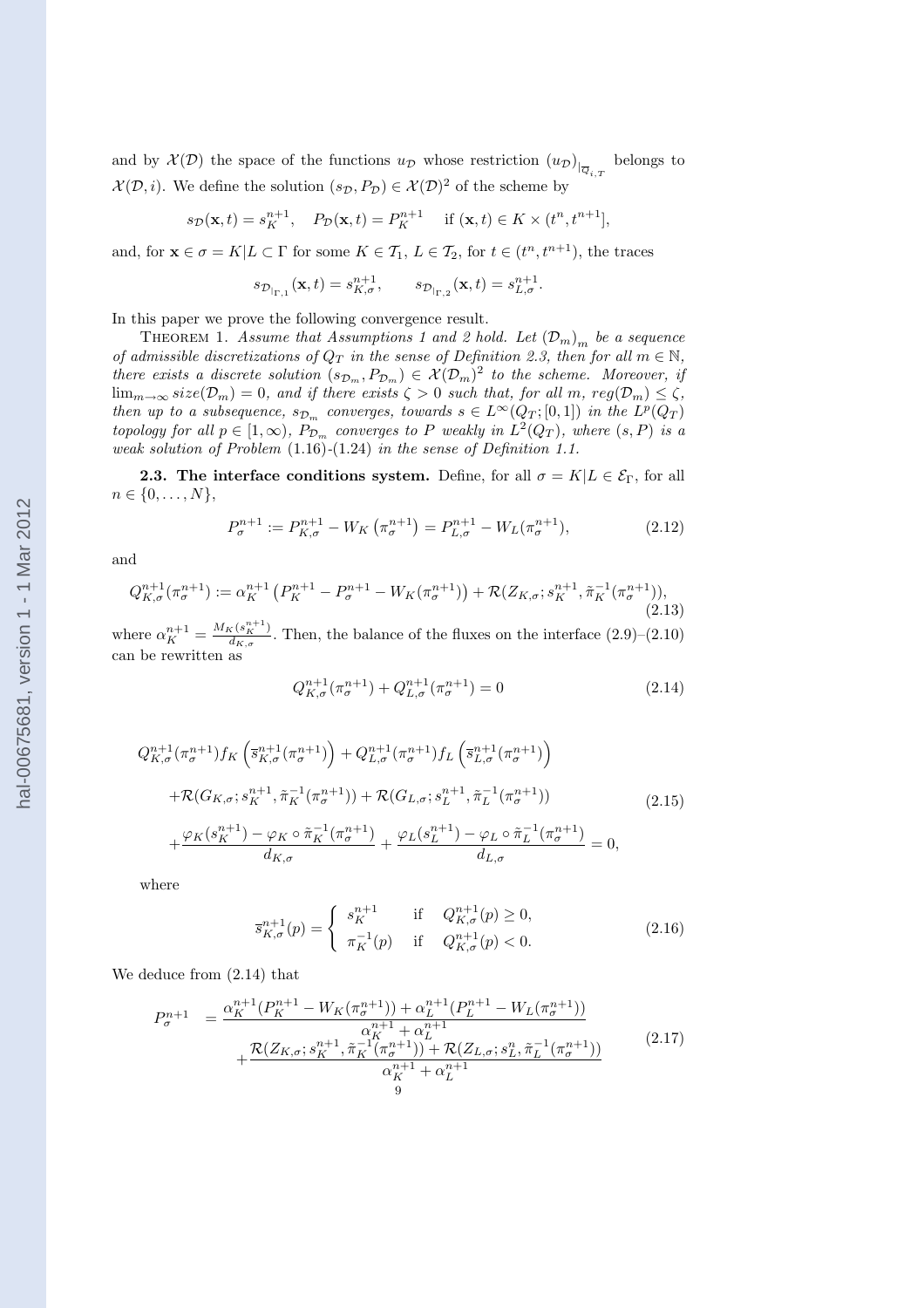and thus that

$$
Q_{K,\sigma}^{n+1}(\pi_{\sigma}^{n+1}) = \frac{\alpha_{K}^{n+1}\alpha_{L}^{n+1}}{\alpha_{K}^{n+1} + \alpha_{L}^{n+1}} \left( P_{K}^{n+1} - P_{L}^{n+1} - W_{K}(\pi_{\sigma}^{n+1}) + W_{L}(\pi_{\sigma}^{n+1}) \right) + \frac{\alpha_{L}^{n+1}\mathcal{R}(Z_{K,\sigma}; s_{K}^{n+1}, \tilde{\pi}_{K}^{-1}(\pi_{\sigma}^{n+1})) - \alpha_{K}^{n+1}\mathcal{R}(Z_{L,\sigma}; s_{L}^{n}, \tilde{\pi}_{L}^{-1}(\pi_{\sigma}^{n+1}))}{\alpha_{K}^{n+1} + \alpha_{L}^{n+1}}
$$
\n(2.18)

.

As a direct consequence of Lemma 1.1,  $Q_{K,\sigma}^{n+1}$  belong to  $\mathcal{C}^1(\mathbb{R};\mathbb{R})$  and admits finite limits as  $p \to \pm \infty$ .

Denote by

$$
\Psi_{\sigma}^{n+1}(p) := Q_{K,\sigma}^{n+1}(p) \left( f_K(\overline{s}_{K,\sigma}(p)) - f_L(\overline{s}_{L,\sigma}(p)) \right)
$$
  
+
$$
\mathcal{R}(G_{K,\sigma}; s_K^{n+1}, \tilde{\pi}_K^{-1}(p)) + \mathcal{R}(G_{L,\sigma}; s_L^{n+1}, \tilde{\pi}_L^{-1}(p))
$$
  
+
$$
\frac{\varphi_K(s_K^{n+1}) - \varphi_K \circ \pi_K^{-1}(p)}{d_{K,\sigma}} + \frac{\varphi_L(s_L^{n+1}) - \varphi_L \circ \pi_L^{-1}(p)}{d_{L,\sigma}},
$$

then  $\Psi_{\sigma}$  is continuous on  $\mathbb{R}$ .

LEMMA 2.1. Let  $(s_K^{n+1}, s_L^{n+1}) \in [0, 1]^2$ , there exists  $\pi_{\sigma}^{n+1} \in [\min_i \pi_i(0), \max_i \pi_i(1)]$ such that  $\Psi_{\sigma}^{n+1}(\pi_{\sigma}^{n+1})=0.$ 

*Proof.* From the definition (2.16) of  $\overline{s}_{K,\sigma}^{n+1}(p)$ , since  $\lim_{p\to\min_i \pi_i(0)} \pi_K^{-1}(p) = 0$ , and since  $Q_{K,\sigma}^{n+1}(p)$  admits a limit as  $p \to \min_i \pi_i(0)$ , one has

$$
\lim_{p \to \min_i \pi_i(0)} Q_{K,\sigma}^{n+1}(p) \left( f_K(\overline{s}_{K,\sigma}^{n+1}(p)) - f_L(\overline{s}_{L,\sigma}^{n+1}(p)) \right) \ge 0
$$

and also

$$
\lim_{p \to \min_i \pi_i(0)} \mathcal{R}(G_{M,\sigma}; s_M^{n+1}, \tilde{\pi}_M^{-1}(p)) = \max_{s \in [0, s_M]} G_{M,\sigma}(s) \ge 0, \quad \text{with} \quad M \in \{K, L\}.
$$

This yields that

$$
\lim_{p \to \min_i \pi_i(0)} \Psi_{\sigma}^{n+1}(p) \ge \frac{\varphi_K(s_K^{n+1})}{d_{K,\sigma}} + \frac{\varphi_L(s_L^{n+1})}{d_{L,\sigma}} \ge 0.
$$

One obtains similarly that  $\lim_{p\to \max_i \pi_i(1)} \Psi_{\sigma}^{n+1}(p) \leq 0$ . One conclude thanks to the continuity of  $\Psi_{\sigma}^{n+1}$ . ¢

PROPOSITION 2.2. Let  $\sigma = K | L \in \mathcal{E}_{\Gamma}$ , and let  $(s_K^{n+1}, s_L^{n+1}, P_K^{n+1}, P_L^{n+1})$ PROPOSITION 2.2. Let  $\sigma = K | L \in \mathcal{E}_{\Gamma}$ , and let  $(s_K^{n+1}, s_L^{n+1}, P_K^{n+1}, P_L^{n+1}) \in \mathbb{R}^4$ ,<br>then there exists a solution  $(\pi_{\sigma}^{n+1}, s_{K,\sigma}^{n+1}, s_{L,\sigma}^{n+1}, P_{K,\sigma}^{n+1}, P_{L,\sigma}^{n+1}) \in [\min_i \pi_i(0), \max_i \pi_i(1)] \times$  $[0,1]^2 \times \mathbb{R}^2$  to the nonlinear system  $(2.7)$ – $(2.10)$ .

*Proof.* Let  $\pi_{\sigma}^{n+1} \in \overline{\mathbb{R}}$  be a solution of the equation  $\Psi_{\sigma}^{n+1}(\pi_{\sigma}^{n+1}) = 0$ , whose existence has been claimed in Lemma 2.1. Firstly, defining  $s_{K,\sigma}^{n+1} := \pi_K^{-1}(\pi_\sigma^{n+1})$  and  $s_{L,\sigma}^{n+1} := \pi_L^{-1}(\pi_\sigma^{n+1}),$  one has directly that

$$
\pi_{\sigma}^{n+1} \in \tilde{\pi}_K(s_{K,\sigma}^{n+1}) \cap \tilde{\pi}_L(s_{L,\sigma}^{n+1}).
$$
  
10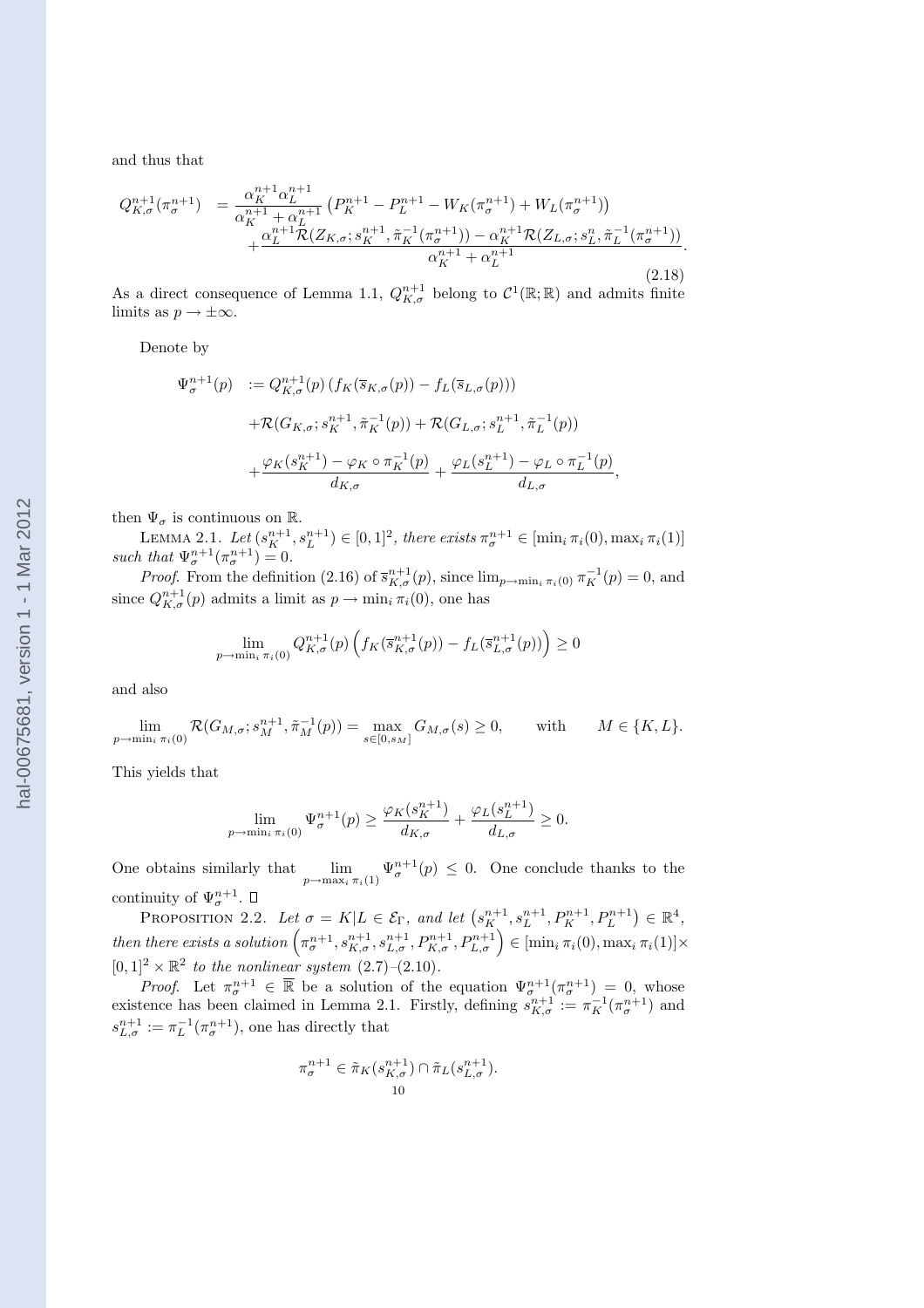As it was noticed in Lemma 1.1, the function  $p \mapsto W_K(p) - W_L(p)$  is uniformly bounded. Hence, the values

$$
P_{K,\sigma}^{n+1} := \frac{\alpha_K^{n+1} P_K^{n+1} + \alpha_L^{n+1} P_L^{n+1} + \alpha_L^{n+1} (W_K(\pi_\sigma^{n+1}) - W_L(\pi_\sigma^{n+1}))}{\alpha_K^{n+1} + \alpha_L^{n+1}} + \frac{\mathcal{R}\left(Z_{K,\sigma}; s_K^{n+1}, \tilde{\pi}_K^{-1}(\pi_\sigma^{n+1})\right) + \mathcal{R}\left(Z_{L,\sigma}; s_L^n, \tilde{\pi}_L^{-1}(\pi_\sigma^{n+1})\right)}{\alpha_K^{n+1} + \alpha_L^{n+1}}
$$

and

$$
P_{L,\sigma}^{n+1} := \frac{\alpha_K^{n+1} P_K^{n+1} + \alpha_L^{n+1} P_L^{n+1} + \alpha_K^{n+1} (W_L(\pi_\sigma^{n+1}) - W_K(\pi_\sigma^{n+1}))}{\alpha_{K_1}^{n+1} + \alpha_L^{n+1} + \frac{\alpha_{K_1}^{n+1} (\pi_\sigma^{n+1}) + \mathcal{R} (Z_{L,\sigma}; s_L^n, \tilde{\pi}_L^{-1}(\pi_\sigma^{n+1}))}{\alpha_K^{n+1} + \alpha_L^{n+1}}
$$

are finite. It is now easy to check that  $\left(\pi_{\sigma}^{n+1}, s_{K,\sigma}^{n+1}, s_{L,\sigma}^{n+1}, P_{K,\sigma}^{n+1}, P_{L,\sigma}^{n+1}\right)$  is a solution to the system  $(2.7)$ – $(2.10)$  thanks to the analysis carried out above.  $\Box$ 

### 3. A priori estimates and existence of a discrete solution.

## 3.1.  $L^{\infty}(Q_T)$  estimate on the saturation.

PROPOSITION 3.1. Let  $(s_{\mathcal{D}}, P_{\mathcal{D}})$  be a solution to the scheme (2.2)–(2.11), then

$$
0 \le s_{\mathcal{D}} \le 1 \quad a.e. \in \mathcal{D}_T. \tag{3.1}
$$

*Proof.* We will prove that for all  $K \in \mathcal{T}$ , for all  $n \in \{0, \ldots, N\}$ ,

$$
s_K^{n+1} \le 1.
$$

The proof for obtaining  $s_K^{n+1} \geq 0$  is similar.

Using the definition (2.5) of  $F_{K,\sigma}^{n+1}$ , one can rewrite (2.4) under the form

$$
H_K\left(s_K^{n+1}, s_K^n, \left(s_L^{n+1}\right)_{L\in\mathcal{N}_K}, \left(s_{K,\sigma}^{n+1}\right)_{\sigma\in\mathcal{E}_{K,\Gamma}}, \left(Q_{K,\sigma}^{n+1}\right)_{\sigma\in\mathcal{E}_K}\right) = 0,\tag{3.2}
$$

where  $H_K$  is non increasing with respect to  $s_K^n$ , ¡  $s_L^{n+1}$ ¢  $L \in \mathcal{N}_K$ ,  $s_{K,\sigma}^{n+1}\Big\rangle_{\sigma \in \mathcal{E}_{K,\Gamma}}$ . Making use of the notations  $a\bar{b} = \max(a, b)$ , we obtain that

$$
H_{K}\left(s_{K}^{n+1}, s_{K}^{n} \top 1, \left(s_{L}^{n+1} \top 1\right)_{L \in \mathcal{N}_{K}}, \left(s_{K, \sigma}^{n+1} \top 1\right)_{\sigma \in \mathcal{E}_{K, \Gamma}}, \left(Q_{K, \sigma}^{n+1}\right)_{\sigma \in \mathcal{E}_{K}}\right) \leq 0.
$$

We remark that for all  $K \in \mathcal{T}$  and for all  $s \in [0, 1]$  one has

$$
\sum_{\sigma \in \mathcal{E}_K} m(\sigma) G_{K,\sigma}(s) = 0.
$$
\n(3.3)

Combining  $(3.3)$  and  $(2.2)$  we have

$$
H_K\left(1,1,\left(1\right)_{L\in\mathcal{N}_K},\left(1\right)_{\sigma\in\mathcal{E}_{K,i}},\left(Q_{K,\sigma}^{n+1}\right)_{\sigma\in\mathcal{E}_K}\right)=0.
$$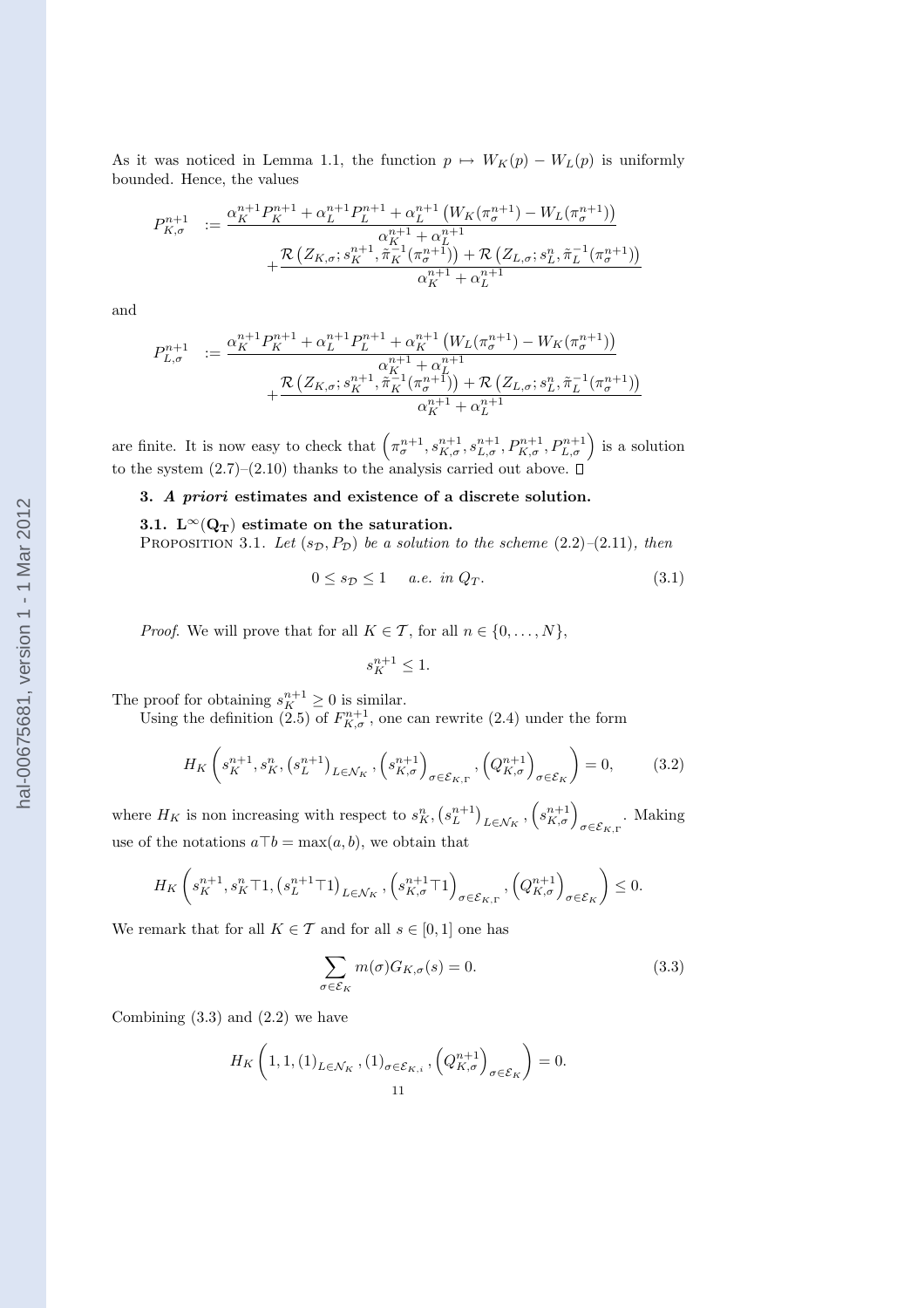Hence, using once again the monotonicity of  $H_K$ , one obtains

$$
H_K\left(1, s_K^n \top 1, \left(s_L^{n+1} \top 1\right)_{L \in \mathcal{N}_K}, \left(s_{K,\sigma}^{n+1} \top 1\right)_{\sigma \in \mathcal{E}_{K,\Gamma}}, \left(Q_{K,\sigma}^{n+1}\right)_{\sigma \in \mathcal{E}_K}\right) \leq 0.
$$

Since  $a \top b$  is either equal to a or to b, one has

$$
H_K\left(s_K^{n+1}\top 1, s_K^n\top 1, \left(s_L^{n+1}\top 1\right)_{L\in\mathcal{N}_K}, \left(s_{K,\sigma}^{n+1}\top 1\right)_{\sigma\in\mathcal{E}_{K,\Gamma}}, \left(Q_{K,\sigma}^{n+1}\right)_{\sigma\in\mathcal{E}_K}\right) \le 0. \tag{3.4}
$$

Next we remark that for any  $\sigma = K|L \in \mathcal{E}_{\Gamma}$  the the equation (2.10) can be written as

$$
H_{\sigma}\left(s_{K}^{n+1}, s_{L}^{n+1}, \left(s_{M, \sigma}^{n+1}\right)_{M \in \{K, L\}}, \left(Q_{M, \sigma}^{n+1}\right)_{M \in \{K, L\}}\right) = 0,
$$

where  $H_{\sigma}$  is non increasing with respect to  $s_K^{n+1}, s_L^{n+1}$  and  $(s_{M,\sigma}^{n+1})_{M \in \{K,L\}}$ . Thanks to (2.9) and using  $\gamma_i(1) = 0$  for  $i \in \{1,2\}$  we obtain

$$
H_{\sigma}\left(1,1,(1)_{M\in\{K,L\}},\left(Q_{M,\sigma}^{n+1}\right)_{M\in\{K,L\}}\right)=0.
$$

Using the same arguments as for (3.4) one has that

$$
H_{\sigma}\left(s_K^{n+1}\top 1, s_L^{n+1}\top 1, \left(s_{M,\sigma}^{n+1}\top 1\right)_{M\in\{K,L\}}, \left(Q_{M,\sigma}^{n+1}\right)_{M\in\{K,L\}}\right) \le 0. \tag{3.5}
$$

Multiplying (3.4) by  $\delta t$  and summing over  $K \in \mathcal{T}$  provides, using (3.5) and the conservativity of the scheme,

$$
\sum_{K \in \mathcal{T}} \phi_K(s_K^{n+1} - 1)^+ m(K) \le \sum_{K \in \mathcal{T}} \phi_K(s_K^n - 1)^+ m(K).
$$

Since  $s_0 \in L^{\infty}(Q_T;[0,1])$ ,  $s_K^0 \in [0,1]$  for all  $K \in \mathcal{T}$ . A straightforward induction allows us to conclude.  $\square$ 

### 3.2. Energy estimate.

DEFINITION 3.1. We define the discrete  $L^2(0,T;H^1(\Omega_i))$  semi-norm of an element  $u_{\mathcal{D}} \in \mathcal{X}(\mathcal{D}, i)$  by

$$
\left|u_{\mathcal{D}}\right|_{\mathcal{D},i}^2 := \sum_n \delta t \sum_{\sigma = K|L \in \mathcal{E}_i} \tau_{KL} \left(u_K^{n+1} - u_L^{n+1}\right)^2 + \sum_n \delta t \sum_{K \in \mathcal{T}_i} \sum_{\sigma \in \mathcal{E}_{K,\Gamma}} \tau_{K\sigma} \left(u_K^{n+1} - u_{K,\sigma}^{n+1}\right)^2.
$$

Lemma 3.2. The following inequalities hold:

• for all  $\sigma = K | L \in \mathcal{E}_{\text{int}},$ 

$$
Q_{K,\sigma}^{n+1} f_K \left( \overline{s}_{K,\sigma}^{n+1} \right) \left( \pi_K(s_K^{n+1}) - \pi_K(s_L^{n+1}) \right) \geq Q_{K,\sigma}^{n+1} \left( W_K(\pi_K(s_K^{n+1})) - W_K(\pi_K(s_L^{n+1})) \right);
$$
\n(3.6)

• for all  $\sigma \in \mathcal{E}_{K,\Gamma}$ ,

$$
Q_{K,\sigma}^{n+1} f_K\left(\overline{s}_{K,\sigma}^{n+1}\right) \left(\pi_K(s_K^{n+1}) - \pi_{\sigma}^{n+1}\right) \geq Q_{K,\sigma}^{n+1} \left(W_K(\pi_K(s_K^{n+1})) - W_K(\pi_{\sigma}^{n+1})\right). \tag{3.7}
$$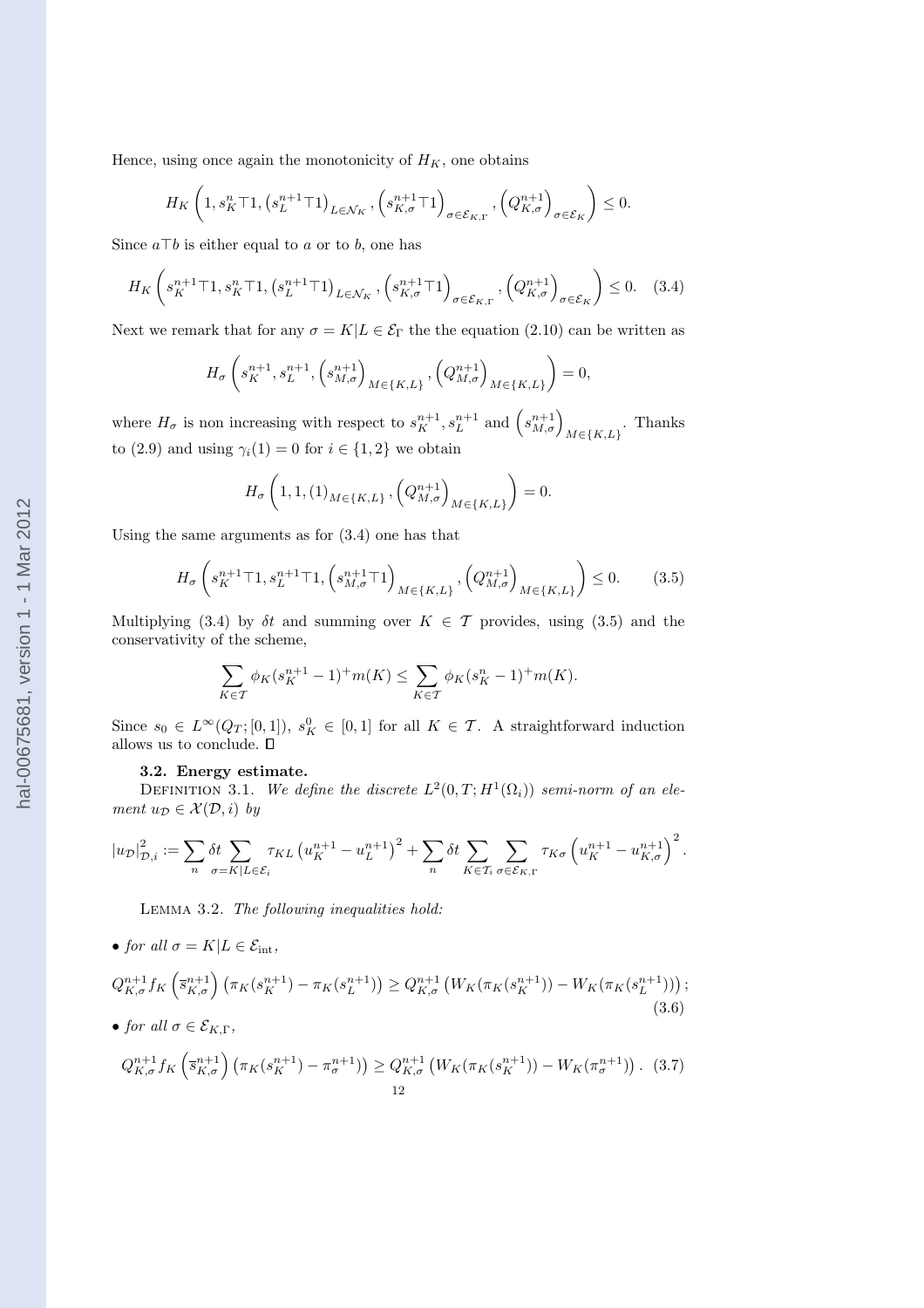*Proof.* Since  $f_K \circ \pi_K^{-1}$  is a non decreasing function, then function  $W_K : p \mapsto$  $\int_0^p f_K \circ \pi_K^{-1}(a) da$  is convex, so that for all  $(a, b) \in \mathbb{R}^2$ ,

$$
f_K \circ \pi_K^{-1}(a) (b - a) \le W_K(b) - W_K(a) \le f_K \circ \pi_K^{-1}(b) (b - a).
$$

The inequalities (3.6) and (3.7) follow from the definition (2.6) of  $\bar{s}_{K,\sigma}^{n+1}$ . Lemma 3.3. Let us define

$$
\mathcal{G}_{K,\sigma}(p) := \int_0^p G_{K,\sigma}\left(\tilde{\pi}_K^{-1}(\tau)\right) d\tau \tag{3.8}
$$

for all  $K \in \mathcal{T}$  and  $\sigma \in \mathcal{E}_K$ . Then, the following estimates hold:

• for all  $\sigma = K | L \in \mathcal{E}_{\text{int}}$ ,

$$
\mathcal{R}(G_{K,\sigma}; s_K^{n+1}, s_L^{n+1}) \left(\pi_K(s_K^{n+1}) - \pi_K(s_L^{n+1})\right) \geq \mathcal{G}_{K,\sigma}(\pi_K(s_K^{n+1})) - \mathcal{G}_{K,\sigma}(\pi_K(s_L^{n+1}))
$$
\n(3.9)

• for all  $\sigma \in \mathcal{E}_{K,\Gamma}$ ,

$$
\mathcal{R}(G_{K,\sigma}; s_K^{n+1}, s_{K,\sigma}^{n+1}) \left( \pi_K(s_K^{n+1}) - \pi_{\sigma}^{n+1} \right) \geq \mathcal{G}_{K,\sigma}(\pi_K(s_K^{n+1})) - \mathcal{G}_{K,\sigma}(\pi_{\sigma}^{n+1}). \tag{3.10}
$$

*Proof.* For any  $a, b \in \mathbb{R}$  one has

$$
\mathcal{R}(G_{K,\sigma}; \tilde{\pi}_K^{-1}(a), \tilde{\pi}_K^{-1}(b)) (a - b)) \int_b^a G_{K,\sigma} \left(\tilde{\pi}_K^{-1}(p)\right) dp
$$
  
+ 
$$
\int_b^a \mathcal{R}\left(G_{K,\sigma}; \tilde{\pi}_K^{-1}(a), \tilde{\pi}_K^{-1}(b)\right) - G_{K,\sigma} \left(\tilde{\pi}_K^{-1}(p)\right) dp.
$$
 (3.11)

We only have to remark that in view of (2.1) the last term in the right hand side of  $(3.11)$  is positive.  $\Box$ 

LEMMA 3.4. For all  $K \in \mathcal{T}$ , for all  $n \in \{0, \ldots, N\}$  and for all  $\sigma \in \mathcal{E}_{K,\Gamma}$ , one has

$$
\left(\varphi_K(s_K^{n+1}) - \varphi_K(s_{K,\sigma}^{n+1})\right) \left(\pi_K(s_K^{n+1}) - \pi_{\sigma}^{n+1}\right) \n\ge \left(\varphi_K(s_K^{n+1}) - \varphi_K(s_{K,\sigma}^{n+1})\right) \left(\pi_K(s_K^{n+1}) - \pi_K(s_{K,\sigma}^{n+1})\right).
$$
\n(3.12)

*Proof.* Assume that  $s_{K,\sigma}^{n+1} \in (0,1)$ , then  $\tilde{\pi}_K(s_{K,\sigma}^{n+1}) = {\pi_K(s_{K,\sigma}^{n+1})}$ , thus the inequality (3.12) is in fact an equality. Assume now that  $s_{K,\sigma}^{n+1} = 0$ , then  $\pi_{\sigma}^{n+1} \leq \pi_K(s_{K,\sigma}^{n+1}) \leq$  $\pi_K(s_K^{n+1})$ , and  $\varphi_K(s_{K,\sigma}^{n+1}) \leq \varphi_K(s_K^{n+1})$ . The inequality (3.12) follows. Similarly, if  $s_{K,\sigma}^{n+1} = 1$ , then  $\pi_{\sigma}^{n+1} \geq \pi_K(s_{K,\sigma}^{n+1}) \geq \pi_K(s_K^{n+1})$ , and  $\varphi_K(s_{K,\sigma}^{n+1}) \geq \varphi_K(s_K^{n+1})$ , leading also to (3.12).

PROPOSITION 3.5. There exists  $C_1$ , depending only on  $\alpha_M$ ,  $\min_i K_i$ ,  $\mu_o$ ,  $\mu_w$ ,  $\max_i \|\pi_i\|_{L^1((0,1))}$  and  $\Omega$ , such that

$$
\sum_{i \in \{1,2\}} \left( |P_{\mathcal{D}}|_{\mathcal{D},i}^2 + |\varphi(s_{\mathcal{D}})|_{\mathcal{D},i}^2 \right) \le C_1. \tag{3.13}
$$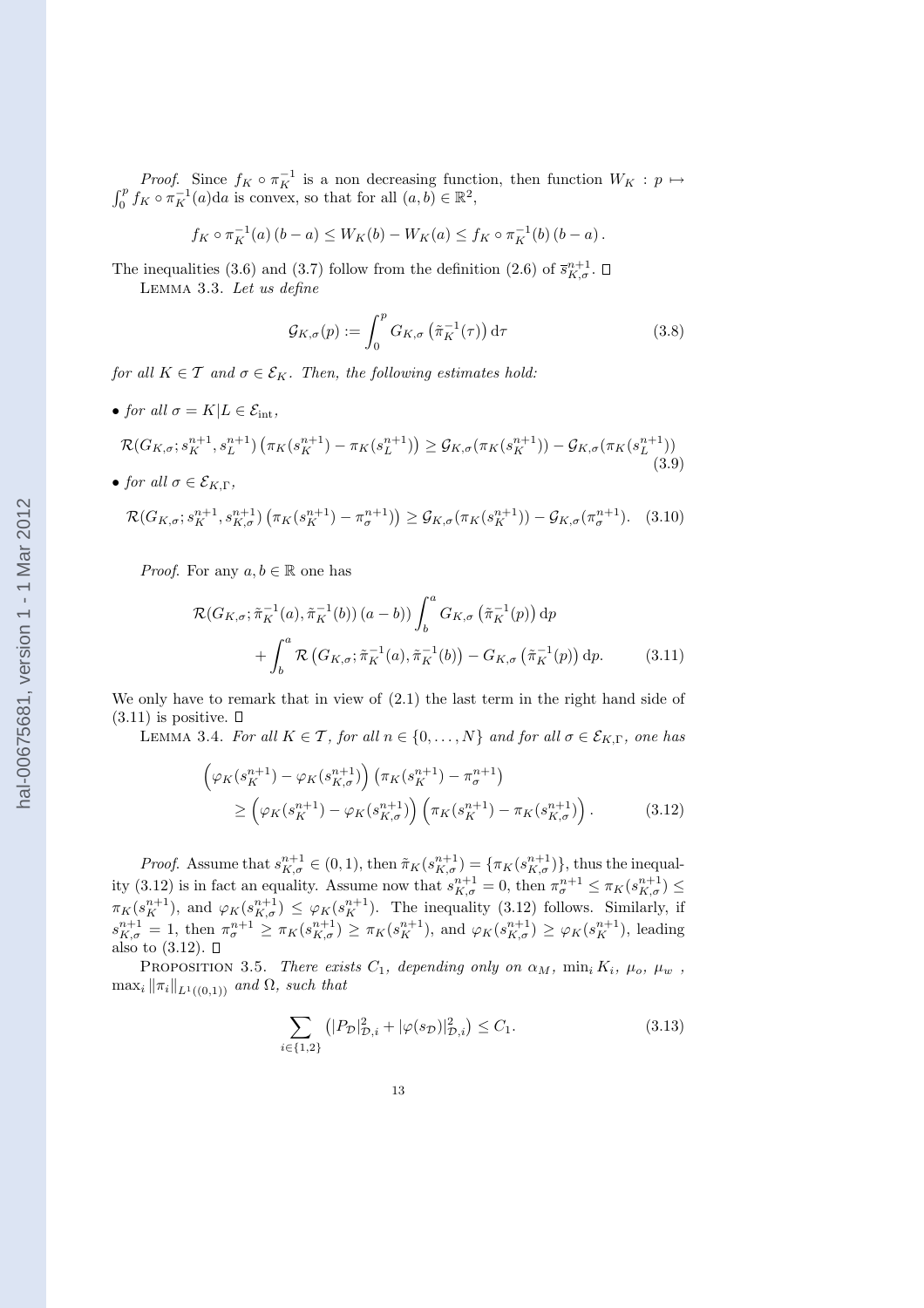*Proof.* Multiplying the equation (2.4) by  $\delta t \pi_K(s_K^{n+1})$  and summing over  $K \in \mathcal{T}$ and  $n \in \{0, \ldots, N\}$  yield, after reorganizing the sum,

$$
A + B = 0,\t\t(3.14)
$$

where

$$
A = \sum_{n=0}^{N} \sum_{K \in \mathcal{T}} \phi_K \pi_K(s_K^{n+1}) \left( s_K^{n+1} - s_K^n \right) m(K),
$$
  
\n
$$
B = \sum_{n=0}^{N} \delta t \sum_{\sigma = K | L \in \mathcal{E}_{int}} m(\sigma) F_{K,\sigma}^{n+1} \left( \pi_K(s_K^{n+1}) - \pi_K(s_L^{n+1}) \right)
$$
  
\n
$$
+ \sum_{n=0}^{N} \delta t \sum_{K \in \mathcal{T}} \sum_{\sigma \in \mathcal{E}_{K,\Gamma}} m(\sigma) F_{K,\sigma}^{n+1} \left( \pi_K(s_K^{n+1}) - \pi_{\sigma}^{n+1} \right),
$$

where we have used (2.10). The definition (2.5) of  $F_{K,\sigma}^{n+1}$  gives

$$
B = B_1 + B_2 + B_3,\t\t(3.15)
$$

where

$$
B_{1} = \sum_{n=0}^{N} \delta t \sum_{\sigma=K|L \in \mathcal{E}_{int}} m(\sigma) Q_{K,\sigma}^{n+1} f_{K}(\bar{s}_{K,\sigma}^{n+1}) (\pi_{K}(s_{K}^{n+1}) - \pi_{K}(s_{L}^{n+1}))
$$
  
+ 
$$
\sum_{n=0}^{N} \delta t \sum_{K \in \mathcal{T}} \sum_{\sigma \in \mathcal{E}_{K,\Gamma}} m(\sigma) Q_{K,\sigma}^{n+1} f_{K}(\bar{s}_{K,\sigma}^{n+1}) (\pi_{K}(s_{K}^{n+1}) - \pi_{\sigma}^{n+1}),
$$
  

$$
B_{2} = \sum_{n=0}^{N} \delta t \sum_{\sigma=K|L \in \mathcal{E}_{int}} m(\sigma) \mathcal{R}(G_{K,\sigma}; s_{K}^{n+1}, s_{L}^{n+1}) (\pi_{K}(s_{K}^{n+1}) - \pi_{K}(s_{L}^{n+1}))
$$
  
+ 
$$
\sum_{n=0}^{N} \delta t \sum_{K \in \mathcal{T}} \sum_{\sigma \in \mathcal{E}_{K,\Gamma}} m(\sigma) \mathcal{R}(G_{K,\sigma}; s_{K}^{n+1}, s_{K,\sigma}^{n+1}) (\pi_{K}(s_{K}^{n+1}) - \pi_{\sigma}^{n+1}),
$$
  

$$
B_{3} = \sum_{n=0}^{N} \delta t \sum_{\sigma=K|L \in \mathcal{E}_{int}} \tau_{KL} (\varphi_{K}(s_{K}^{n+1}) - \varphi_{K}(s_{L}^{n+1})) (\pi_{K}(s_{K}^{n+1}) - \pi_{K}(s_{L}^{n+1}))
$$
  
+ 
$$
\sum_{n=0}^{N} \delta t \sum_{K \in \mathcal{T}} \sum_{\sigma \in \mathcal{E}_{K,\Gamma}} \tau_{K\sigma} (\varphi_{K}(s_{K}^{n+1}) - \varphi_{K}(s_{K,\sigma}^{n+1})) (\pi_{K}(s_{K}^{n+1}) - \pi_{\sigma}^{n+1})).
$$

It follows from Lemma 3.2 that

$$
B_1 \geq \sum_{n=0}^N \delta t \sum_{\sigma = K|L \in \mathcal{E}_{int}} m(\sigma) Q_{K,\sigma}^{n+1} \left( W_K(\pi_K(s_K^{n+1})) - W_K(\pi_K(s_L^{n+1})) \right)
$$
  
+ 
$$
\sum_{n=0}^N \delta t \sum_{K \in \mathcal{T}} \sum_{\sigma \in \mathcal{E}_{K,\Gamma}} m(\sigma) Q_{K,\sigma}^{n+1} \left( W_K(\pi_K(s_K^{n+1})) - W_K(\pi_{\sigma}^{n+1}) \right).
$$
  
14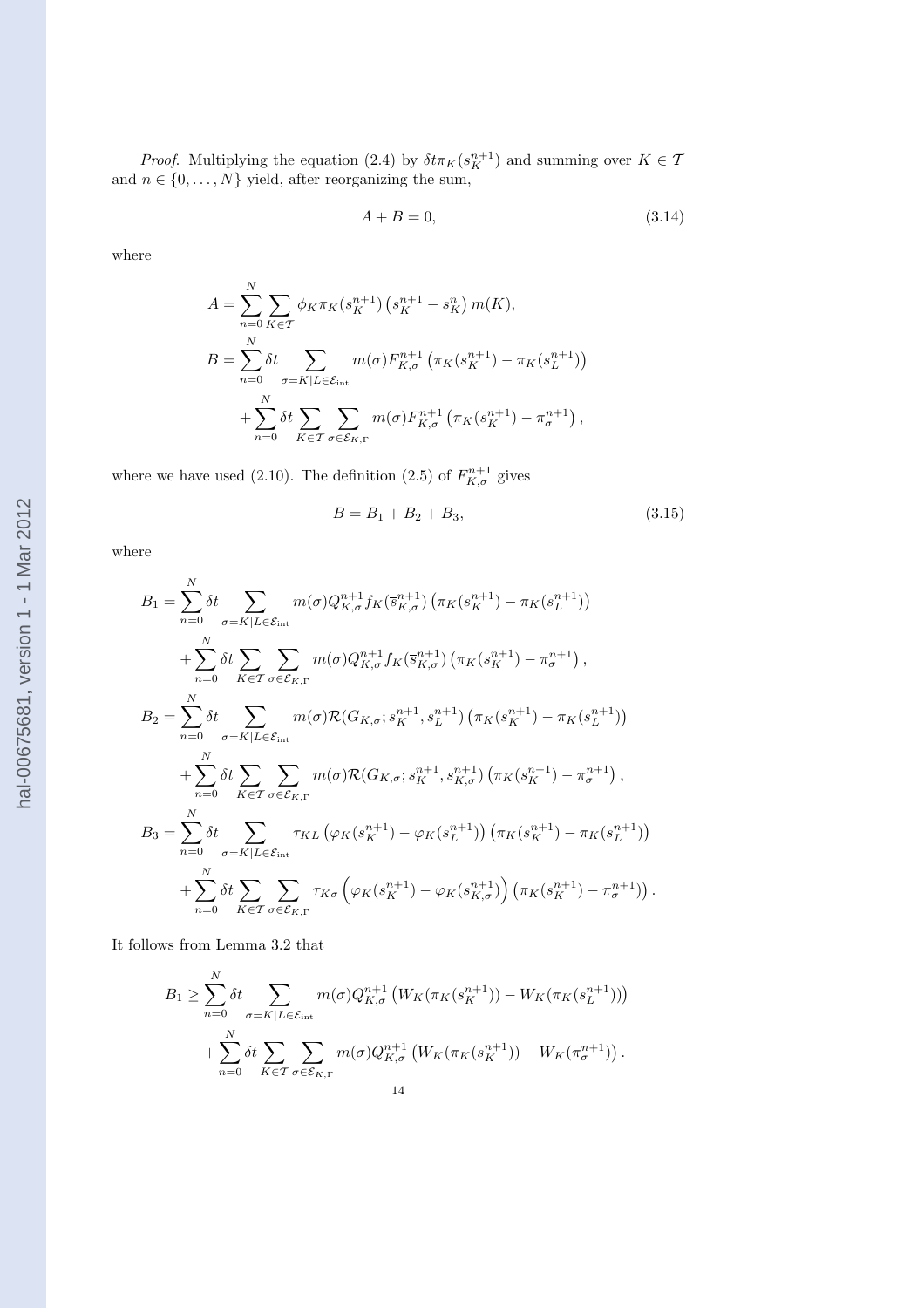Multiplying the equation (2.2) by  $\delta t (P_K^{n+1} - W_K(\pi_K(s_K^{n+1})))$  and summing over  $K \in$ T and  $n \in \{0, \ldots, N\}$  yields, after reorganizing the sum and using  $(2.8)$  and  $(2.9)$ ,

$$
\sum_{n=0}^{N} \delta t \sum_{\sigma=K|L \in \mathcal{E}_{int}} m(\sigma) Q_{K,\sigma}^{n+1}(P_K^{n+1} - P_L^{n+1})
$$
  
+ 
$$
\sum_{n=0}^{N} \delta t \sum_{K \in \mathcal{T}} \sum_{\sigma \in \mathcal{E}_{K,\Gamma}} m(\sigma) Q_{K,\sigma}^{n+1}(P_K^{n+1} - P_{K,\sigma}^{n+1})
$$
  
= 
$$
\sum_{n=0}^{N} \delta t \sum_{\sigma=K|L \in \mathcal{E}_{int}} m(\sigma) Q_{K,\sigma}^{n+1}(W_K(\pi_K((s_K^{n+1})) - W_K(\pi_K(s_L^{n+1})))
$$
  
+ 
$$
\sum_{n=0}^{N} \delta t \sum_{K \in \mathcal{T}} \sum_{\sigma \in \mathcal{E}_{K,\Gamma}} m(\sigma) Q_{K,\sigma}^{n+1}(W_K(\pi_K(s_K^{n+1})) - W_K(\pi_{\sigma}^{n+1})) .
$$

Therefore, using the definition (2.3) of  $Q_{K,\sigma}^n$ , we deduce that

$$
B_1 \ge B_4 + B_5,\tag{3.16}
$$

where

$$
B_4 = \sum_{n=0}^{N} \delta t \sum_{\sigma = K|L \in \mathcal{E}_{int}} \frac{m(\sigma)M_{K,L}}{d_{K,L}} (P_K^{n+1} - P_L^{n+1})^2
$$

$$
+ \sum_{n=0}^{N} \delta t \sum_{K \in \mathcal{T}} \sum_{\sigma \in \mathcal{E}_{K,\Gamma}} \frac{m(\sigma)M_K}{d_{K,\sigma}} (P_K^{n+1} - P_{K,\sigma}^{n+1})^2
$$

and

$$
B_{5} = \sum_{n=0}^{N} \delta t \sum_{\sigma=K|L \in \mathcal{E}_{int}} m(\sigma) \mathcal{R}(Z_{K,\sigma}; s_{K}^{n+1}, s_{L}^{n+1}) (P_{K}^{n+1} - P_{L}^{n+1}) + \sum_{n=0}^{N} \delta t \sum_{K \in \mathcal{T}} \sum_{\sigma \in \mathcal{E}_{K,\Gamma}} m(\sigma) \mathcal{R}(Z_{K,\sigma}; s_{K}^{n+1}, s_{K,\sigma}^{n+1}) (P_{K}^{n+1} - P_{K,\sigma}^{n+1}).
$$
\n(3.17)

Using (1.18), i.e the fact that for all  $s \in \mathbb{R}$ ,  $M_i(s) \ge \alpha_M > 0$  we obtain

$$
B_4 \ge \alpha_M \sum_{i \in \{1, 2\}} |P_{\mathcal{D}}|_{\mathcal{D}, i}^2.
$$
 (3.18)

The Cauchy-Schwarz inequality applied to the right hand side of (3.17) implies

$$
|B_5| \le E_{int} \left( \sum_{n=0}^N \delta t \sum_{\sigma = K | L \in \mathcal{E}_{int}} \frac{m(\sigma)}{d_{K,L}} (P_K^{n+1} - P_L^{n+1})^2 \right)^{\frac{1}{2}}
$$
  
+ 
$$
E_{\Gamma} \left( \sum_{n=0}^N \delta t \sum_{K \in \mathcal{T}} \sum_{\sigma \in \mathcal{E}_{K,\Gamma}} \frac{m(\sigma)}{d_{K,\sigma}} (P_K^{n+1} - P_{K,\sigma}^{n+1})^2 \right)^{\frac{1}{2}},
$$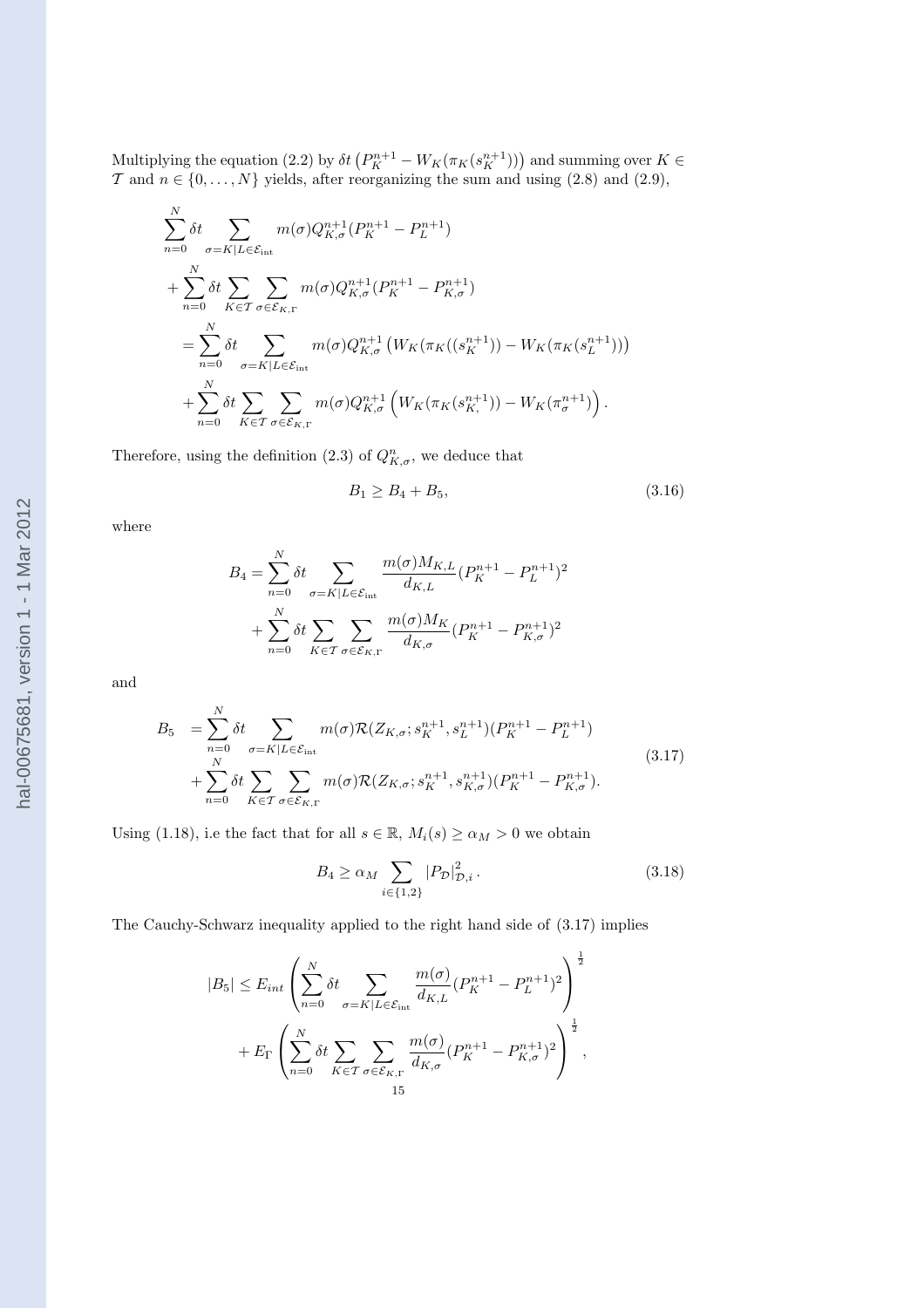where

$$
(E_{int})^2 = \sum_{n=0}^N \delta t \sum_{\sigma = K|L \in \mathcal{E}_{int}} m(\sigma) d_{K,L} \mathcal{R}(Z_{K,\sigma}; s_K^{n+1}, s_L^{n+1})^2
$$

and

$$
(E_{\Gamma})^2 = \sum_{n=0}^{N} \delta t \sum_{K \in \mathcal{T}} \sum_{\sigma \in \mathcal{E}_{K,\Gamma}} m(\sigma) d_{K,\sigma} \mathcal{R}(Z_{K,\sigma}; s_K^{n+1}, s_{K,\sigma}^{n+1})^2.
$$

Therefore we deduce that,

$$
B_5^2 \le \frac{3}{2}T|\mathbf{g}|^2 d \sum_{i \in \{1,2\}} m(\Omega_i) \|\zeta_i\|_{L^\infty((0,1))}^2 \sum_{i \in \{1,2\}} |P_{\mathcal{D}}|_{\mathcal{D},i}^2, \tag{3.19}
$$

where d stands for the dimension of  $\Omega$ . Combining (3.16), (3.18) and (3.19) one has

$$
B_1 \ge \alpha_M \sum_{i \in \{1,2\}} |P_{\mathcal{D}}|_{\mathcal{D},i}^2 - \left(\frac{3}{2}T|\mathbf{g}|^2 d \sum_{i \in \{1,2\}} m(\Omega_i) \|\zeta_i\|_{L^{\infty}((0,1))}^2\right)^{\frac{1}{2}} \left(\sum_{i \in \{1,2\}} |P_{\mathcal{D}}|_{\mathcal{D},i}^2\right)^{\frac{1}{2}}.
$$
\n(3.20)

We now will show the estimates on the term  $B_2$ . Using Lemma 3.3 we have

$$
B_2 \geq \sum_{n=0}^{N} \delta t \sum_{\sigma=K|L \in \mathcal{E}_{int}} m(\sigma) \left( \mathcal{G}_{K,\sigma} \left( \pi_K(s_K^{n+1}) \right) - \mathcal{G}_{K,\sigma} \left( \pi_K(s_L^{n+1}) \right) \right) + \sum_{n=0}^{N} \delta t \sum_{K \in \mathcal{T}} \sum_{\sigma \in \mathcal{E}_{K,\Gamma}} m(\sigma) \left( \mathcal{G}_{K,\sigma} \left( \pi_K(s_K^{n+1}) \right) - \mathcal{G}_{K,\sigma} \left( \pi_{\sigma}^{n+1} \right) \right).
$$
 (3.21)

Recombining terms we obtain

$$
B_2 \geq \sum_{n=0}^{N} \delta t \sum_{K \in \mathcal{T}} \sum_{\mathcal{E}_{K,\text{int}}} m(\sigma) \mathcal{G}_{K,\sigma} \left( \pi_K(s_K^{n+1}) \right)
$$
  
+ 
$$
\sum_{n=0}^{N} \delta t \sum_{K \in \mathcal{T}} \sum_{\sigma \in \mathcal{E}_{K,\Gamma}} m(\sigma) \left( \mathcal{G}_{K,\sigma} \left( \pi_K(s_K^{n+1}) \right) - \mathcal{G}_{K,\sigma} \left( \pi_{\sigma}^{n+1} \right) \right),
$$

which in view of  $(3.8)$  and  $(3.3)$  implies

$$
B_2 \geq -\sum_{n=0}^N \delta t \sum_{K \in \mathcal{T}} \sum_{\sigma \in \mathcal{E}_{K,\Gamma}} m(\sigma) \mathcal{G}_{K,\sigma} \left( \pi_{\sigma}^{n+1} \right).
$$

Remark that if  $\sigma = K|L \in \mathcal{E}_{\Gamma}$  then the function  $\mathcal{G}_{K,\sigma}(p) + \mathcal{G}_{L,\sigma}(p)$  in general is not equal to zero. However we can write an lower bound for the term  $B_2$ . Indeed, comparing the definition (1.15) of  $\varphi_i$  with the definition (1.17) of  $\gamma_i$ , and using the fact that  $\gamma_i(0) = 0$  and  $\gamma_i(1) = 0$  one has

$$
\int_0^{\pi_\sigma^n} \gamma_K \circ \tilde{\pi}_K^{-1}(p) dp = \int_0^{s_{K,\sigma}^n} \gamma_K(a) \pi'_K(a) da = (\rho_o - \rho_w) \varphi_K(s_{K,\sigma}^n)
$$
  
16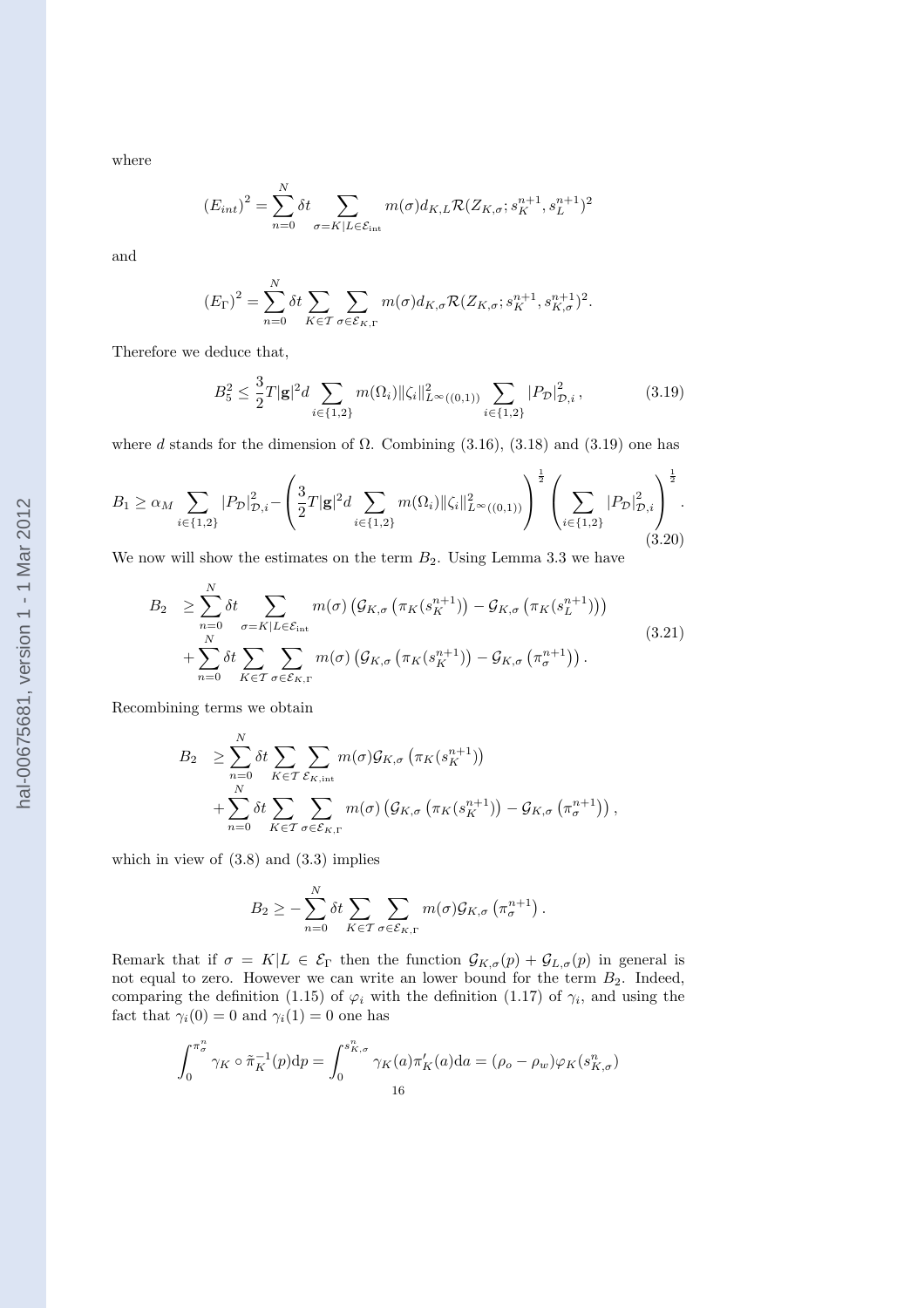and thus, in view of Proposition 3.1

$$
B_2 \ge -|\rho_o - \rho_w||\mathbf{g}| \max_{i \in \{1,2\}} \varphi_i(1) \ m(\Gamma)T.
$$

Because of the definition (1.15) of the function  $\varphi_i$ , then, for all  $(a, b) \in [0, 1]^2$ ,

$$
(\varphi_i(a) - \varphi_i(b))(\pi_i(a) - \pi_i(b)) \ge \frac{\max(\mu_o, \mu_w)}{K_i} (\varphi_i(a) - \varphi_i(b))^2.
$$
 (3.22)

Then it follows from Lemma 3.4 and for inequality (3.22) that

$$
B_3 \ge \frac{\max(\mu_o, \mu_w)}{\min_{i \in \{1, 2\}} K_i} \sum_{i \in \{1, 2\}} |\varphi_i(s_{\mathcal{D}})|^2_{\mathcal{D}, i}.
$$
 (3.23)

We define  $\Pi_i(s) = \int_0^s \pi_i(a) da$ , then  $\Pi_i$  is a continuous convex function. As a consequence, for all  $(a, b) \in [0, 1]^2$ ,

$$
\pi_i(b)(b-a) \ge \Pi_i(b) - \Pi_i(a).
$$

Therefore,

$$
A \ge \sum_{n=0}^{N} \sum_{K \in \mathcal{T}} \phi_K \left( \Pi_K(s_K^{n+1}) - \Pi_K(s_K^n) \right) m(K)
$$
  
= 
$$
\sum_{K \in \mathcal{T}} \phi_K \left( \Pi_K(s_K^{N+1}) - \Pi_K(s_K^0) \right) m(K).
$$

Using the fact that, for all  $(a, b) \in [0, 1]^2$ , one has

$$
\Pi_i(b) - \Pi_i(a) = \int_a^b \pi_i(u) du \ge - \int_0^1 |\pi_i(u)| du,
$$

it follows from Proposition 3.1 that

$$
A \geq -\sum_{i \in \{1,2\}} \phi_i m(\Omega_i) \|\pi_i\|_{L^1((0,1))}.
$$
\n(3.24)

Taking (3.20), (3.23), (3.23) and (3.24) into account in (3.14) we have.

$$
\alpha_{M} \sum_{i \in \{1,2\}} |P_{\mathcal{D}}|_{\mathcal{D},i}^{2} - \left(\frac{3}{2} \frac{T|\mathbf{g}|^{2}}{d} \sum_{i \in \{1,2\}} m(\Omega_{i}) \|\zeta_{i}\|_{L^{\infty}((0,1))}^{2}\right)^{\frac{1}{2}} \left(\sum_{i \in \{1,2\}} |P_{\mathcal{D}}|_{\mathcal{D},i}^{2}\right)^{\frac{1}{2}} + \frac{\max(\mu_{o}, \mu_{w})}{\min_{i \in \{1,2\}} K_{i}} \sum_{i \in \{1,2\}} |\varphi_{i}(s_{\mathcal{D}})|_{\mathcal{D},i}^{2} \leq C.
$$
\n(3.25)

Applying Young's inequality to (3.21) we complete the proof of Proposition 3.5. Indeed,

$$
\frac{\alpha_M}{2} \sum_{i \in \{1,2\}} |P_{\mathcal{D}}|_{\mathcal{D},i}^2 + \frac{\max(\mu_o, \mu_w)}{\min_{i \in \{1,2\}} K_i} \sum_{i \in \{1,2\}} |\varphi_i(s_{\mathcal{D}})|_{\mathcal{D},i}^2 \leq C.
$$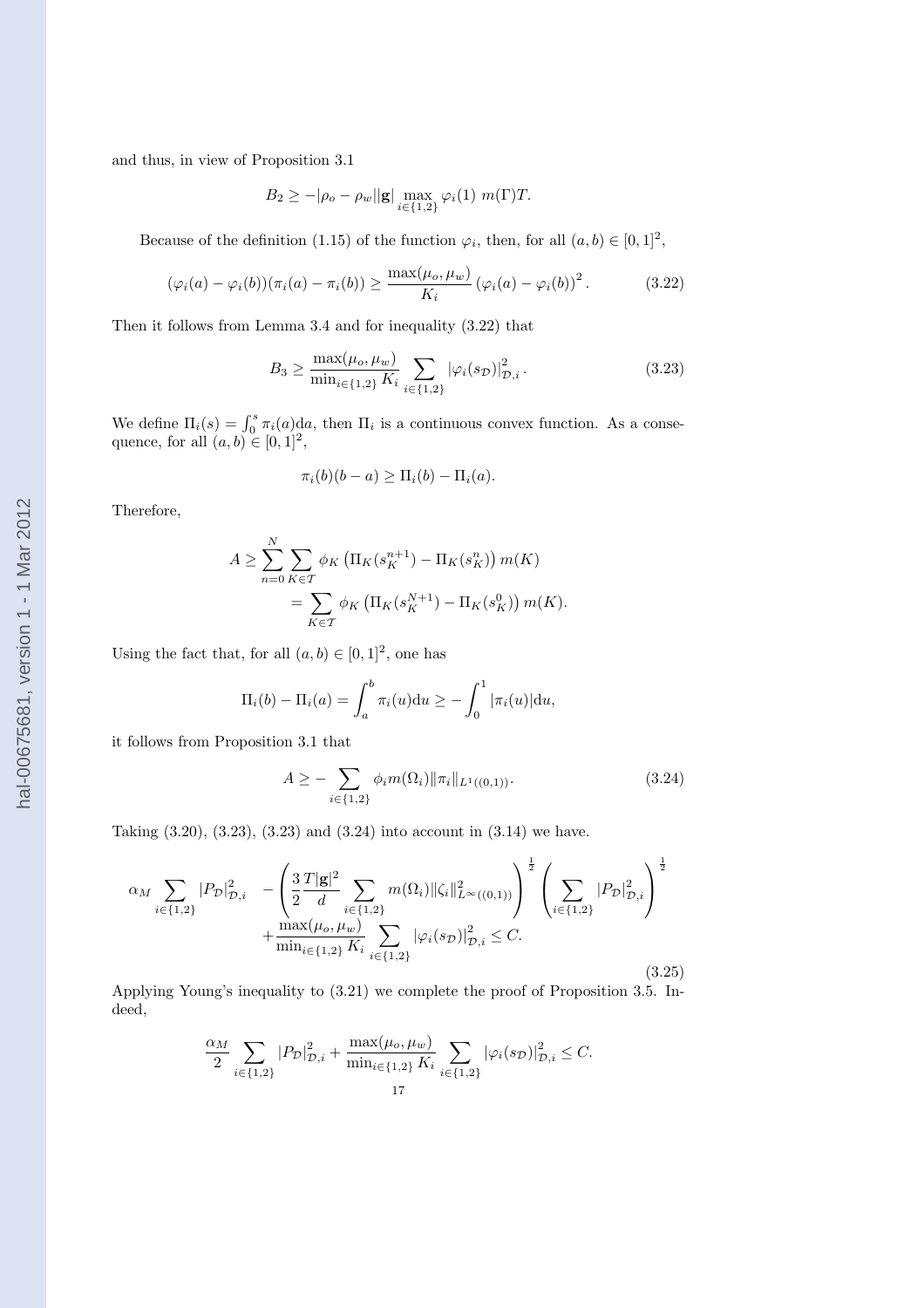PROPOSITION 3.6. There exists C only depending on  $\Omega_i$ ,  $C_1$  and  $||W_1 - W_2||_{\infty}$ such that

$$
||P_{\mathcal{D}}||_{L^2(Q_T)} \leq C.
$$

Proof. In view of the discrete Poincar-Wirtinger inequality [27] and Proposition 3.5, there exists C depending only on  $\Omega_i$  and  $C_1$  such that

$$
\iint_{Q_{i,T}} (P_{\mathcal{D}} - m_{\Omega_i}(P_{\mathcal{D}}))^2 \, \mathrm{d} \mathbf{x} \mathrm{d} t \le C.
$$

In order to conclude the proof, it only remains to check that  $m_{\Omega_2}(P_{\mathcal{D}})$  is uniformly bounded.  $\square$ 

3.3. Existence of a discrete solution. Proposition 3.7. There exists (at least) a solution to the scheme  $(2.4)-(2.11)$ .

Proof. The proof is based on a topological degree argument (see for example [20]). For  $\nu \in [0, 1]$ , we introduce the functions

• 
$$
f_i^{\nu}(s) = \nu f_i(s) + (1 - \nu)s
$$
,  
\n•  $\zeta_i^{\nu}(s) = \nu \zeta_i(s)$ ,  $\gamma_i^{\nu}(s) = \nu \gamma_i(s)$   
\n•  $M_i^{\nu}(s) = \nu M_i(s) + (1 - \nu)\alpha_M$ ,  
\n•  $\lambda_i^{\nu}(s) = \nu \lambda_i(s) + (1 - \nu)\alpha_M s(1 - s)$ ,  
\n•  $W_i^{\nu}(s) = \int_s^s \lambda_i^{\nu}(a) (\pi_i^{\nu})'(a) da$ ,  
\n•  $W_i^{\nu}(s) = \int_{s^*}^s f_i^{\nu}(a) (\pi_i^{\nu})'(a) da$ .

We denote by  $(s_{\mathcal{D}}^{\nu}, P_{\mathcal{D}}^{\nu})$  the solution to the modified scheme. For  $\nu = 0$ , the problem becomes homogeneous, corresponding to the equations

$$
\begin{cases} \partial_t s^0 - \operatorname{div} \left( s^0 \nabla P^0 - \nabla \varphi^0(s^0) \right) = 0, \\ -\alpha_M \Delta P^0 = 0. \end{cases} \tag{3.26}
$$

The pressure equation provides a classical linear Finite Volume scheme which is completely uncoupled from the saturation equation. The transmission conditions (2.9),(2.8) turn to

$$
P_{K,\sigma}^{n+1,0} = P_{L,\sigma}^{n+1,0} = \frac{\tau_{K\sigma} P_K^{n+1,0} + \tau_{L\sigma} P_L^{n+1,0}}{\tau_{K\sigma} + \tau_{L\sigma}},
$$

and thus

$$
Q_{K,\sigma}^{n+1,0} = \tau_{KL} \left( P_K^{n+1,0} - P_L^{n+1,0} \right).
$$

Note that the *a priori* estimates (3.1) and (3.13) still hold for  $(s_{\mathcal{D}}^{\nu}, P_{\mathcal{D}}^{\nu})$  instead of  $(s_{\mathcal{D}}, P_{\mathcal{D}})$ . We introduce now a new parameter  $\eta \in [0, 1]$ , and we approximate the problem

$$
\begin{cases} \partial_t s^{0,\eta} - \eta \operatorname{div} \left( s^{0,\eta} \nabla P^0 - \nabla \varphi^0(s^{0,\eta}) \right) = 0, \\ -\alpha_M \Delta P^0 = 0. \end{cases}
$$

The corresponding discrete solution  $s_{\mathcal{D}}^{0,\eta}$  satisfies

$$
0 \le s_{\mathcal{D}}^{0,\eta} \le 1, \quad \forall \eta \in [0,1].
$$
\n(3.27)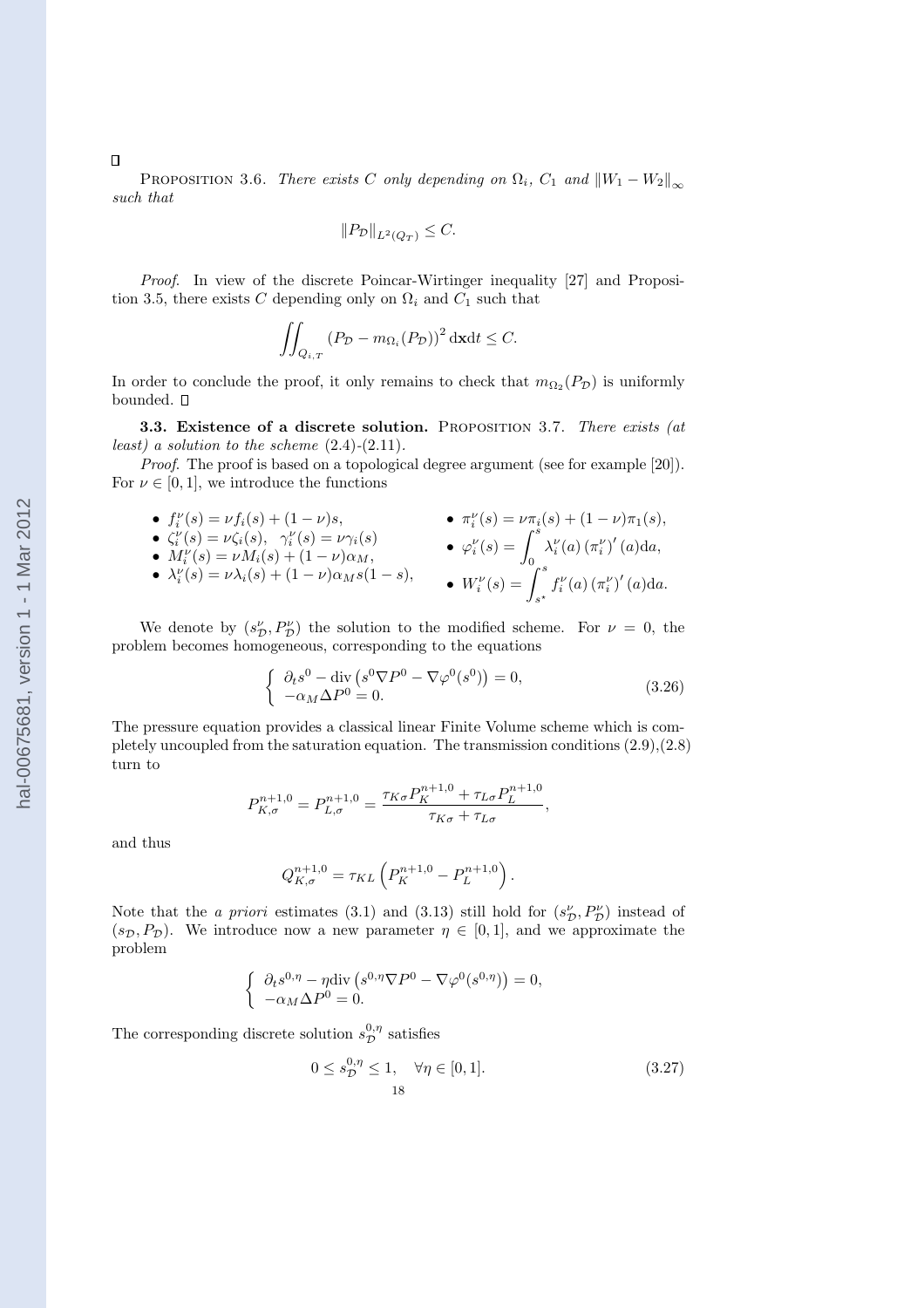We introduce the compact set

$$
\mathcal{K} = \left\{ (u_{\mathcal{D}}, v_{\mathcal{D}}) \in (\mathcal{X}(\mathcal{D}))^2 \middle| ||u_{\mathcal{D}}||_{\infty} \leq 2 \text{ and } |v_{\mathcal{D}}|_{\mathcal{D}} \leq 2C_1 \right\},\
$$

where  $C_1$  is the quantity introduced in Proposition 3.5. Since, for  $\nu = \eta = 0$ , the problem turns to an invertible linear problem, we can claim that the corresponding topological degree is equal to  $+1$  (since the determinant of the underlying matrix is topological degree is equal to  $+1$  (since the determinant of the underlying matrix is positive). One can let first  $\eta$  go to 1, and thanks to  $(3.13),(3.27), \left(s_{\mathcal{D}}^{0,\eta},P_{\mathcal{D}}^{0}\right)$  never belongs to the boundary  $\partial K$  of  $K$ . Hence, the topological degree is constant for  $\eta \in [0,1]$ , and, for  $\eta = 1$ , the discrete counterpart of (3.26) admits at least a solution. Letting then  $\nu$  tend to 1 provides thanks to similar arguments the existence of a solution to the scheme  $(2.4)-(2.7)$ .  $\Box$ 

4. Compactness properties of the discrete solution. In order to prove the convergence of the scheme, we will use the method presented in [24] to derive the relative compactness of the sequencies  $(s_{\mathcal{D}_m})_{m\in\mathbb{N}}$  and  $(P_{\mathcal{D}_m})_{m\in\mathbb{N}}$ , where  $(\mathcal{D}_m)_{m\in\mathbb{N}}$  is a sequence of admissible discretizations of  $\Omega \times (0, T)$  in the sense of Definition 2.3, for which the discretization parameter  $h_m := \text{size}(\mathcal{D}_m)$  tends to 0 as  $m \to \infty$ , while the regularity parameter reg $(\mathcal{D}_m)$  remains bounded.

Firstly, since  $0 \leq s_{\mathcal{D}_m} \leq 1$  almost everywhere in  $Q_T$ , we can claim that there exists  $s \in L^{\infty}(Q_T; [0, 1])$ , such that, up to a subsequence,

$$
s_{\mathcal{D}_m} \rightharpoonup s
$$
 in the  $L^{\infty}(Q_T)$  weak-  $\star$  sense as  $m \to \infty$ .

This is of course not sufficient to pass to the limit, so that we seek for additional compactness on the family of approximate solutions  $(s_{\mathcal{D}_m}, P_{\mathcal{D}_m})_m$ .

4.1. Estimates on differences of space and time translates. We recall here the lemmas 4.2 and 4.3 of [24].

LEMMA 4.1. Let  $u_{\mathcal{D}}$  be an element of  $\mathcal{X}(\mathcal{D})$ , then for all  $\xi \in \mathbb{R}^d$ ,

$$
\int_0^T \int_{\Omega_{i,\xi}} \left( u_{\mathcal{D}}(\mathbf{x} + \xi, t) - u_{\mathcal{D}}(\mathbf{x}, t) \right)^2 \mathrm{d}\mathbf{x} \mathrm{d}t \leq |u_{\mathcal{D}}|_{\mathcal{D},i}^2 |\xi| \left( |\xi| + 2 \mathrm{size}(\mathcal{D}) \right),
$$

where  $\Omega_{i,\xi} = \{x \in \Omega_i \mid [\mathbf{x}, \mathbf{x} + \xi] \subset \Omega_i\}.$ 

LEMMA 4.2. Let  $u_{\mathcal{D}}$  be an element of  $\mathcal{X}(\mathcal{D})$ , and let  $T_i(u_{\mathcal{D}})$  the function of  $L^2(\mathbb{R}^{d+1})$  defined by

$$
T_i(u_{\mathcal{D}})(\mathbf{x},t) = \begin{cases} u_{\mathcal{D}}(\mathbf{x},t) & \text{if } (\mathbf{x},t) \in \Omega_i \times (0,T), \\ 0 & \text{otherwise,} \end{cases}
$$

then for all  $\xi \in \mathbb{R}^d$ ,

$$
\int_0^T \int_{\mathbb{R}^d} \left( T_i(u_\mathcal{D})(\mathbf{x} + \xi, t) - T_i(u_\mathcal{D})(\mathbf{x}, t) \right)^2 \mathrm{d}\mathbf{x} \mathrm{d}t
$$
  
\$\leq |u\_\mathcal{D}|^2\_{\mathcal{D},i} |\xi| \left( |\xi| + 2 \mathrm{size}(\mathcal{D}) + 2m(\partial \Omega\_i) \|u\_\mathcal{D}\|\_\infty \right),\$

where  $\Omega_{i,\xi} = \{x \in \Omega_i \mid [\mathbf{x}, \mathbf{x} + \xi] \subset \Omega_i\}.$ 

LEMMA 4.3. There exists  $C_3$ , which does not depend on size(T),  $\delta t$  nor on  $\tau$ such that for all  $\tau \in (0, T)$ ,

$$
\int_0^{T-\tau} \sum_{i \in \{1,2\}} \int_{\Omega_i} \left( \varphi_i(s_{\mathcal{D}})(\mathbf{x}, t + \tau) - \varphi_i(s_{\mathcal{D}})(\mathbf{x}, t) \right)^2 d\mathbf{x} dt \le C_3 \tau.
$$
 (4.1)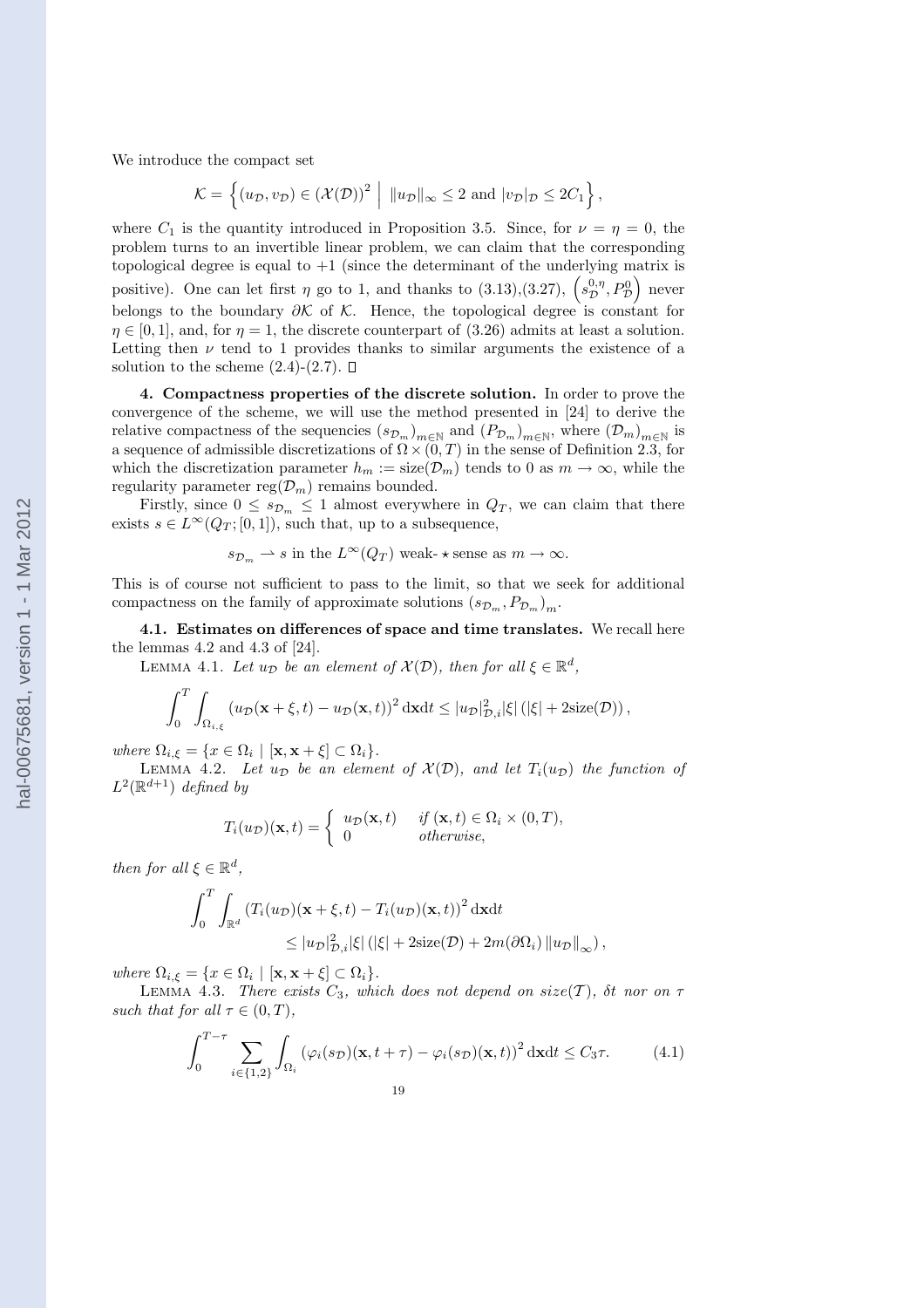Lemma 4.3 is an extension of Lemma 4.6 of [24] (see also Proposition 5.1 in [26]).

PROPOSITION 4.4. The sequence  $(\varphi_i(s_{\mathcal{D}_m}))_{m}$  converges strongly in  $L^2(Q_{i,T})$ , up to a subsequence, towards the function  $\varphi_i(s) \in L^2(0,T;H^1(\Omega_i)).$ 

*Proof.* First recall that, by Proposition 3.1,  $(\varphi_i(s_{\mathcal{D}_m}))_m$  is bounded in  $L^{\infty}(Q_{i,T})$ for  $i \in \{1,2\}$  and that by Proposition 3.5 the sequence  $(|\varphi_i(s_{\mathcal{D}_m})|_{\mathcal{D}_m,i})_m$  is bounded. Thanks to the lemmas 4.2 and 4.3 and the Kolmogorov compactness criterion (see e.g. [7] or [24, Theorem 3.9]), it follows that  $(T_i(\varphi_i(s_{\mathcal{D}_m})))_m$  is relatively compact in  $L^2(\mathbb{R}^{d+1})$  for  $i \in \{1,2\}$ . Thus we can extract a subsequence, still denoted by  $(T_i(\varphi_i(s_{\mathcal{D}_m}))\vert_m$ , such that both  $T_1(\phi_1(s_{\mathcal{D}_m}))$  and  $T_2(\phi_2(s_{\mathcal{D}_m}))$  converge to their limit strongly in  $L^2(Q_{1,T})$  and  $L^2(Q_{2,T})$  respectively. As a direct consequence,  $(\varphi_i(s_{\mathcal{D}_m}))_m$ converges in  $L^2(Q_{i,T})$  for  $i \in \{1,2\}$  towards a function  $\phi$ , which satisfies, thanks to Lemma 4.1,

$$
\int_0^T \int_{\Omega_{i,\xi}} (\phi(\mathbf{x} + \xi, t) - \phi(\mathbf{x}, t))^2 \, \mathrm{d}\mathbf{x} \mathrm{d}t \leq C |\xi|^2, \qquad \forall \xi \in \mathbb{R}^d.
$$

This implies (see [7]) that  $\phi \in L^2(0,T;H^1(\Omega_i))$ . It remains to identify  $\phi$  as  $\varphi_i(s)$ ,  $i \in \{1, 2\}$ . This can be done using Minty's lemma (see e.g. [25, Theorem 4.1]). □

COROLLARY 4.5. Up to a subsequence,  $(s_{\mathcal{D}_m})_m$  converges towards s strongly in  $L^p(Q_T)$  for all  $p \in [1,\infty)$ .

*Proof.* Since  $(\varphi_i(s_{\mathcal{D}_m}))_m$  converges in  $L^2(Q_T)$  towards  $\varphi_i(s)$ , it converges (up to a new subsequence) almost everywhere in  $Q_T$ . Since  $\varphi_i^{-1}$  is continuous,  $s_{\mathcal{D}_m}$  tends to s almost everywhere. The result then follows from the uniform bound on  $(s_{\mathcal{D}_m})_m$ stated in Proposition 3.1.  $\Box$ 

LEMMA 4.6. There exists  $\mathfrak{P} \in L^2(0,T;H^1(\Omega_i))$  such that, up to a subsequence,

$$
P_{\mathcal{D}_m} - m_{\Omega_i}(P_{\mathcal{D}_m}) \rightharpoonup \mathfrak{P}
$$
 weakly in  $L^2(Q_{i,T})$  as  $m \to \infty$ .

*Proof.* In view of the discrete Poincar-Wirtinger inequality [27], there exists  $C$ depending only on  $\Omega_i$  and on the quantity  $C_1$  introduced in Proposition 3.5 such that

$$
||P_{\mathcal{D}_m} - m_{\Omega_i}(P_{\mathcal{D}_m})||_{L^2(Q_{i,T})} \leq C, \text{ for } i \in \{1,2\}.
$$

Hence the sequence  $(P_{\mathcal{D}_m} - m_{\Omega_i}(P_{\mathcal{D}_m}))_m$  converges weakly in  $L^2(Q_{i,T})$  towards a function  $\mathfrak{P}$ . Therefore, for all  $\xi \in \mathbb{R}^d$ ,

$$
P_{\mathcal{D}_m}(\cdot + \xi, \cdot) - P_{\mathcal{D}_m} \rightharpoonup \mathfrak{P}(\cdot + \xi, \cdot) - \mathfrak{P} \quad \text{weakly in } L^2(\Omega_{i,\xi} \times (0,T)) \text{ as } m \to \infty.
$$

The lower semi-continuity of the norm for the weak  $L^2$  topology implies that

$$
\int_0^T \int_{\Omega_{i,\xi}} \left( \mathfrak{P}(\mathbf{x} + \xi, t) - \mathfrak{P}(\mathbf{x}, t) \right)^2 d\mathbf{x} dt
$$
  
\$\leq\$ 
$$
\liminf_{m \to \infty} \int_0^T \int_{\Omega_{i,\xi}} \left( P_{\mathcal{D}_m}(\mathbf{x} + \xi, t) - P_{\mathcal{D}_m}(\mathbf{x}, t) \right)^2 d\mathbf{x} dt.
$$

We deduce from Proposition 3.5 and Lemma 4.1 that

$$
\int_0^T \int_{\Omega_{i,\xi}} \left( \mathfrak{P}(\mathbf{x} + \xi, t) - \mathfrak{P}(\mathbf{x}, t) \right)^2 \mathrm{d}\mathbf{x} \mathrm{d}t \leq C_1 |\xi|^2,
$$

ensuring that  $\mathfrak P$  belongs to  $L^2(0,T;H^1(\Omega_i))$ .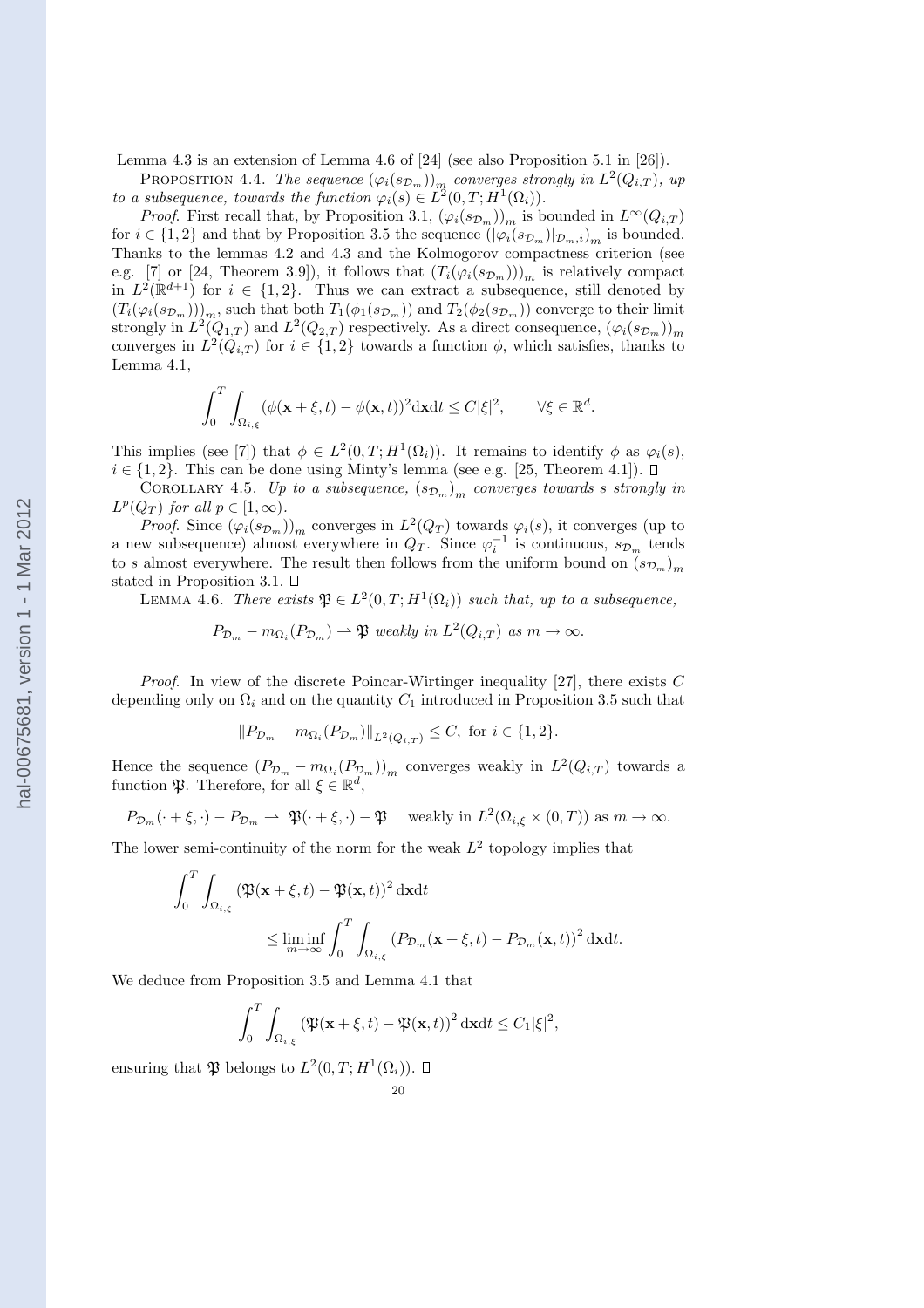**4.2.** Convergence of the traces. We denote by  $s_{\mathcal{D}_{|\Gamma,i}}$  (resp.  $P_{\mathcal{D}_{|\Gamma,i}}$ ) the trace of  $s_{\mathcal{D}}$  (resp.  $P_{\mathcal{D}}$ ) on  $\Gamma$  from the side of  $\Omega_i$ , defined by

$$
s_{\mathcal{D}_{|\Gamma,i}}(\mathbf{x},t) = s_{K,\sigma}^{n+1}, \quad P_{\mathcal{D}_{|\Gamma,i}}(\mathbf{x},t) = P_{K,\sigma}^{n+1}, \qquad \forall (\mathbf{x},t) \in \sigma \times (t^n, t^{n+1}],
$$

where  $\sigma \in \mathcal{E}_{K,\Gamma}, K \subset \Omega_i$ .

It has been proven in Proposition 4.4 that  $\varphi_i(s_{\mathcal{D}_m})$  converges strongly in  $L^2(Q_{i,T})$ towards  $\varphi_i(s) \in L^2(0,T;H^1(\Omega_i))$ . Hence,  $\varphi_1(s)$  and  $\varphi_2(s)$  admits a traces in the sense of  $L^2(\Gamma \times (0,T))$ . Since  $\varphi_i^{-1}$  is continuous, s also admits a traces on the interface, denoted by  $s_1$  and  $s_2$ . We claim in Corollary 4.10 below that  $s_{\mathcal{D}_{m|_{\Gamma,i}}}$  converges strongly in  $L^p(\Gamma \times (0,T))$  towards  $s_i$  for all  $p \in [1,\infty)$ .

We now introduce another definition of the trace, denoted by  $\tilde{u}_{\vert_{\Gamma,i}}$ . For a function u of  $\mathcal{X}(\mathcal{D})$  we define

$$
\tilde{u}_{|_{\Gamma,i}}(\mathbf{x},t) := u_K^{n+1} \text{ if } (\mathbf{x},t) \in \sigma \times (t^n,t^{n+1}], \sigma \subset \Gamma \cap \partial K, K \subset \Omega_i.
$$

LEMMA 4.7. Let  $u \in \mathcal{X}(\mathcal{D})$ , then

$$
\int_0^T \int_{\Gamma} |u_{\mid \Gamma, i} - \tilde{u}_{\mid \Gamma, i}| d\mathbf{x} dt \leq |u|_{\mathcal{D}} \left( Tm(\Gamma) \text{size}(\mathcal{D}) \right)^{1/2}.
$$

*Proof.* From the definitions of the traces of  $u$ ,

$$
\int_0^T \int_{\Gamma} |u_{|\Gamma,i} - \tilde{u}_{|\Gamma,i}| d\mathbf{x} dt = \sum_{n=0}^N \delta t \sum_{K \in \mathcal{T}_i} \sum_{\sigma \in \mathcal{E}_{K,\Gamma}} m(\sigma) |u_{K,\sigma}^{n+1} - u_K^{n+1}|.
$$

Cauchy-Schwarz inequality yields that

$$
\int_0^T \int_{\Gamma} |u_{|\Gamma,i} - \tilde{u}_{|\Gamma,i}| d\mathbf{x} dt \le \left( \sum_{n=0}^N \delta t \sum_{K \in \mathcal{I}_i} \sum_{\sigma \in \mathcal{E}_{K,\Gamma}} \tau_{K,\sigma} (u_{K,\sigma}^{n+1} - u_K^{n+1})^2 \right)^{1/2} \times \left( \sum_{n=0}^N \delta t \sum_{K \in \mathcal{I}_i} \sum_{\sigma \in \mathcal{E}_{K,\Gamma}} m(\sigma) d_{K,\sigma} \right)^{1/2}.
$$

The result follows.  $\square$ 

Since  $\Omega_i$  is supposed to be polygonal,  $\Gamma$  is made of a finite number of faces  $(\Gamma_j)_{1 \leq j \leq J}$  contained in affine hyperplanes of  $\mathbb{R}^d$ . We denote by  $\mathbf{n}_{i,j}$  the outward normal to  $\Gamma_j$  with respect to  $\Omega_i$ . For  $\varepsilon > 0$  and  $j \in \{1, \ldots, J\}$ , we define the open subset  $\omega_{i,j,\varepsilon}$  of  $\Omega_i$  as the largest cylinder of width  $\varepsilon$  generate by  $\Gamma_j$  and  $n_{i,j}$  included in  $\Omega_i$ , that is

$$
\omega_{i,j,\varepsilon} := \left\{ x - h\mathbf{n}_{i,j} \in Q_{i,T} \mid x \in \Gamma_j, 0 < h < \varepsilon \text{ and } [\mathbf{x}, x - \varepsilon \mathbf{n}_{i,j}] \subset \overline{\Omega}_i \right\}. \tag{4.2}
$$

We also define the subset  $\Gamma_{i,j,\varepsilon} = \partial \omega_{i,j,\varepsilon} \cap \Gamma_j$  of  $\Gamma_j$ , that satisfies

$$
m(\Gamma_j \setminus \Gamma_{i,j,\varepsilon}) \le C\varepsilon,\tag{4.3}
$$

where C only depends on  $\Omega$ .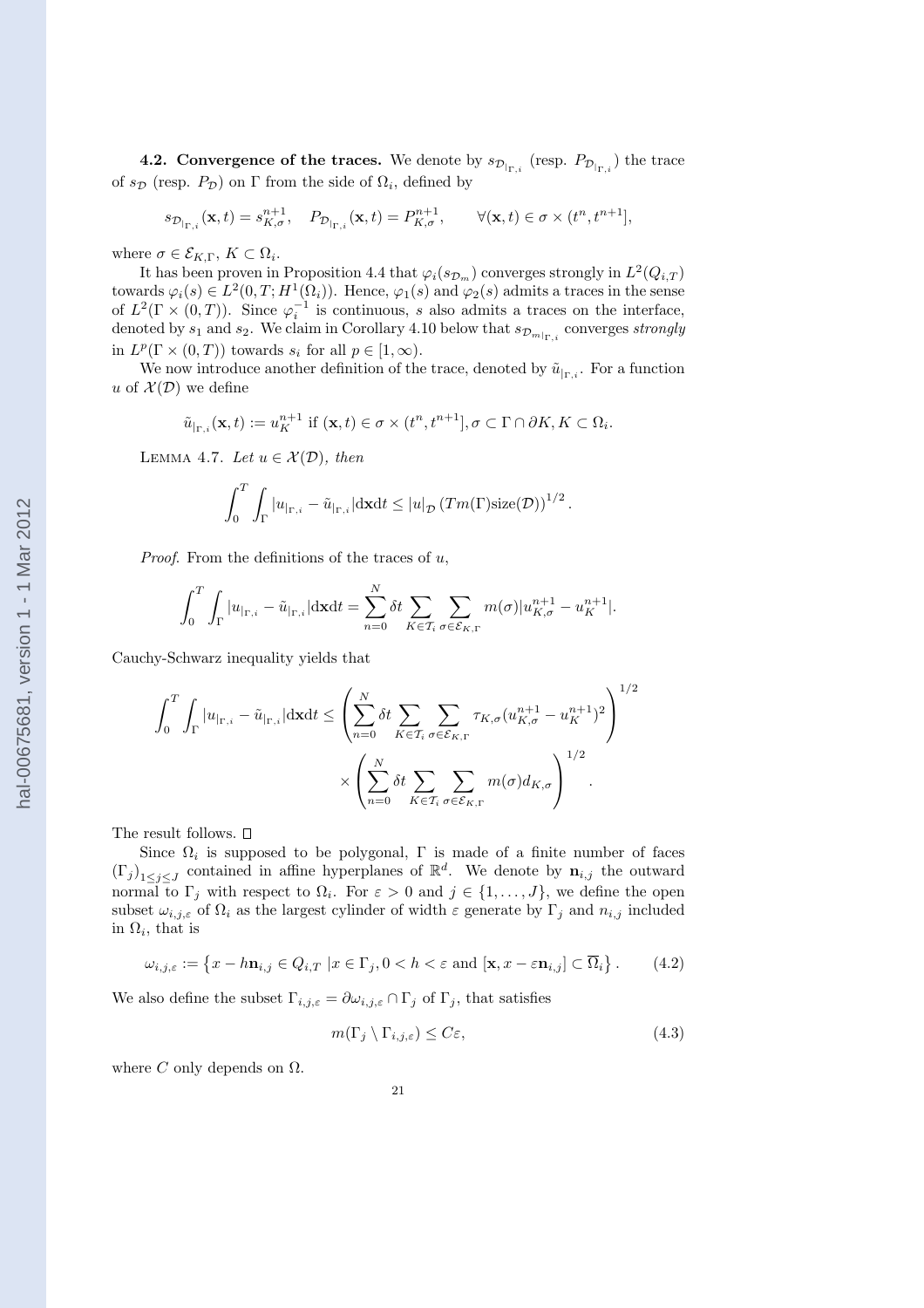LEMMA 4.8. Let  $u \in \mathcal{X}(\mathcal{D})$ , then for all  $j \in \{1, \ldots, J\}$ ,

$$
\int_0^T \frac{1}{\varepsilon} \int_{G_{i,j,\varepsilon}} \int_0^\varepsilon \left( \tilde{u}_{|_{\Gamma,i}}(\mathbf{x},t) - u(\mathbf{x}-h\mathbf{n}_{i,j},t) \right)^2 \mathrm{d}h \mathrm{d}\mathbf{x} \mathrm{d}t \leq |u|_{\mathcal{D}}^2 \left( \varepsilon + \mathrm{size}(\mathcal{D}) \right).
$$

*Proof.* For all  $\sigma \in \mathcal{E}_{\text{int}}$ , we denote by

$$
\chi_{\sigma}(\mathbf{x}, y) := \begin{cases} 1 & \text{if } (\mathbf{x}, y) \cap \sigma \text{ is reduced to a single point,} \\ 0 & \text{otherwise.} \end{cases}
$$

We also introduce, for almost all  $\mathbf{x} \in \Gamma_{i,j,\varepsilon}$ , for almost  $h \in (0,\varepsilon)$  and for all  $t \in (0,T)$ , the quantity

$$
T_{\mathcal{D}}(\mathbf{x}, h, t) := \left| \tilde{u}_{\vert_{\Gamma,i}}(\mathbf{x}, t) - u_{\mathcal{D}}(\mathbf{x} - h\mathbf{n}_{i,j}, t) \right|
$$
  
\n
$$
\leq \sum_{\sigma = K \vert L \in \mathcal{E}_i} \chi_{\sigma}(\mathbf{x}, \mathbf{x} - h\mathbf{n}_{i,j}) \left| u_K^{n+1} - u_L^{n+1} \right|
$$

if  $t \in (t^n, t^{n+1}]$ . It follows from the Cauchy-Schwarz inequality that, for  $t \in (t^n, t^{n+1}]$ ,

$$
(T_{\mathcal{D}}(\mathbf{x}, h, t))^{2} \leq \left(\sum_{\sigma=K|L\in\mathcal{E}_{i}} \chi_{\sigma}(\mathbf{x}, \mathbf{x} - h\mathbf{n}_{i,j}) \frac{\left(u_{K}^{n+1} - u_{L}^{n+1}\right)^{2}}{d_{KL}|\mathbf{n}_{i,j} \cdot \mathbf{n}_{KL}|}\right) \times \left(\sum_{\sigma=K|L\in\mathcal{E}_{i}} \chi_{\sigma}(\mathbf{x}, \mathbf{x} - h\mathbf{n}_{i,j}) d_{KL}|\mathbf{n}_{i,j} \cdot \mathbf{n}_{KL}|\right).
$$

For almost all  $\mathbf{x} \in G_{i,j,\varepsilon}$ , there exists a unique  $K_1 \in \mathcal{T}_i$  such that  $\mathbf{x} \in \partial K_1$ . Moreover, for almost all  $h \in (0, \varepsilon)$ , there exists a unique  $K_2 \in \mathcal{T}_i$  such that  $\mathbf{x} - hn_i$  belongs to  $K_2$  (possibly  $K_2$  coincides with  $K_1$ ). Hence,

$$
\sum_{\sigma=K|L\in\mathcal{E}_{int}} \chi_{\sigma}(x, x - h\mathbf{n}_{i,j}) d_{KL}|\mathbf{n}_{i,j} \cdot \mathbf{n}_{KL}| = (x_{K_1} - x_{K_2}) \cdot \mathbf{n}_{i,j}
$$
\n
$$
\leq (x_{K_1} - x) \cdot \mathbf{n}_{i,j} + h + |(x_{K_2} - (x - h\mathbf{n}_{i,j})) \cdot \mathbf{n}_{i,j}|. \tag{4.4}
$$

Since  $\mathbf{x} - h\mathbf{n}_{i,j}$  belongs to  $K_2$ , we have

$$
|(\mathbf{x}_{K_2} - (\mathbf{x} - h\mathbf{n}_{i,j})) \cdot \mathbf{n}_{i,j}| \leq \text{size}(\mathcal{D}),
$$

and since **x** belongs to  $\Gamma_i$ ,  $(\mathbf{x}_{K_1} - x) \cdot \mathbf{n}_{i,j} \leq 0$ . Then we obtain

$$
\sum_{\sigma=K|L\in\mathcal{E}_{\text{int}}} \chi_{\sigma}(\mathbf{x}, \mathbf{x} - h\mathbf{n}_{i,j}) d_{KL} |\mathbf{n}_{i,j} \cdot \mathbf{n}_{KL}| \leq \varepsilon + \text{size}(\mathcal{D}). \tag{4.5}
$$

For all  $\sigma \in \mathcal{E}_{int}$  with  $\sigma \cap \omega_{i,j,\varepsilon} = \emptyset$  and all  $h \in (0,\varepsilon)$ , one has

$$
\int_{\Gamma_i^{\varepsilon}} \chi_{\sigma}(\mathbf{x}, \mathbf{x} - h n_i) \mathrm{d} \mathbf{x} = 0.
$$

For all  $\sigma \in \mathcal{E}_{i,j,\varepsilon} := \{\sigma \in \mathcal{E}_i \mid \sigma \cap \omega_{i,j,\varepsilon} \neq \emptyset\}$ , one has

$$
\forall h \in (0, \varepsilon), \qquad \int_{G_{i,j,\varepsilon}} \chi_{\sigma}(\mathbf{x}, \mathbf{x} - h\mathbf{n}_{i,j}) d\mathbf{x} \leq m(\sigma) |\mathbf{n}_{i,j} \cdot \mathbf{n}_{KL}|.
$$
 (4.6)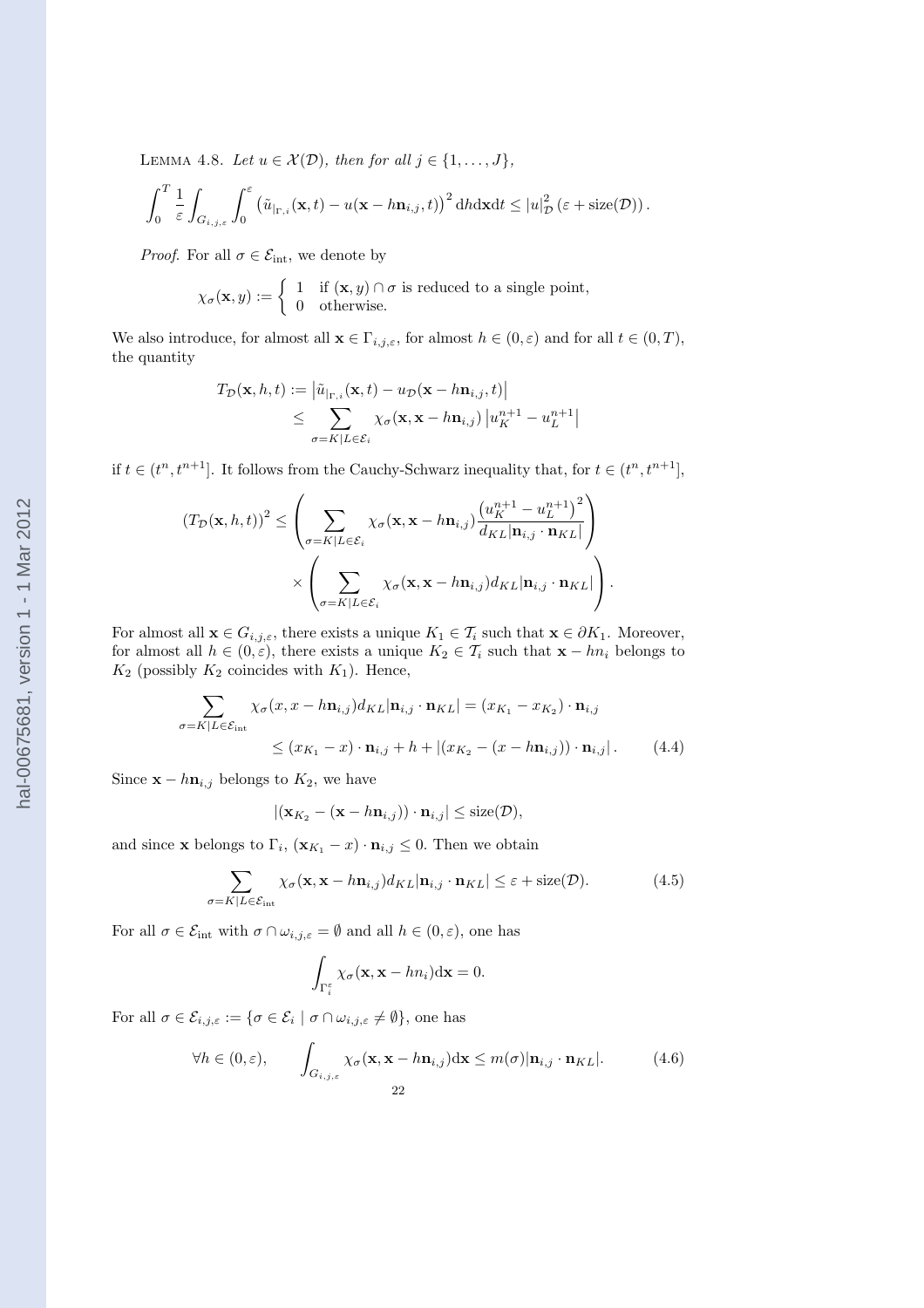We obtain from (4.5) and (4.6) that for all  $t \in (t^n, t^{n+1}]$ , for all  $h \in (0, \varepsilon)$ ,

$$
\int_{G_{i,j,\varepsilon}} \left( T_{\mathcal{D}}(\mathbf{x},h,t) \right)^2 d\mathbf{x} \leq (\varepsilon + \text{size}(\mathcal{D})) \sum_{\sigma = K|L \in \mathcal{E}_{i,j,\varepsilon}} \tau_{KL} \left( u_K^{n+1} - u_L^{n+1} \right)^2,
$$

which complete the proof.  $\Box$ 

:n complete the proof. L ${\sf P}$ ROPOSITION  $4.9.$  *The sequence*  $\Big(\varphi_i(s_{{\cal D}_{m|_{\Gamma,i}}})\Big)$  $converges$  towards  $\varphi_i(s_i)$  strongly in  $L^1(\Gamma \times (0,T))$  as  $m \to \infty$ .

*Proof.* For notation convenience, we remove the subscripts  $m$  in the proof. Denote by

$$
A_{i,j,\mathcal{D}} := \int_0^T \int_{\Gamma_j} \left| \varphi_i(s_{\mathcal{D}_{|\Gamma,i}}) - \varphi_i(s_i) \right| d\mathbf{x} dt, \tag{4.7}
$$

´

then in view of Lemma 4.7 and Proposition 3.5, there exists  $C$  not depending on  $D$ such that

$$
A_{i,j,\mathcal{D}} = \int_0^T \int_{\Gamma_j} \left| \varphi_i(\tilde{s}_{\mathcal{D}_{|\Gamma,i}}) - \varphi_i(s_i) \right| d\mathbf{x} dt + C \text{size}(\mathcal{D})^{1/2}.
$$
 (4.8)

By  $(4.3)$ , one has

$$
\int_0^T \int_{\Gamma_j} \left| \varphi_i(\tilde{s}_{\mathcal{D}_{|\Gamma,i}}) - \varphi_i(s_i) \right| d\mathbf{x} dt \le \int_0^T \int_{\Gamma_{i,j,\varepsilon}} \left| \varphi_i(\tilde{s}_{\mathcal{D}_{|\Gamma,i}}) - \varphi_i(s_i) \right| d\mathbf{x} dt + \varphi_i(1) C \varepsilon.
$$
\n(4.9)

Next we apply the triangle inequality to deduce that

$$
\int_0^T \int_{\Gamma_{i,j,\varepsilon}} \left| \varphi_i(\tilde{s}_{\mathcal{D}_{|\Gamma,i}}) - \varphi_i(s_i) \right| d\mathbf{x} dt \leq B_{1,\mathcal{D},\varepsilon} + B_{2,\mathcal{D},\varepsilon} + B_{3,\varepsilon},\tag{4.10}
$$

where

$$
B_{1,\mathcal{D},\varepsilon} = \frac{1}{\varepsilon} \int_0^T \int_{G_{i,j,\varepsilon}} \int_0^{\varepsilon} \left| \varphi_i(\tilde{s}_{\mathcal{D}_{|\Gamma,i}})(\mathbf{x},t) - \varphi_i(s_{\mathcal{D}})(\mathbf{x}-h\mathbf{n}_{i,j},t) \right| d\mathbf{h} d\mathbf{x} dt,
$$
  
\n
$$
B_{2,\mathcal{D},\varepsilon} = \frac{1}{\varepsilon} \int_0^T \int_{\omega_{i,j,\varepsilon}} |\varphi_i(s_{\mathcal{D}}) - \varphi_i(s)| d\mathbf{x} dt,
$$
  
\n
$$
B_{3,\varepsilon} = \frac{1}{\varepsilon} \int_0^T \int_{G_{i,j,\varepsilon}} \int_0^{\varepsilon} |\varphi_i(s_i)(\mathbf{x},t) - \varphi_i(s)(\mathbf{x}-h\mathbf{n}_{i,j},t)| d\mathbf{h} d\mathbf{x} dt,
$$

where we have used  $(4.2)$ . From Cauchy-Schwarz inequality, one has

$$
(B_{1,\mathcal{D},\varepsilon})^2 \leq m(G_{i,j,\varepsilon})T\int_0^T\int_{G_{i,j,\varepsilon}} \frac{1}{\varepsilon}\int_0^{\varepsilon} (\varphi_i(\tilde{s}_{\mathcal{D}_{|\Gamma,i}})(\mathbf{x},t) - \varphi_i(s_{\mathcal{D}})(\mathbf{x}-h\mathbf{n}_{i,j},t))^2 \mathrm{d}h\mathrm{d}\mathbf{x}\mathrm{d}t,
$$

and then, from Proposition 3.5 and Lemma 4.8, one has

$$
|B_{1,\mathcal{D},\varepsilon}| \le (C_1(\text{size}(\mathcal{D}) + \varepsilon)m(\Gamma_i)T)^{1/2}.
$$
 (4.11)

We can now let  $size(\mathcal{D})$  tend to 0 in (4.10). Thanks to Proposition 4.4, we can claim that

$$
\lim_{\text{size}(\mathcal{D}) \to 0} B_{2,\mathcal{D},\varepsilon} = 0.
$$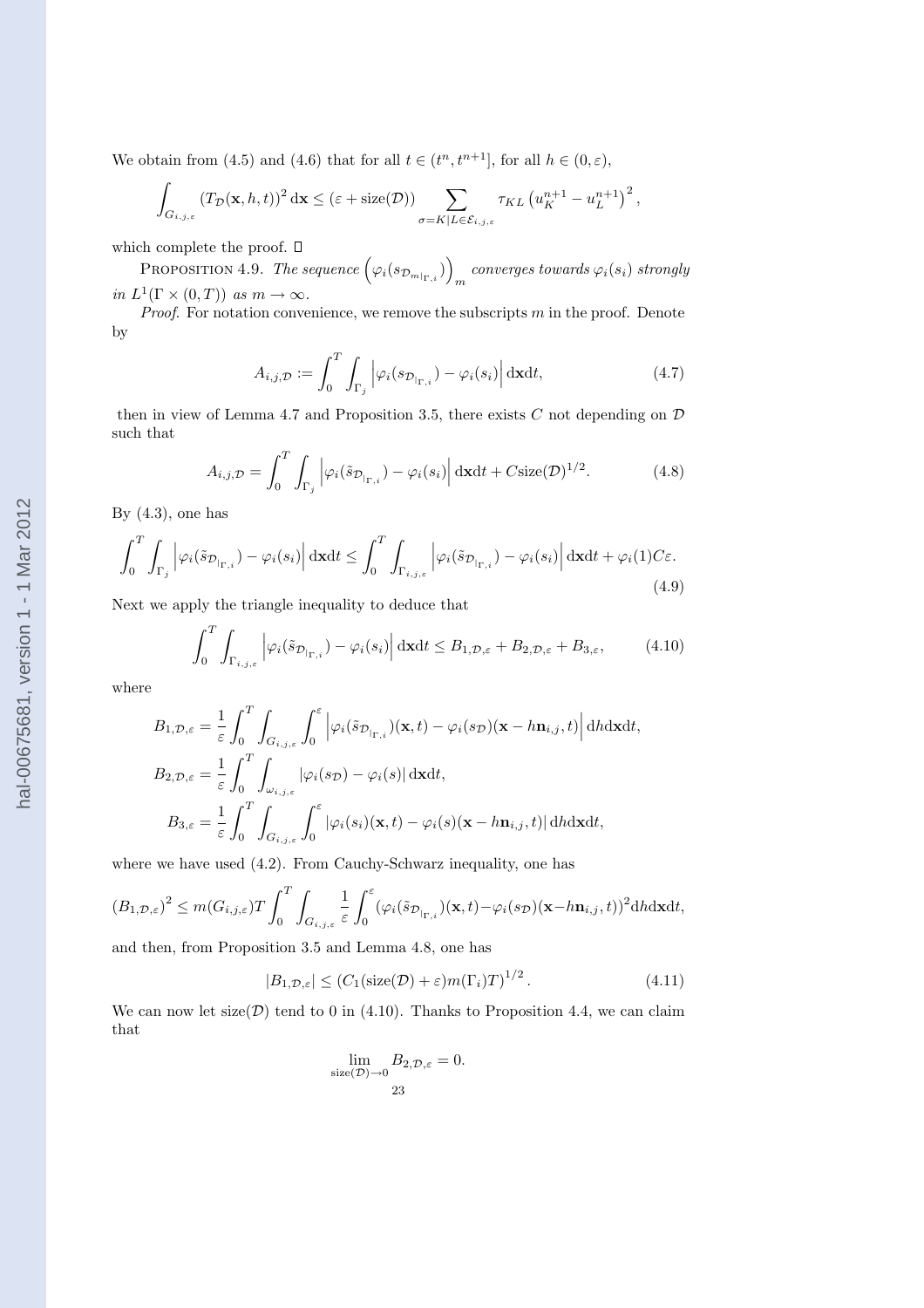Then it follows from (4.9) and (4.11) that

$$
\limsup_{\text{size}(\mathcal{D}) \to 0} \int_0^T \int_{\Gamma_j} \left| \varphi_i(\tilde{s}_{\mathcal{D}_{|\Gamma,i}}) - \varphi_i(s_i) \right| d\mathbf{x} dt \le C(\varepsilon + \sqrt{\varepsilon}) + B_{3,\varepsilon}.
$$
 (4.12)

Since  $\varphi_i(s_i)$  is the trace of  $\varphi_i(s)$  on  $\Gamma$ ,  $\lim_{\varepsilon\to 0} B_{3,\varepsilon} = 0$ . Therefore, letting  $\varepsilon$  tend to 0 in (4.12) implies that

$$
\lim_{\text{size}(\mathcal{D}) \to 0} \int_0^T \int_{\Gamma_j} \left| \varphi_i(\tilde{s}_{\mathcal{D}_{\mid_{\Gamma,i}}}) - \varphi_i(s_i) \right| d\mathbf{x} dt = 0.
$$

Then the result follows from  $(4.7)$  and  $(4.2)$ .  $\Box$ 

n the result follows from (4.*i*) and (4.2).  $\square$ <br>COROLLARY 4.10. *The sequence*  $(s_{\mathcal{D}_{m|_{\Gamma,i}}})_m$  converges towards  $s_i$  strongly in  $L^p(\Gamma \times (0,T))$  for all  $p \in [1,\infty)$ .

*Proof.* This corollary is just a consequence from the fact that  $\varphi_i(s_{\mathcal{D}_{m|_{\Gamma,i}}})$  converges, up to a subsequence, almost everywhere on  $\Gamma \times (0, T)$ , from the fact that  $\varphi_i^{-1}$  is continuous and from the fact that  $s_{\mathcal{D}_{m|\Gamma,i}}$  is essentially uniformly bounded between  $0$  and  $1.$   $\square$ ´

 $\texttt{LEMMA}$  4.11. The sequence  $\left(\left(P_{\mathcal{D}_m}\right)_{\vert_{\Gamma,i}}-m_{\Omega_i}(P_{\mathcal{D}})\right)$  $converges$  towards  $\mathfrak{P}_i$ weakly in  $L^2(\Gamma \times (0,T))$ .

*Proof.* Let  $\psi \in \mathcal{D}(\Gamma_i \times (0,T))$ , then, there exists  $\varepsilon_\star$  such that, for all  $\varepsilon \in (0,\varepsilon_\star)$ ,  $supp(\psi) \subset \Gamma_{i,j,\varepsilon} \times (0,T)$ . We aim to prove that

$$
\lim_{\text{size}(\mathcal{D}) \to 0} \int_0^T \int_{\Gamma_j} \left( P_{\mathcal{D}_{|\Gamma,i}} - m_{\Omega_i}(P_{\mathcal{D}}) - \mathfrak{P}_i \right) \psi \, \mathrm{d} \mathbf{x} \mathrm{d}t = 0. \tag{4.13}
$$

Thanks to Lemma 4.7 and to Proposition 3.5, it is sufficient to show that

$$
\lim_{\text{size}(\mathcal{D}) \to 0} \int_0^T \int_{\Gamma_j} \left( \tilde{P}_{\mathcal{D}_{|\Gamma,i}} - m_{\Omega_i}(P_{\mathcal{D}}) - \mathfrak{P}_i \right) \psi \, \mathrm{d} \mathbf{x} \mathrm{d} t = 0.
$$

Let  $\varepsilon \in (0, \varepsilon_{\star}),$  then one has

$$
\int_0^T \int_{\Gamma_j} \left( \tilde{P}_{\mathcal{D}_{|\Gamma,i}} - m_{\Omega_i}(P_{\mathcal{D}_m}) - \mathfrak{P}_i \right) \psi \mathrm{d} \mathbf{x} \mathrm{d} t = E_{1,\mathcal{D},\varepsilon} + E_{2,\mathcal{D},\varepsilon} + E_{3,\varepsilon},
$$

where

$$
E_{1,\mathcal{D},\varepsilon} = \int_0^T \frac{1}{\varepsilon} \int_{G_{i,j,\varepsilon}} \int_0^{\varepsilon} \left( \tilde{P}_{\mathcal{D}_{|\Gamma,i}}(\mathbf{x},t) - P_{\mathcal{D}}(\mathbf{x} - h\mathbf{n}_{i,j},t) \right) \psi(\mathbf{x},t) \mathrm{d}h \mathrm{d}\mathbf{x} \mathrm{d}t,
$$
  
\n
$$
E_{2,\mathcal{D},\varepsilon} = \int_0^T \frac{1}{\varepsilon} \int_{G_{i,j,\varepsilon}} \int_0^{\varepsilon} (P_{\mathcal{D}}(\mathbf{x} - h\mathbf{n}_{i,j},t) - m_{\Omega_i}(P_{\mathcal{D}}) - \mathfrak{P}(\mathbf{x} - h\mathbf{n}_{i,j},t)) \psi(\mathbf{x},t) \mathrm{d}h \mathrm{d}\mathbf{x} \mathrm{d}t,
$$
  
\n
$$
E_{3,\varepsilon} = \int_0^T \frac{1}{\varepsilon} \int_{G_{i,j,\varepsilon}} \int_0^{\varepsilon} (\mathfrak{P}(\mathbf{x} - h\mathbf{n}_{i,j},t) - \mathfrak{P}_i) \psi(\mathbf{x},t) \mathrm{d}h \mathrm{d}\mathbf{x} \mathrm{d}t.
$$

The Cauchy-Schwarz inequality gives that

$$
(E_{1,\mathcal{D},\varepsilon})^2 \leq \int_0^T \frac{1}{\varepsilon} \int_{G_{i,j,\varepsilon}} \int_0^{\varepsilon} \left( \tilde{P}_{\mathcal{D}_{|\Gamma,i}}(\mathbf{x},t) - P_{\mathcal{D}}(\mathbf{x}-h\mathbf{n}_{i,j},t) \right)^2 \mathrm{d}h \mathrm{d}\mathbf{x} \mathrm{d}t
$$

$$
\times \int_0^T \int_{\Gamma_j} \left( \psi(\mathbf{x},t) \right)^2 \mathrm{d}\mathbf{x} \mathrm{d}t.
$$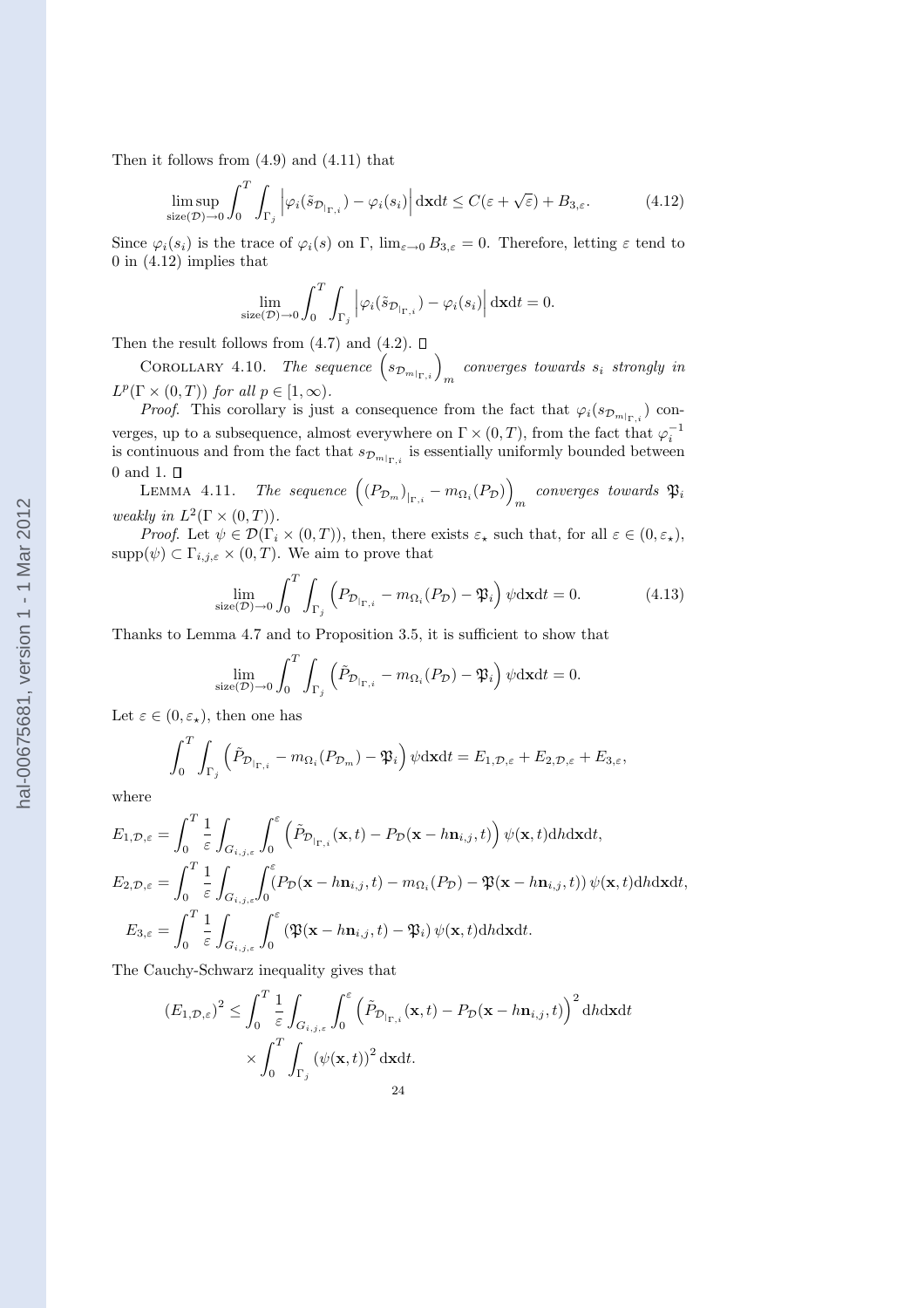Using Proposition 3.5 and Lemma 4.8 yields

$$
|E_{1,\mathcal{D},\varepsilon}| \leq ||\psi||_{L^2(\Gamma_j \times (0,T))} (C_1(\varepsilon + \text{size}(\mathcal{D})))^{1/2}
$$

.

It has been stated in Lemma 4.6 that  $P_{\mathcal{D}} - m_{\Omega_i}(P_{\mathcal{D}})$  tends to  $\mathfrak{P}$  weakly in  $L^2(Q_{i,T})$ as size( $\mathcal{D}$ ) tends to 0, then

$$
\lim_{\text{size}(\mathcal{D}) \to 0} E_{2,\mathcal{D},\varepsilon} = 0.
$$

Therefore,

$$
\limsup_{\text{size}(\mathcal{D}) \to 0} \left| \int_0^T \int_{\Gamma_j} \left( \tilde{P}_{\mathcal{D}_{|\Gamma,i}} - P_i \right) \psi \, \mathrm{d} \mathbf{x} \mathrm{d} t \right| \leq C_{\psi} \sqrt{\varepsilon} + |E_{3,\varepsilon}|.
$$

Since  $P_i$  is the trace on  $\Gamma$  of P from the side of  $\Omega_i$ , one has

$$
\lim_{\varepsilon\to 0}E_{3,\varepsilon}=0.
$$

Thus, letting  $\varepsilon \to 0$ , one obtains that for all  $\psi \in \mathcal{D}(\Gamma_i \times (0,T)),$ 

$$
\lim_{\text{size}(\mathcal{D}) \to 0} \int_0^T \int_{\Gamma_j} \left( \tilde{P}_{\mathcal{D}_{|\Gamma,i}} - m_{\Omega_i}(P_{\mathcal{D}}) - \mathfrak{P}_i \right) \psi \, \mathrm{d} \mathbf{x} \mathrm{d}t = 0. \tag{4.14}
$$

A straightforward generalization of [24, Lemma 3.10] allows us to claim, using Proposi-A straightforward generalization of [24, Lemma 3.10] allows us to claim, using Proposition 3.5 and the discrete Poincar-Wirtinger inequality [27], that  $\left(\tilde{P}_{\mathcal{D}_{|\Gamma,i}}-m_{\Omega_i}(P_{\mathcal{D}})\right)_{\mathcal{D}}$ is uniformly bounded in  $L^2(\Gamma \times (0,T))$ . Then, we conclude, using a classical density argument, that (4.14) holds for all  $\psi \in L^2(\Gamma_j \times (0,T)).$ 

PROPOSITION 4.12. There exists  $P \in L^2(0,T;H^1(\Omega_i))$  such that  $P_{\mathcal{D}_m}$  tends PROPOSITION 4.12. There exists  $P \in L^2(0, I; H^1(\Omega_i))$  such that  $P_{\mathcal{D}_m}$  tends<br>to P weakly in  $L^2(Q_T)$  as  $m \to \infty$ , and such that  $\left(P_{\mathcal{D}_{m_{\vert \Gamma,i}}}\right)_m$  converges weakly in  $L^2(\Gamma \times (0,T))$  towards  $P_i$ .

*Proof.* Firstly, since we have enforced  $m_{\Omega_1}(P_{\mathcal{D}_m}) = 0$ , we can set  $P := \mathfrak{P}$  in  $Q_{1,T}$ . Next we search for a uniform bound on  $||P_{\mathcal{D}_m}||_{L^2(Q_{2,T})}$ . In view of the discrete Poincar-Wirtinger inequality

$$
||P_{\mathcal{D}_m}||_{L^2(Q_{2,T})}^2 \le (m_{\Omega_2}(P_{\mathcal{D}_m}))^2 + C,
$$
\n(4.15)

it only remains to check that  $m_{\Omega_2}(P_{\mathcal{D}_m})$  is uniformly bounded w.r.t. m. This is a consequence of the fact that, almost everywhere on  $\Gamma \times (0,T)$ , one has

$$
m_{\Omega_2}(P_{\mathcal{D}_m}) = P_{\mathcal{D}_{m|_{\Gamma,1}}} - (P_{\mathcal{D}_{m|_{\Gamma,2}}} - m_{\Omega_2}(P_{\mathcal{D}_m}) - (W_1(\pi_{\mathcal{D}_m}) - W_2(\pi_{\mathcal{D}_m})).
$$

Then, integrating on  $\Gamma \times (0,T)$  and using Lemma 1.1 provides

$$
|m_{\Omega_2}(P_{\mathcal{D}_m})| \leq \frac{1}{m(\Gamma)T} \sum_{i \in \{1,2\}} \left\| P_{\mathcal{D}_{m_{|\Gamma,i}}}-m_{\Omega_i}(P_{\mathcal{D}_m}) \right\|_{L^1(\Gamma \times (0,T))} + \|W_1-W_2\|_{\infty}.
$$

For all  $i \in \{1,2\}$  the quantities  $\left\| P_{\mathcal{D}_{m} \big|_{\Gamma,i}} - m_{\Omega_i} (P_{\mathcal{D}_m}) \right\|$  $\Big\|_{L^1(\Gamma \times (0,T))}$  are bounded by the proof of Lemma 4.11. Hence, in view of (4.15),  $(P_{\mathcal{D}_m})_m$  converges towards some function P weakly in  $L^2(Q_{i,T})$ . From the analysis performed in the proof of Lemma 4.6, we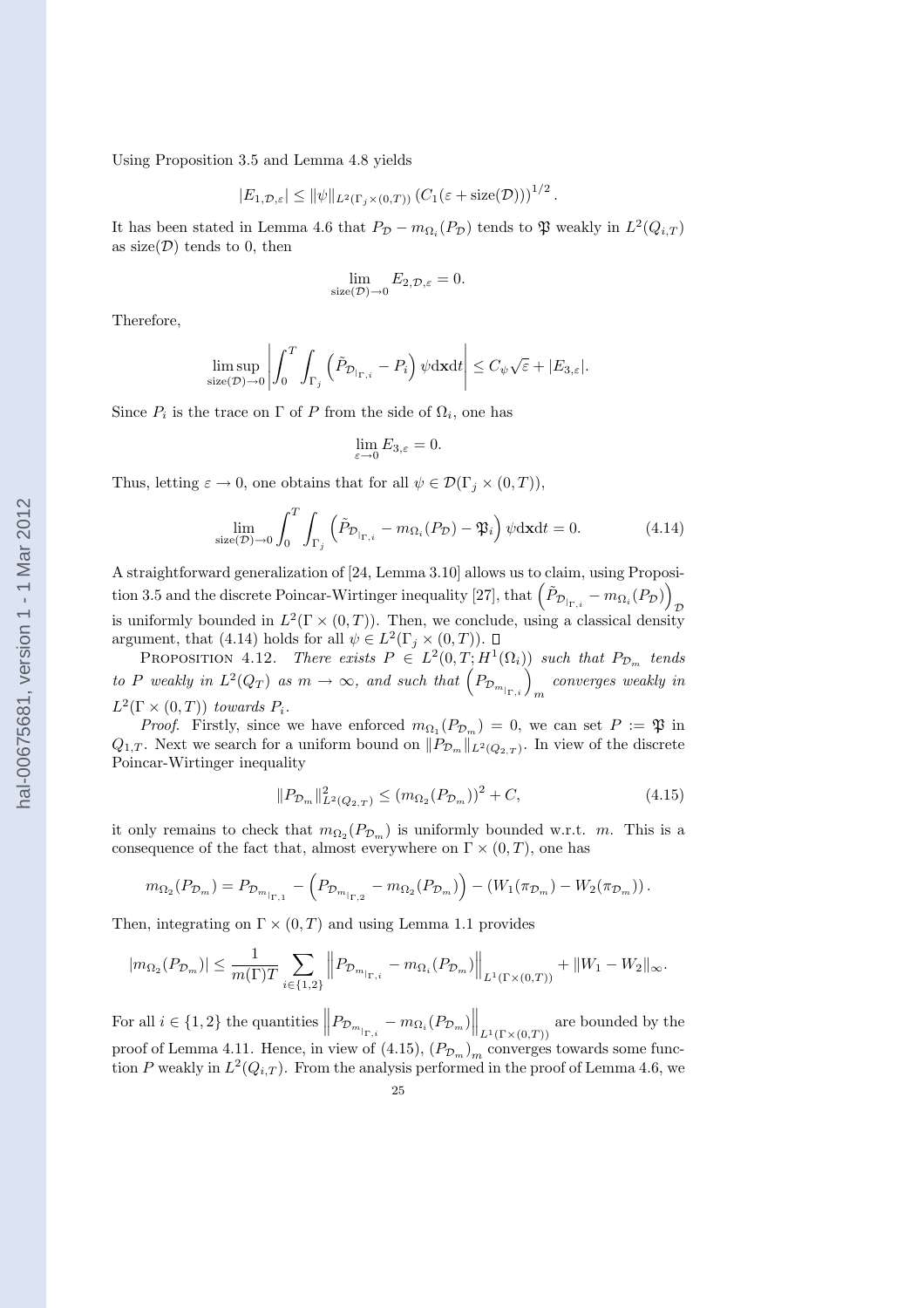deduce that  $P \in L^2(0,T; H^1(\Omega_i))$ , and from the analysis of Lemma 4.11, we deduce the weak convergence of the traces.  $\square$ ´

weak convergence of the traces.  $\square$ <br>LEMMA 4.13. Let  $s_1, s_2 \in L^\infty(\Gamma \times (0,T))$  be the respective limits of  $\left(s_{\mathcal{D}_{m}}\right)_{\Gamma,1}$  $\left( \begin{array}{cc} \mathbf{m} & \mathbf{m} \\ \mathbf{m} & \mathbf{m} \end{array} \right)$ and  $(s_{\mathcal{D}_{m}}_{\vert_{\Gamma,2}})_{m}$ , then,

$$
\tilde{\pi}_1(s_1) \cap \tilde{\pi}_2(s_2) \neq \emptyset \quad a.e. \ on \ \Gamma \times (0, T). \tag{4.16}
$$

*Proof.* For all  $m \in \mathcal{N}$ , one has

$$
\tilde{\pi}_1(s_{\mathcal{D}_{m_{\vert_{\Gamma,1}}}})\cap\tilde{\pi}_2(s_{\mathcal{D}_{m_{\vert_{\Gamma,2}}}})\neq\emptyset.
$$

Since the set  $F = \{(a, b) \in [0, 1]^2 \mid \tilde{\pi}_1(a) \cap \tilde{\pi}_2(b) \neq \emptyset\}$  is closed in  $[0, 1]^2$ , we conclude that  $(4.16)$  holds.  $\Box$ 

We now focus on the last technical difficulty for proving Theorem 1, that is the convergence of the sequence  $(\pi_{\mathcal{D}_m})_m$ . This is done by following the same path as in [14].

In the sequel, we denote by

$$
T_{[A,B]}(s) = \begin{cases} s & \text{if } s \in [A,B], \\ A & \text{if } s \le A, \\ B & \text{if } s \ge B, \end{cases}
$$

and by

$$
\mathcal{U} = \{ (\mathbf{x}, t) \in \Gamma \times (0, T) \mid \{ s_1, s_2 \} = \{ 0, 1 \} \}, \qquad \mathcal{V} = \mathcal{U}^c.
$$

Note that, thanks to Lemma 4.13, the set U is empty if  $\min_i \pi_i(1) > \max_i \pi_i(0)$ .

LEMMA 4.14. There exists a measurable function  $\pi$  defined on V with values in  $\overline{\mathbb{R}}$ , such that, up to a subsequence.

$$
\pi_{\mathcal{D}_m} \to \pi \quad a.e. \in \mathcal{D}.
$$

Proof. We define the functions

$$
\tilde{\varphi}_i : p \mapsto \int_{\pi_i(0)}^p K_i \frac{k_{o,i}(\tilde{\pi}_i^{-1}(a))k_{w,i}(\tilde{\pi}_i^{-1}(a))}{\mu_w k_{o,i}(\tilde{\pi}_i^{-1}(a)) + \mu_o k_{w,i}(\tilde{\pi}_i^{-1}(a))} da,
$$

that satisfy the properties

$$
\pi \in \tilde{\pi}_i(s) \implies \tilde{\varphi}_i(\pi) = \tilde{\varphi}_i(\pi_i(s)) = \varphi_i(s), \tag{4.17}
$$

and

its restriction 
$$
(\tilde{\varphi}_i)_{|_{[\pi_i(0), \pi_i(1)]}}
$$
 admits a continuous inverse function. (4.18)

Thanks to Proposition 4.9 and to (4.17), we can claim that, up to a subsequence,  $\tilde{\varphi}_i(\pi_{\mathcal{D}_m})$  converges almost everywhere on  $\Gamma \times (0,T)$  towards  $\tilde{\varphi}_i(\pi_i(s_i))$ . For a.e.  $(\mathbf{x},t) \in \mathcal{V}$ , the set  $\tilde{\pi}_1(s_1) \cap \tilde{\pi}_2(s_2)$  is reduced to the singleton  $\{\pi_{i_0}(s_{i_0})\}$  for some  $i_0 \in \{1, 2\}$ . Thanks to (4.18), we can identify the limit  $\pi$  of  $\pi_{\mathcal{D}_m}$  as  $\pi_{i_0}(s_{i_0})$ .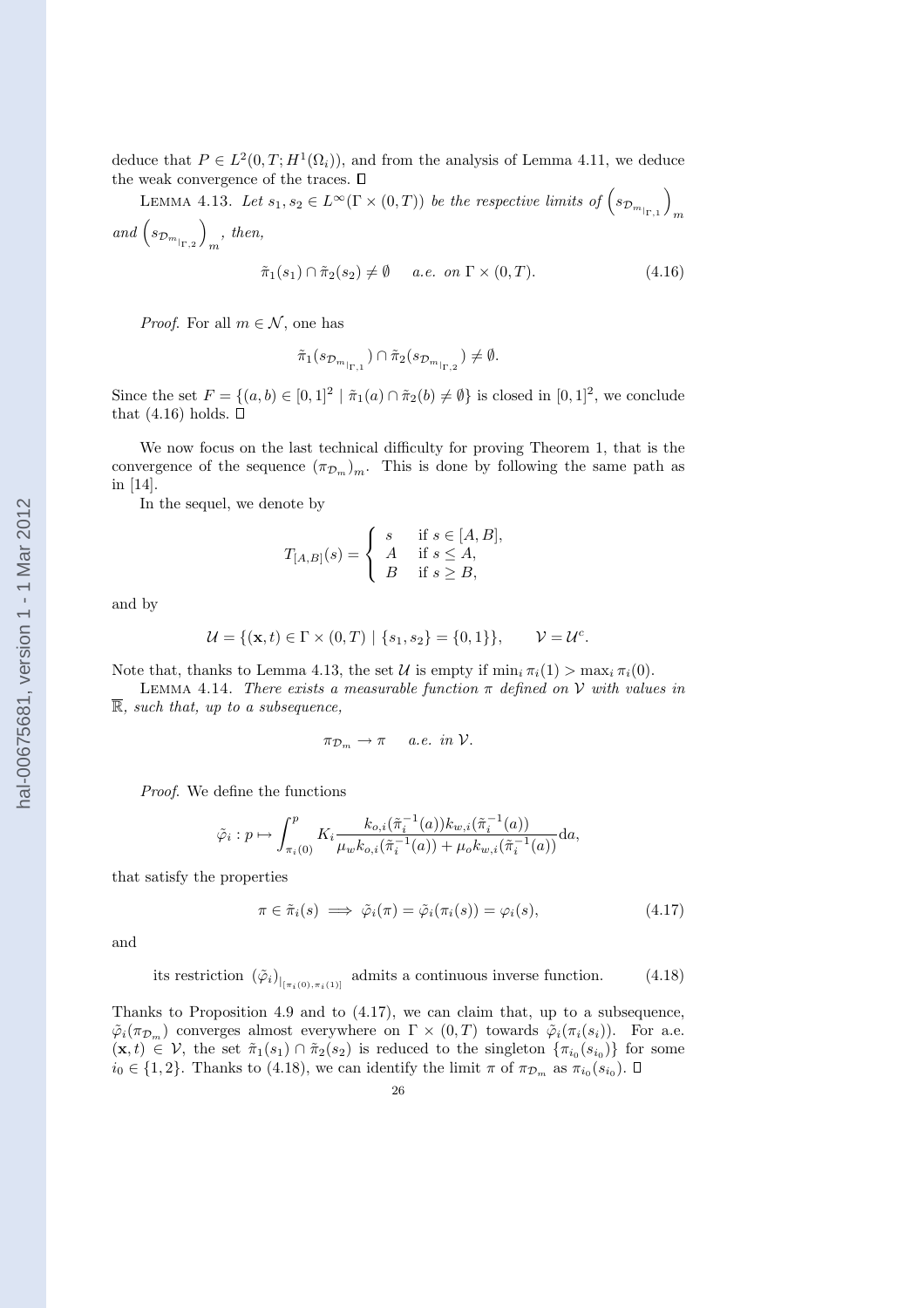LEMMA 4.15. Assume that  $[\min_i \pi_i(1), \max_i \pi_i(0)] \neq \emptyset$ , then there exists  $\pi \in$  $L^{\infty}(\mathcal{U};[\min_i \pi_i(1), \max \pi_i(0)])$  such that, for all bounded interval  $\mathcal{J} \subset \mathbb{R}$  such that  $[\min_i \pi_i(1), \max_i \pi_i(0)] \subset \mathcal{J},$ 

$$
T_{\mathcal{J}}(\pi_{\mathcal{D}_m}) \to \pi
$$
 in the  $L^{\infty}(\mathcal{U})$  weak- $\star$  sense.

Proof. For the sake of simplicity, we assume, without loss of generality, that  $\pi_1(1) \leq \pi_2(0)$ , then thanks to Lemma 4.13, almost everywhere in  $\mathcal{U}, s_1 = 1$  and  $s_2 = 0.$ 

The sequence  $(T_{\mathcal{J}}(\pi_{\mathcal{D}_m}))_m$  is bounded in  $L^{\infty}(\mathcal{U})$ , thus, up to a subsequence, it converges towards a function  $\pi_{\mathcal{J}}$  in the  $L^{\infty}(\mathcal{U})$  weak- $\star$  sense. Let us now show that  $\pi_{\mathcal{I}}$  does not depend on the choice of the bounded interval  $\mathcal{I}$ . Because of Lemma 4.13, one has, for a.e.  $(\mathbf{x}, t) \in \mathcal{U}$ ,

$$
\liminf_{m} \pi_{\mathcal{D}_m} \ge \pi_1(1), \qquad \limsup_{m} \pi_{\mathcal{D}_m} \le \pi_2(0). \tag{4.19}
$$

Let  $\mathcal{J}_1$  and  $\mathcal{J}_2$  be two bounded intervals such that  $[\pi_1(1), \pi_2(0)] \subset \mathcal{J}_k$   $(k \in \{1, 2\})$ . Then, it follows from (4.19) that, for a.e.  $(\mathbf{x}, t) \in \mathcal{U}$ , for m large enough (depending on  $(\mathbf{x}, t)$ ,

$$
T_{\mathcal{J}_1}(\pi_{\mathcal{D}_m}(\mathbf{x},t)) - T_{\mathcal{J}_2}(\pi_{\mathcal{D}_m}(\mathbf{x},t)) = 0.
$$

As a consequence, the sequence  $(T_{\mathcal{J}_1}(\pi_{\mathcal{D}_m}) - T_{\mathcal{J}_2}(\pi_{\mathcal{D}_m}))_m$  converges almost everywhere to 0 on U, and is uniformly bounded in  $L^{\infty}(\mathcal{U})$ . The dominated convergence theorem yields that for all  $\psi \in L^1(\mathcal{U}),$ 

$$
\iint_{\mathcal{U}} \left( T_{\mathcal{J}_1}(\pi_{\mathcal{D}_m}) - T_{\mathcal{J}_2}(\pi_{\mathcal{D}_m}) \right) \psi \, \mathrm{d} \mathbf{x} \mathrm{d} t \to 0 = \iint_{\mathcal{U}} \left( \pi_{\mathcal{J}_1} - \pi_{\mathcal{J}_2} \right) \psi \, \mathrm{d} \mathbf{x} \mathrm{d} t.
$$

Choosing  $\psi = (\pi_{\mathcal{J}_1} - \pi_{\mathcal{J}_2})$  provides that  $\pi_{\mathcal{J}_1} = \pi_{\mathcal{J}_2} = \pi$  almost everywhere in  $\mathcal{U}$ .

LEMMA 4.16. Assume that  $[\min_i \pi_i(1), \max_i \pi_i(0)] \neq \emptyset$ , then there exists  $\pi \in$  $L^{\infty}(\mathcal{U})$  such that, for all bounded interval  $\mathcal{J} \subset \mathbb{R}$  such that  $[\min_i \pi_i(1), \max_i \pi_i(0)] \subset$  $\mathcal{J},$  the sequence  $(W_i(T_{\mathcal{J}}(\pi_{\mathcal{D}_m})))_m$  converges towards  $W_i(\pi)$  in the  $L^{\infty}(\mathcal{U})$  weaksense.

*Proof.* We suppose, without loss of generality, that  $\pi_1(1) \leq \pi_2(0)$ . Then on U,  $s_2 = 0$  and  $s_1 = 1$ . One has

$$
W_2(T_{\mathcal{J}}(\pi_{\mathcal{D}_m})) = \int_0^{\pi_2(0)} f_2 \circ \pi_2^{-1}(p) dp + \int_{\pi_2(0)}^{\pi_{\mathcal{D}_m}} f_2 \circ \pi_2^{-1}(p) dp.
$$

Since for almost every  $(\mathbf{x}, t) \in \mathcal{U}$ ,

$$
\limsup_{m} \pi_{\mathcal{D}_m}(\mathbf{x},t) \leq \pi_2(0),
$$

and since  $f_2 \circ \pi_2^{-1}(p) = 0$  for all  $p \le \pi_1(0)$ , then for almost every  $(\mathbf{x}, t) \in \mathcal{U}$ ,

$$
\int_{\pi_2(0)}^{\pi_{\mathcal{D}_m}(\mathbf{x},t)} f_2 \circ \pi_2^{-1}(p) dp \to 0 \text{ as } m \to \infty.
$$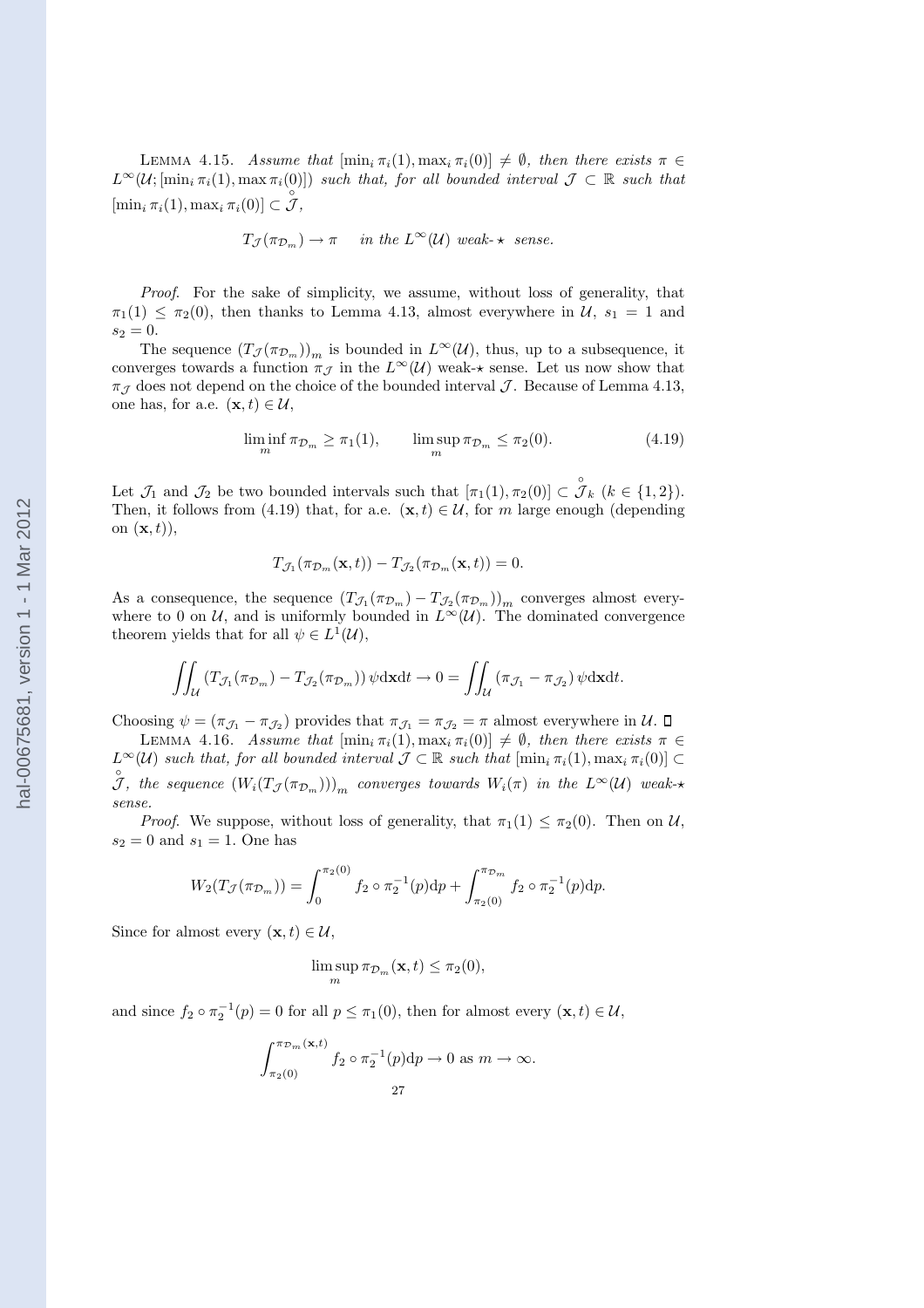Since the function  $W_2 \circ T_{\mathcal{J}}$  is uniformly bounded on R, the dominated convergence theorem yields that, for all  $\psi \in L^1(\mathcal{U}),$ 

$$
\lim_{m \to \infty} \int_{\mathcal{U}} W_2(T_{\mathcal{J}}(\pi_{\mathcal{D}_m})) \psi \, \mathrm{d} \mathbf{x} \mathrm{d} t \to \iint_{\mathcal{U}} W_2(\pi_2(0)) \psi \, \mathrm{d} \mathbf{x} \mathrm{d} t = \iint_{\mathcal{U}} W_2(\pi) \psi \, \mathrm{d} \mathbf{x} \mathrm{d} t.
$$

Similarly, we obtain that

$$
\iint_{\mathcal{U}} \left( W_1(T_{\mathcal{J}}(\pi_{\mathcal{D}_m})) - T_{\mathcal{J}}(\pi_{\mathcal{D}_m}) \right) \psi \, \mathrm{d} \mathbf{x} \mathrm{d} t \to \iint_{\mathcal{U}} \left( W_1(\pi_1(1)) - \pi_1(1) \right) \psi \, \mathrm{d} \mathbf{x} \mathrm{d} t.
$$

Since, thanks to Lemma 4.15,  $T_{\mathcal{J}}(\pi_{\mathcal{D}_m})$  tends to  $\pi$  in the  $L^{\infty}(\mathcal{U})$  weak- $\star$  sense, one has

$$
\lim_{m \to \infty} \iint_{\mathcal{U}} W_1(T_{\mathcal{J}}(\pi_{\mathcal{D}_m})) \psi \, \mathrm{d} \mathbf{x} \mathrm{d} t = \iint_{\mathcal{U}} (W_1(\pi_1(1)) + \pi - \pi_1(1)) \, \psi \, \mathrm{d} \mathbf{x} \mathrm{d} t
$$
\n
$$
= \iint_{\mathcal{U}} W_1(\pi) \psi \, \mathrm{d} \mathbf{x} \mathrm{d} t.
$$

 $\Box$ 

PROPOSITION 4.17. There exists a measurable function  $\pi$  on  $\Gamma \times (0,T)$ , with  $\pi \in \tilde{\pi}_1(s_1) \cap \tilde{\pi}_2(s_2)$  a.e. on  $\Gamma \times (0,T)$ , with value in  $[\min_i(\pi_i(0)), \max_i(\pi_i(1))]$  such that,

$$
W_1(\pi_{\mathcal{D}_m}) - W_2(\pi_{\mathcal{D}_m}) \to W_1(\pi) - W_2(\pi) \text{ in the } L^{\infty}(\Gamma \times (0,T)) \text{ weak-sense as } n \to \infty.
$$

*Proof.* We know, from Lemma 1.1, that  $W_1(p) - W_2(p)$  is uniformly bounded on  $[\min_i \pi_i(0), \max_i \pi_i(1)]$ . Hence, the sequence  $(W_1(\pi_{\mathcal{D}_m}) - W_2(\pi_{\mathcal{D}_m}))_m$  converges in the  $L^{\infty}(\Gamma \times (0,T))$  weak- $\star$  sense towards a function 3. Let  $\psi \in L^{1}(\Gamma \times (0,T))$ , then

$$
\int_0^T \int_{\Gamma} \left( W_1(\pi_{\mathcal{D}_m}) - W_2(\pi_{\mathcal{D}_m}) \right) \psi \, \mathrm{d} \mathbf{x} \mathrm{d}t = \iint_{\mathcal{U}} \left( W_1(\pi_{\mathcal{D}_m}) - W_2(\pi_{\mathcal{D}_m}) \right) \psi \, \mathrm{d} \mathbf{x} \mathrm{d}t + \iint_{\mathcal{V}} \left( W_1(\pi_{\mathcal{D}_m}) - W_2(\pi_{\mathcal{D}_m}) \right) \psi \, \mathrm{d} \mathbf{x} \mathrm{d}t.
$$

Thanks to Lemma 4.14,  $\pi_{\mathcal{D}_m}$  tends almost everywhere to  $\pi$  on  $\mathcal{V}$ , then for almost every  $(\mathbf{x}, t) \in \mathcal{V}$ , we can identify  $\mathfrak{Z}(\mathbf{x}, t)$  as  $W_1(\pi(\mathbf{x}, t)) - W_2(\pi(\mathbf{x}, t))$ . Thus

$$
\lim_{m \to \infty} \iint_{\mathcal{V}} \left( W_1(\pi_{\mathcal{D}_m}) - W_2(\pi_{\mathcal{D}_m}) \right) \psi \, \mathrm{d} \mathbf{x} \mathrm{d} t = \iint_{\mathcal{V}} \left( W_1(\pi) - W_2(\pi) \right) \psi \, \mathrm{d} \mathbf{x} \mathrm{d} t.
$$

We denote by

$$
A_m = \iint_{\mathcal{U}} (W_1(\pi_{\mathcal{D}_m}) - W_2(\pi_{\mathcal{D}_m}) - W_1(\pi) + W_2(\pi)) \psi \, dx \, dt,
$$
  
= 
$$
\iint_{\mathcal{U}} (\Upsilon_1(\pi_{\mathcal{D}_m}) - \Upsilon_1(\pi)) \psi \, dx \, dt + \iint_{\mathcal{U}} (\Upsilon_2(\pi_{\mathcal{D}_m}) - \Upsilon_2(\pi)) \psi \, dx \, dt.
$$

Let  $R \in \mathbb{R}$  such that  $[\min_i \pi_i(0), \max_i \pi_i(1)] \subset [-R, R]$ , then

$$
A_m = B_{1,m}(R) - B_{2,m}(R) + C_m(R),
$$
  
28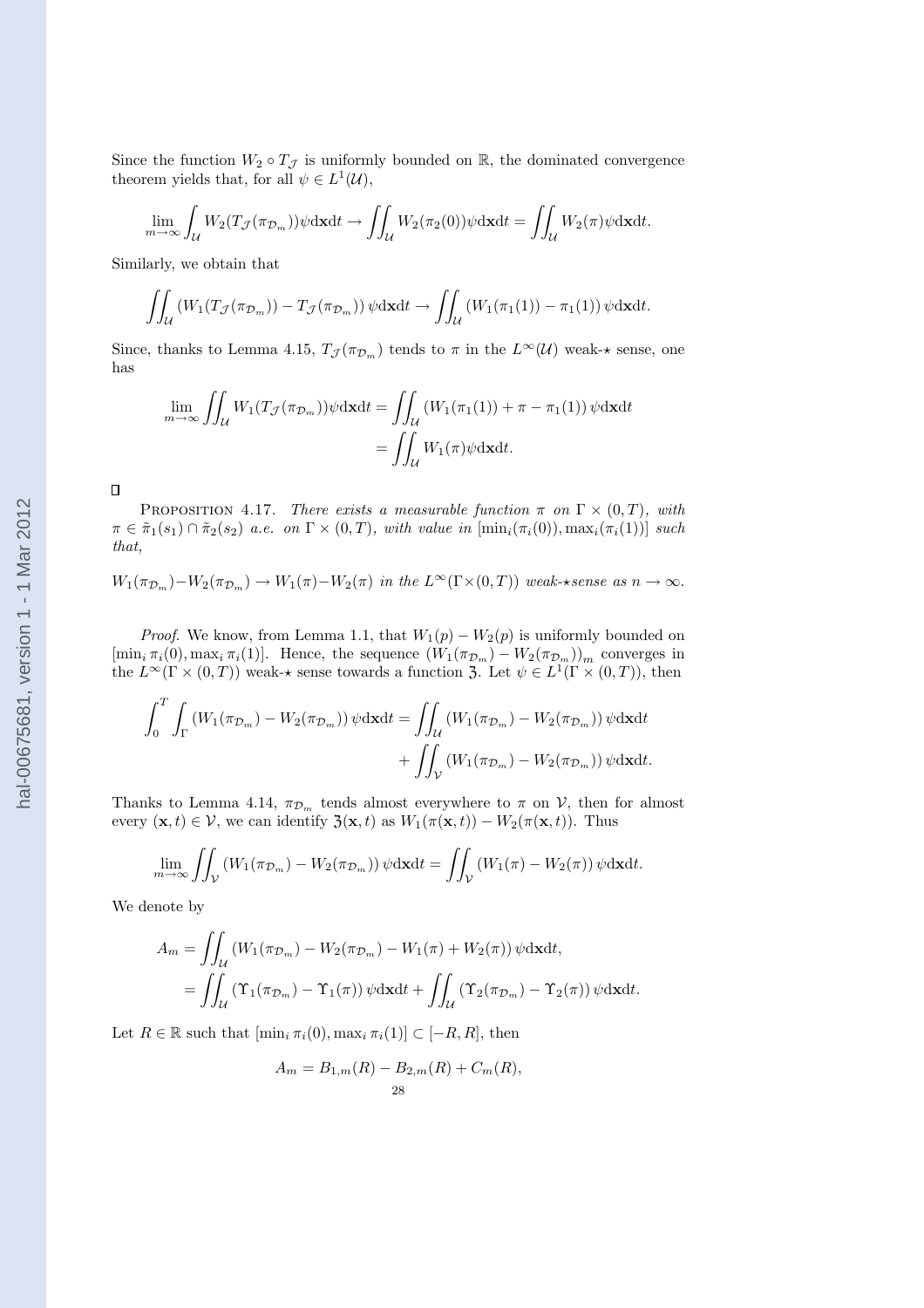where

$$
B_{i,m}(R) = \iint_{\mathcal{U}} \left( \Upsilon_i(\pi_{\mathcal{D}_m}) - \Upsilon_i(T_{[-R,R]}(\pi_{\mathcal{D}_m})) \right) \psi \, \mathrm{d} \mathbf{x} \mathrm{d} t
$$

and

$$
C_m(R) = \iint_{\mathcal{U}} \left( W_1(T_{[-R,R]}(\pi_{\mathcal{D}_m})) - W_2(T_{[-R,R]}(\pi_{\mathcal{D}_m})) - W_1(\pi) + W_2(\pi) \right) \psi \, \mathrm{d}x \mathrm{d}t.
$$

Let  $\varepsilon > 0$ , then since  $\Upsilon_i$  admits finite limits as  $p \to \min_i \pi_i(0)$  and  $p \to \max_i \pi_i(1)$ , there exists  $R_0(\varepsilon) > 0$  such that

$$
R > R_0(\varepsilon) \implies ||\Upsilon_i - \Upsilon_i \circ T_{[-R,R]}||_{\infty} \le \varepsilon.
$$

Thus, for  $R > R_0(\varepsilon)$  fixed,

$$
|B_{i,m}(R)| \leq Tm(\Gamma)\varepsilon.
$$

Thanks to Lemma 4.16,

$$
\lim_{m \to \infty} C_m(R) = 0,
$$

then, for all  $\varepsilon > 0$ ,

$$
\limsup_{m \to \infty} |A_m| \le 2Tm(\Gamma)\varepsilon.
$$

As a consequence, since the above estimate holds for all  $\varepsilon > 0$ ,  $A_m$  tends to 0, concluding the proof of Proposition 4.17.  $\square$ 

5. End of the proof of Theorem 1. We have proven in the section 4 that, up to a subsequence, the sequence of approximate solutions  $(s_{\mathcal{D}_m}, P_{\mathcal{D}_m})_m$  converge towards  $(s, P)$  as  $m \to \infty$ . Moreover, it as been stated in Lemmata 4.14 and 4.15 that  $(\pi_{\mathcal{D}_m})_m$  converges in some sense on  $\Gamma \times (0,T)$  towards a measurable function  $\pi$ . In order to conclude the proof of Theorem 1, it remains to check that  $(s, P)$  satisfy the weak formulations  $(1.25)$  and  $(1.26)$ , and that the transmission conditions  $(1.20)$ and (1.21) are fulfilled. Let us begin by this latter point.

It follows from the construction of the function  $\pi$  carried out in Lemmata 4.14 and 4.15 that, for almost every  $(\mathbf{x}, t) \in \Gamma \times (0, T)$ ,

$$
\pi(\mathbf{x},t) \in \tilde{\pi}_1(s_1(\mathbf{x},t)) \cap \tilde{\pi}_2(s_2(\mathbf{x},t)).
$$
\n(5.1)

Let  $\psi \in L^2(\Gamma \times (0,T))$ , then thanks to (2.8), one has, for all  $\psi \in L^2(\Gamma \times (0,T))$ ,

$$
\int_0^T \int_{\Gamma} \left( P_{\mathcal{D}_{m|_{\Gamma,1}}} - P_{\mathcal{D}_{m|_{\Gamma,2}}} \right) \psi \mathrm{d} \mathbf{x} \mathrm{d} t = \int_0^T \int_{\Gamma} \left( W_1(\pi_{\mathcal{D}_m}) - W_2(\pi_{\mathcal{D}_m}) \right) \psi \mathrm{d} \mathbf{x} \mathrm{d} t.
$$

Letting m tend to  $\infty$  provides, thanks to Propositions 4.12 and 4.17, that

$$
\int_0^T \int_{\Gamma} (P_1 - P_2) \psi \, \mathrm{d}x \mathrm{d}t = \int_0^T \int_{\Gamma} (W_1(\pi) - W_2(\pi)) \psi \, \mathrm{d}x \mathrm{d}t.
$$

Hence,

$$
P_1 - W_1(\pi) = P_2 - W_2(\pi)
$$
 a.e. on  $\Gamma \times (0, T)$ . (5.2)

In order to recover the weak formulations (1.25) and (1.26), we can apply to our case the analysis carried out in the proof of Theorem 5.1 in [28].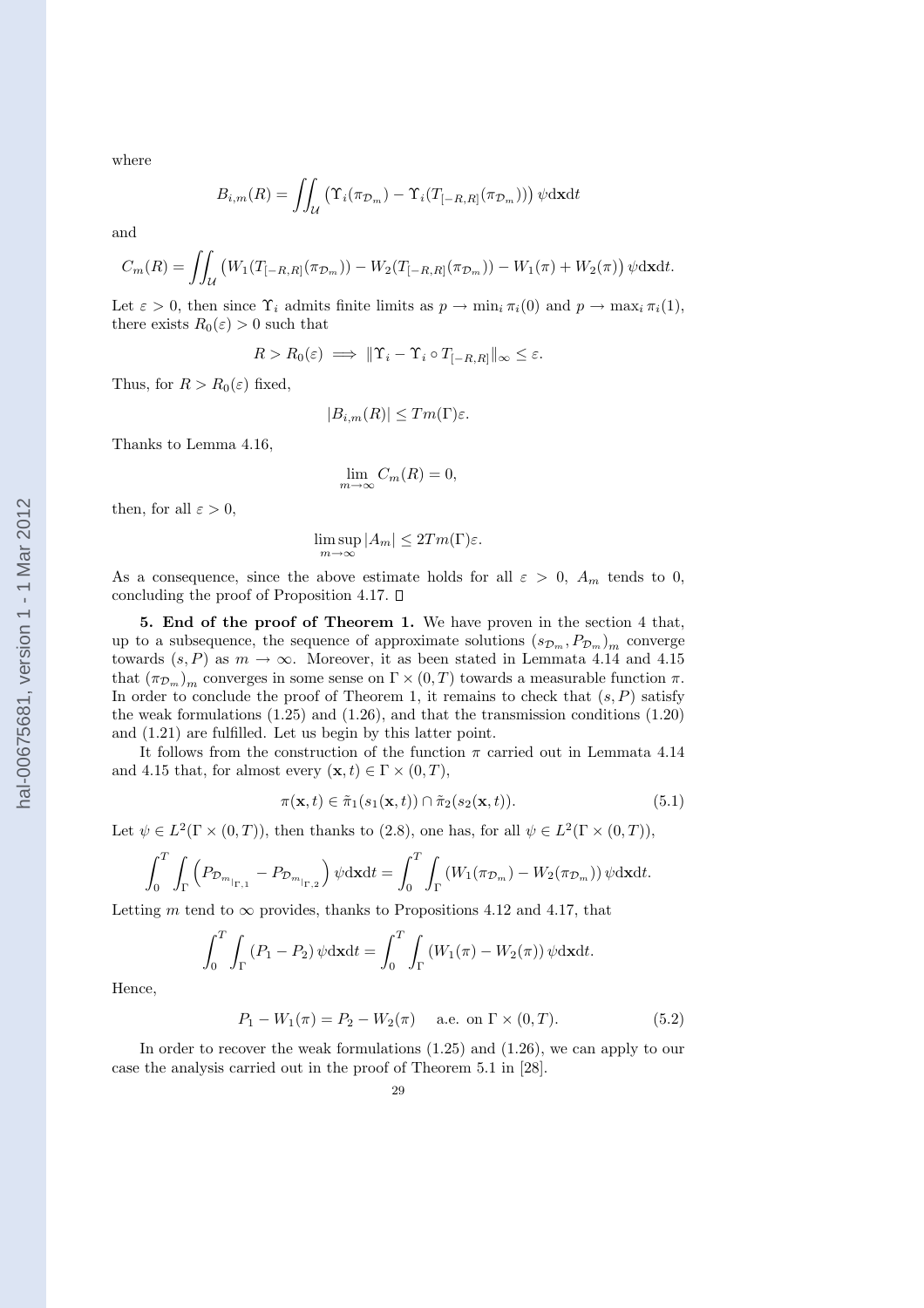

FIG. 6.1. The model porous medium  $\Omega_1 \cup \Omega_2$ FIG. 6.2. Capillary pressure connection at  $t = 0$ 



FIG. 6.3. Saturation for  $t = 0.06$ ,  $t = 0.11$  and  $t = 0.6$ 

6. Numerical results. In this Section we consider a model porous medium  $\Omega = (0, 1)^2$  composed of two layers  $\Omega_1$  and  $\Omega_2$ , which are separated by an "S-shaped" interface  $\Gamma$  (see Fig. 6.1), and which have different capillary pressure laws. The oil and water densities are given by  $\rho_o = 0.81$ ,  $\rho_w = 1$  respectively, and  $\mathbf{g} = -9.81\mathbf{e}_y$ . We suppose that the porosity is such that  $\phi_i = 1, i \in \{1, 2\}$ , and we define the oil and water mobilities by

$$
\eta_{o,i}(s) = 0.5s^2
$$
 and  $\eta_{w,i} = (1-s)^2, i \in \{1,2\}.$ 

Moreover we suppose that the capillary pressure curves have the form

$$
\pi_1(s) = s
$$
 and  $\pi_2(s) = 0.5 + s$ .

In the first test case we suppose that the layer  $\Omega_1$  contains some quantity of oil and it is situated below  $\Omega_2$ , which is saturated with water, that is to say  $\Omega_1 = \{(\mathbf{x}, \mathbf{y}) \in$  $\Omega | y < \Gamma(x)$  and  $\Omega_2 = \{ (x, y) \in \Omega | y > \Gamma(x) \}.$  The initial saturation is given by

$$
s_0(\mathbf{x}) = \begin{cases} 0.3 & \text{if } x \in \Omega_1, \\ 0 & \text{otherwise.} \end{cases}
$$

The flow is driven by buoyancy, making the oil move along  $e_y$  until it reaches the interface Γ. As one can see on the figures 6.3 and 6.4, for  $t \leq 0.11$ , oil can not access the domain  $\Omega_2$ , since the capillary pressure  $\pi_1(s_1)$  is lower than the threshold value  $\pi_2(0) = 0.5$ , which is called the entry pressure (see Fig. 6.2). Hence the saturation below the interface  $s_1$  increases, as well as the capillary pressure  $\pi_1(s_1)$ . As soon as the capillary pressure  $\pi_1(s_1)$  reaches the entry pressure  $\pi_2(0)$ , oil starts to penetrate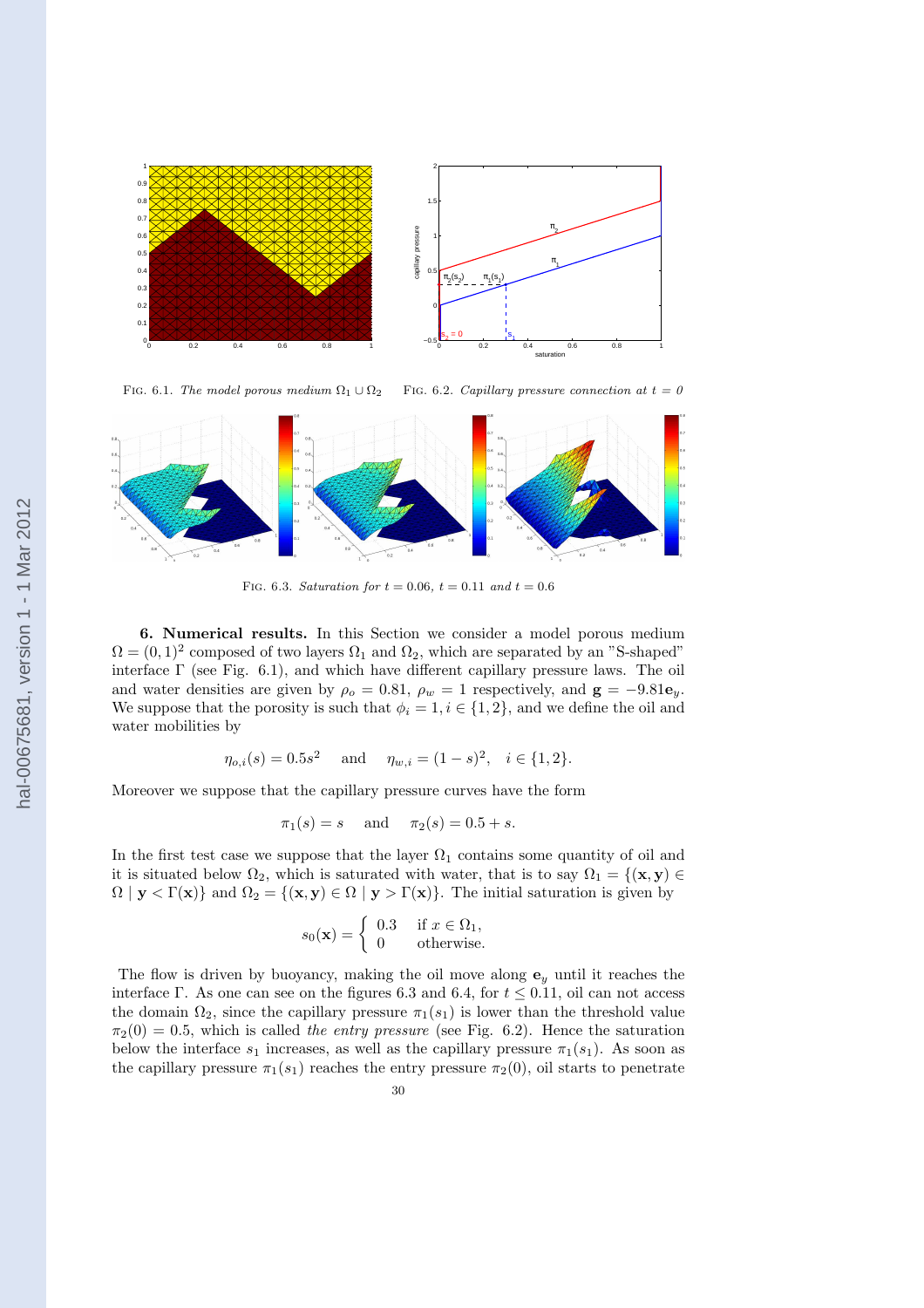

FIG. 6.4. Capillary pressure for  $t = 0.06$ ,  $t = 0.11$  and  $t = 0.6$ 

in the domain  $\Omega_2$ . Nevertheless, as pointed out in [6, 9], a finite quantity of oil remains trapped under the rock discontinuity. This phenomenon is called oil trapping. It is worth noting that the solution at  $t = 0$  satisfies (1.20), thus in the absence of gravity the initial distribution of oil-phase would be a steady state solution  $s(\mathbf{x}, t) = s_0(\mathbf{x})$ .

In the second test case we assume that the oil is initially situated in the rock with a higher *entry pressure* pressure i.e.

$$
s_0(\mathbf{x}) = \begin{cases} 0.3 & \text{if } x \in \Omega_2, \\ 0 & \text{otherwise.} \end{cases}
$$

where this time  $\Omega_1 = \{(\mathbf{x}, \mathbf{y}) \in \Omega \mid \mathbf{y} > \Gamma(\mathbf{x})\}\$ and  $\Omega_2 = \{(\mathbf{x}, \mathbf{y}) \in \Omega \mid \mathbf{y} < \Gamma(\mathbf{x})\}.$ This time the flow is driven not only by a buoyancy, but also by a difference in the capillary pressure potential (the solution at  $t = 0$  does not fulfill (1.20)). As a result the oil-phase can immediately penetrate the domain  $\Omega_1$ . The figure 6.5 shows that the oil propagates in the domain  $\Omega_1$  with a finite speed.



FIG. 6.5. Saturation for  $t = 0.3$ ,  $t = 1$  and  $t = 1.7$ 

#### REFERENCES

- [1] H. W. ALT AND E. DIBENEDETTO, Nonsteady flow of water and oil through inhomogeneous porous media, Ann. Scuola Norm. Sup. Pisa Cl. Sci. (4), 12 (1985), pp. 335–392.
- [2] H. W. Alt, S. Luckhaus, and A. Visintin, On nonstationary flow through porous media, Ann. Mat. Pura Appl. (4), 136 (1984), pp. 303–316.
- [3] B. ANDREIANOV AND C. CANCES, Vanishing capillarity solutions of Buckley-Leverett equation with gravity in two-rocks' medium. HAL: hal-00631584 (submitted), 2011.
- [4] S. N. ANTONTSEV, A. V. KAZHIKHOV, AND V. N. MONAKHOV, Boundary value problems in mechanics of nonhomogeneous fluids, vol. 22 of Studies in Mathematics and its Applications, North-Holland Publishing Co., Amsterdam, 1990. Translated from the Russian.
- [5] T. Arbogast, The existence of weak solutions to single porosity and simple dual-porosity models of two-phase incompressible flow, Nonlinear Anal., 19 (1992), pp. 1009–1031.

hal-00675681, version 1 - 1 Mar 2012 hal-00675681, version 1 - 1 Mar 2012